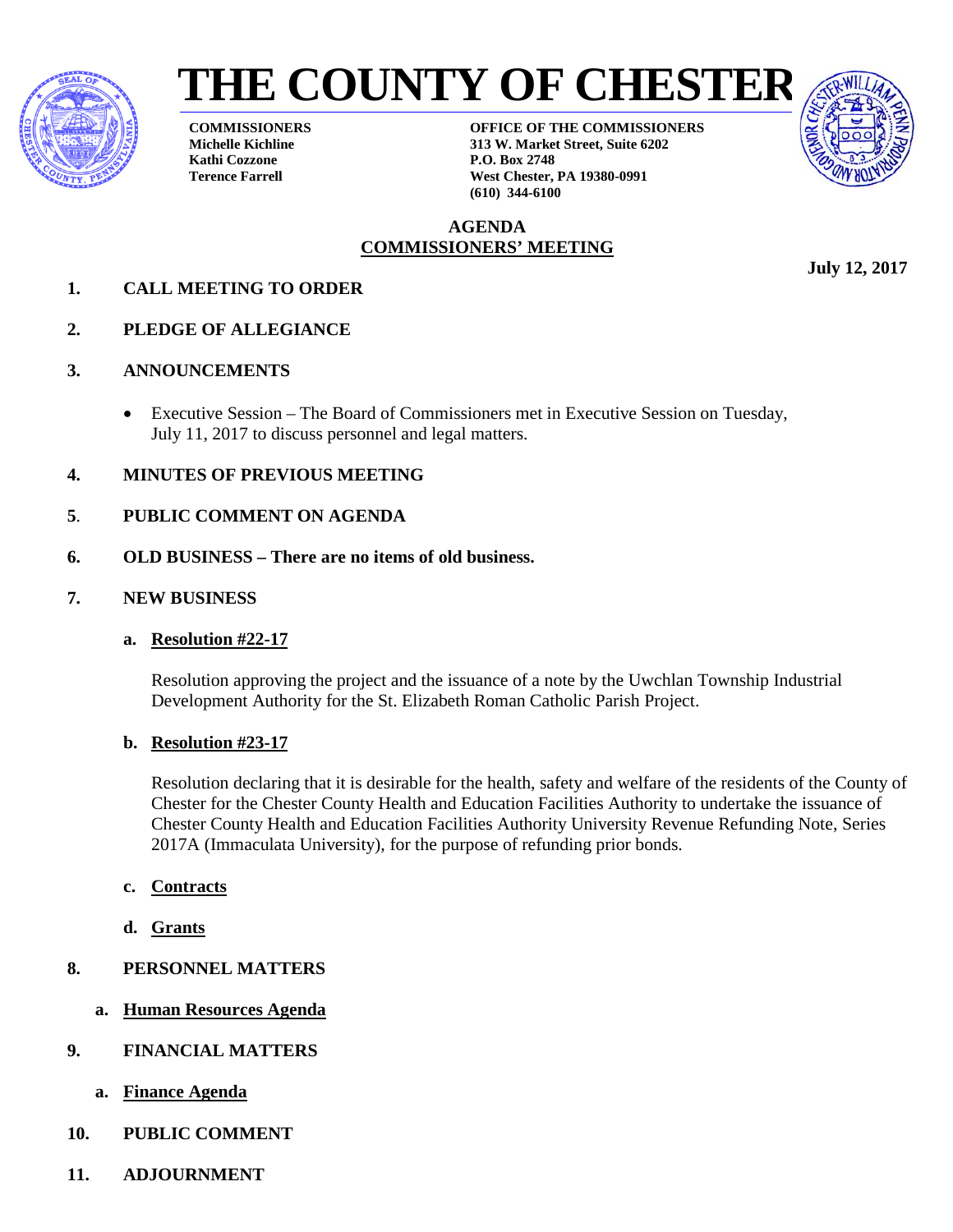**COMMISSIONERS Michelle Kichline Kathi Cozzone Terence Farrell**

**OFFICE OF THE COMMISSIONERS 313 W. Market Street, Suite 6202 P.O. Box 2748 West Chester, PA 19380-0991 (610) 344-6100**

### **COMMISSIONERS' MEETING MINUTES**

**THE COUNTY OF CHESTER** 

#### **1. CALL MEETING TO ORDER CALL TO**

The public meeting of the Chester County Board of Commissioners was called to **ORDER** order at 11:05 a.m. on June 21, 2017 in the Commissioners' Boardroom by Chairman of the Board of Commissioners Michelle Kichline. Commissioner Kathi Cozzone and Commissioner Terence Farrell were also present.

#### **2. PLEDGE OF ALLEGIANCE PLEDGE OF**

Chairman Kichline asked Economic Development Consultant David Sciocchetti to lead **ALLEGIANCE** the Pledge.

#### **3. ANNOUNCEMENTS ANNOUNCEMENTS**

- Planning Commission Executive Director Brian O'Leary gave a update on the Landscapes3 online survey results, and announced the appointment of the Landscapes3 steering committee.
- Chairman Michelle Kichline announced that the Board of Commissioners met in Executive Session on Tuesday, June 20, 2017 to discuss personnel and legal matters.

#### **4. MINUTES OF PREVIOUS MEETINGS MINUTES**

Following a Motion made by Commissioner Farrell, which was Seconded by **APPROVED** Commissioner Cozzone, the Board unanimously voted to accept the minutes from the June 6, 2017 Commissioners' meeting.

**5**. **PUBLIC COMMENT** - There were no comments from the public. **PUBLIC COMMENT** 

#### **6. OLD BUSINESS OLD BUSINESS**

.

#### **a. Bid Awards Bid Award**

Following a Motion made by Commissioner Cozzone, which was Seconded by Commissioner Farrell, the Board of Commissioners unanimously awarded the following bids:

**Caulk Exterior Building at Government Services Center, Bid #357705-1282E:** Elite Restoration, Inc.  $$163,000.00$ **Replacement of County Bridge #289, Bid #301706-1285E:**<br>Column Construction, Inc. \$1,308,104.82

Column Construction, Inc.

#### **7. NEW BUSINESS NEW BUSINESS**

#### **a. Resolution #20-17 Resolution #20-17**

Following a Motion made by Commissioner Farrell, which was Seconded by Commissioner Cozzone, the Board of Commissioners unanimously approved Resolution #20-17 authorizing the exoneration of certain county taxes designated as tax parcels 66-2-58.12 and 66-2-58.13 located in Thornbury Township, Chester County.

#### **b. Resolution #21-17 Resolution #21-17**

Following a Motion made by Commissioner Farrell, which was Seconded by Commissioner Cozzone, the Board of Commissioners unanimously approved Resolution #21-17 authorizing the exoneration of certain county taxes designated as tax parcel 16-5-279 located in in the City of Coatesville, Chester County.

**June 21, 2017** 



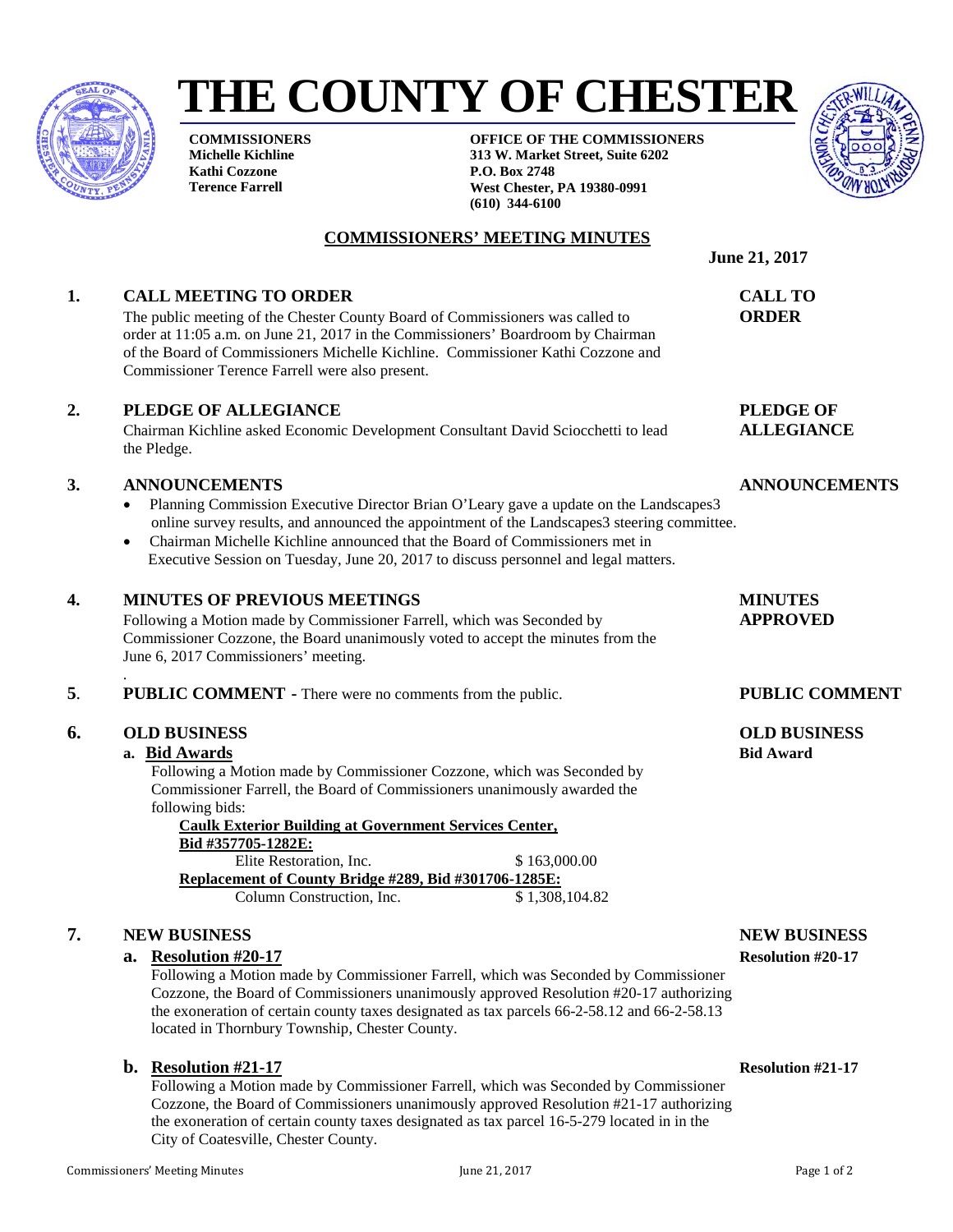|     | <b>Authorization to Bid</b><br>$c_{\bullet}$<br>Following a Motion made by Commissioner Cozzone, which was Seconded by<br>Commissioner Farrell, the Board of Commissioners unanimously gave authorization<br>to bid the following:<br><b>Wall Repair at Historic Courthouse</b><br>$\bullet$<br><b>Paving at Hibernia County Park</b><br>$\bullet$ | <b>Authorization to Bid</b>     |
|-----|----------------------------------------------------------------------------------------------------------------------------------------------------------------------------------------------------------------------------------------------------------------------------------------------------------------------------------------------------|---------------------------------|
|     | d. Contracts<br>Commissioner Cozzone made a Motion, which was Seconded by Commissioner<br>Farrell, to approve the Contracts Agenda. The Board voted unanimously to<br>approve the Contracts Agenda.                                                                                                                                                | <b>Contracts</b>                |
|     | <b>Grants</b><br>e.<br>Commissioner Farrell made a Motion, which was Seconded by Commissioner<br>Cozzone, to approve the Grants Agenda. The Board voted unanimously to approve<br>the Grants Agenda.                                                                                                                                               | <b>Grants</b>                   |
| 8.  | PERSONNEL MATTERS<br><b>Human Resources Agenda</b><br>Commissioner Cozzone made a Motion to approve the Human Resources Agenda.<br>Following a Second of the Motion by Commissioner Farrell, the Board voted<br>unanimously to approve the Human Resources Agenda.                                                                                 | <b>PERSONNEL</b>                |
| 9.  | <b>FINANCIAL MATTERS</b><br><b>Finance Agenda</b><br>Commissioner Farrell made a Motion to approve the Finance Agenda. Following<br>a Second of the Motion by Commissioner Cozzone, the Board voted unanimously to<br>approve the following:<br>$\triangleright$ Budget Change 09-17<br>$\triangleright$ Vouchers as submitted by the Controller   | <b>FINANCE</b>                  |
| 10. | <b>PUBLIC COMMENT</b><br>There were no comments from the public.                                                                                                                                                                                                                                                                                   | <b>PUBLIC</b><br><b>COMMENT</b> |
| 11. | <b>ADJOURNMENT</b>                                                                                                                                                                                                                                                                                                                                 | <b>ADJOURNMENT</b>              |

The Meeting was adjourned at 11:13 a.m. following a Motion made by Commissioner Farrell and Seconded by Commissioner Cozzone. The Motion passed unanimously.

 $\sim$   $\sim$   $\sim$ Chief Clerk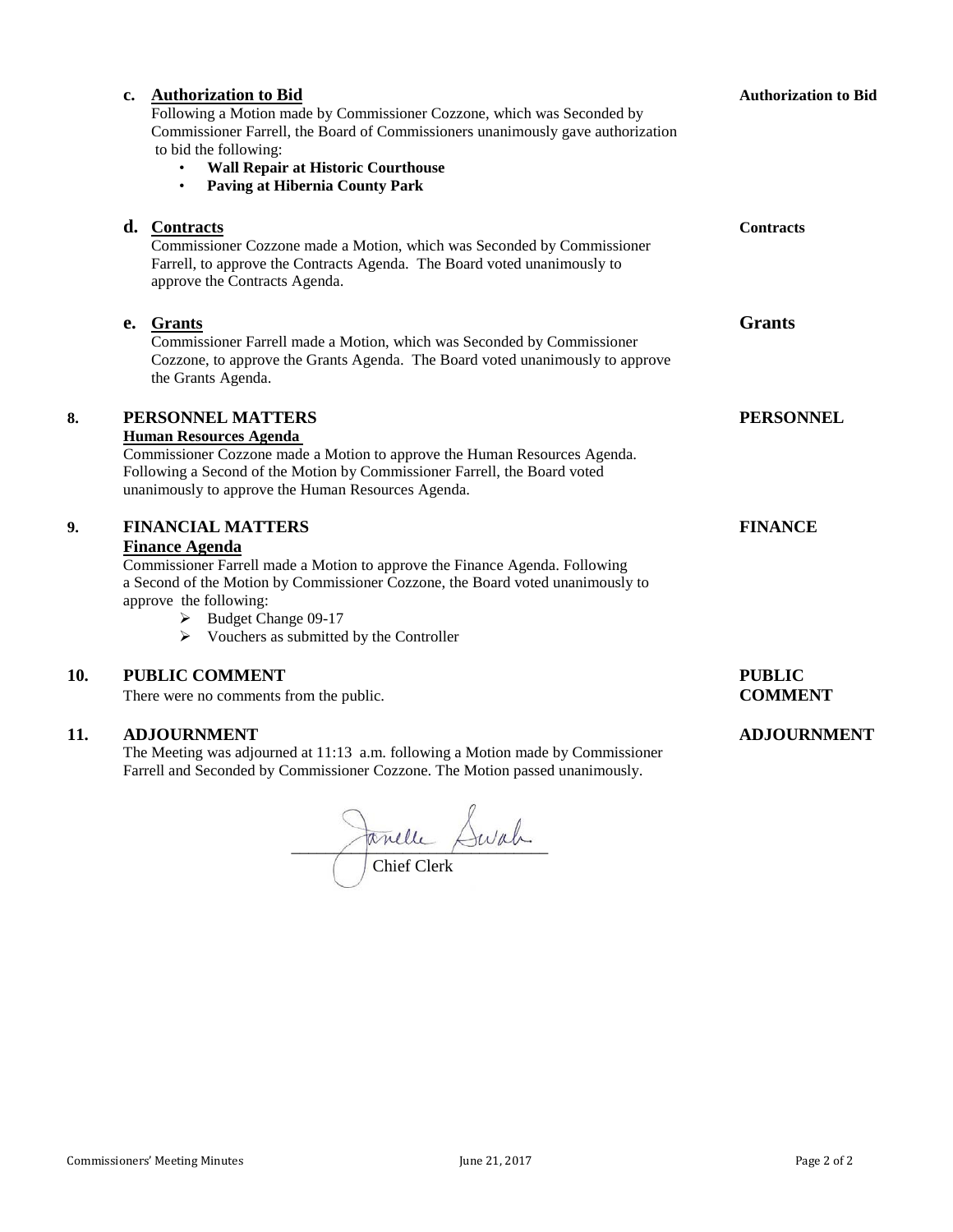#### **THE COUNTY OF CHESTER COMMONWEALTH OF PENNSYLVANIA Resolution No. 22-17**

## **UWCHLAN TOWNSHIP INDUSTRIAL DEVELOPMENT AUTHORITY ST. ELIZABETH ROMAN CATHOLIC PARISH APPLICATION/PROJECT**

#### **NAME: St. Elizabeth Roman Catholic Parish AMOUNT: \$3,312,000**

WHEREAS, in accordance with the requirements of the Tax Equity and Fiscal Responsibility Act of 1982, as amended, on May 3, 2012, Uwchlan Township Industrial Development Authority (the "Authority") held a public hearing on the application of St. Elizabeth Roman Catholic Parish (the "Project Applicant") for the financing of its capital project (as more fully described in the attached public notice announcement, the "Project"); and

WHEREAS, the Authority has determined that the Project conforms to the public purpose, eligibility and financial responsibility requirements of the Pennsylvania Economic Development Financing Law, and, at a publicly advertised meeting, approved the Project and the issuance of a tax-exempt note (the "Note") by the Authority in favor of WSFS Bank in the amount of \$3,312,000, the proceeds of which will be loaned by the Authority to the Project Applicant to fund a portion of the Project; and

WHEREAS, the Board of County Commissioners of the County of Chester is the applicable elected representative of the governmental unit having jurisdiction over the area in which the Project is located; and

WHEREAS, the Project details are set forth in the public notice announcement attached hereto.

NOW, THEREFORE, BE IT RESOLVED: We, the Commissioners of the County of Chester, hereby approve the Project and the issuance of the Note, as referenced above.

This Resolution is effective immediately upon adoption.

Date: July 12, 2017

Michelle Kichline, Chair Chester County Commissioner

\_\_\_\_\_\_\_\_\_\_\_\_\_\_\_\_\_\_\_\_\_\_\_\_\_\_\_\_\_\_\_\_\_\_\_\_

\_\_\_\_\_\_\_\_\_\_\_\_\_\_\_\_\_\_\_\_\_\_\_\_\_\_\_\_\_\_\_\_\_\_\_\_

\_\_\_\_\_\_\_\_\_\_\_\_\_\_\_\_\_\_\_\_\_\_\_\_\_\_\_\_\_\_\_\_\_\_\_

Kathi Cozzone Chester County Commissioner

Terence Farrell Chester County Commissioner

By:

Janelle Swab, Chief Clerk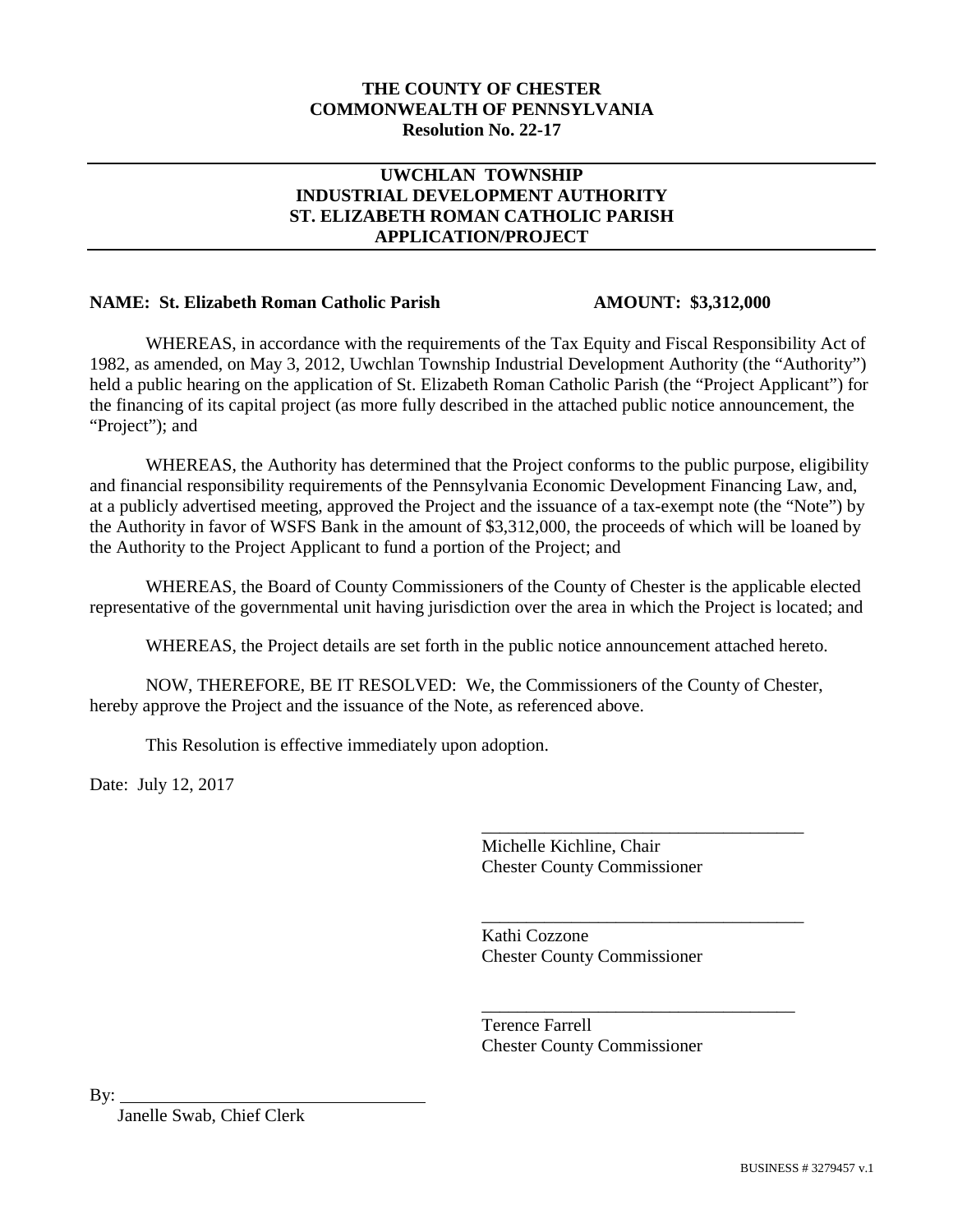## **THE COUNTY OF CHESTER COMMONWEALTH OF PENNSYLVANIA Resolution No. 23-17**

## A RESOLUTION DECLARING THAT IT IS DESIRABLE FOR THE HEALTH, SAFETY AND WELFARE OF THE RESIDENTS OF THE COUNTY OF CHESTER FOR THE CHESTER COUNTY HEALTH AND EDUCATION FACILITIES AUTHORITY TO UNDERTAKE A PROJECT INVOLVING THE ISSUANCE OF CHESTER COUNTY HEALTH AND EDUCATION FACILITIES AUTHORITY UNIVERSITY REVENUE REFUNDING NOTE, SERIES 2017A (IMMACULATA UNIVERSITY), APPROVING THE PROJECT UNDER SECTION 147(f) OF THE INTERNAL REVENUE CODE OF 1986, AS AMENDED; AND REPEALING ALL PRIOR INCONSISTENT ORDINANCES AND RESOLUTIONS.

The following recitals are a part of this Resolution.

A. Immaculata University (the "Corporation") has requested the Chester County Health and Education Facilities Authority (the "Authority") to approve a financing which will include, pursuant to the provisions of the Municipality Authorities Act, Act 22 of 2001, 53 Pa.C.S. §5601 et seq., as amended (the "Authorities Act"), the issuance of the Authority's University Revenue Refunding Note, Series 2017A, in one or more series, in an aggregate principal amount not to exceed \$39,000,000 (collectively, the "2017A Note").

B. The refunding and refinancing of certain prior University Revenue Bonds, Series of 2005; Series 2013 MM2 Bonds; and Series 2013 S3 Bonds; (collectively the "Prior Bonds"); and (ii) the payment of the costs of issuance of the 2017A Note.

C. The Authorities Act authorizes the financing of the Project for the Corporation and with respect to the Project, and certain other projects, requires that "each municipality organizing an Authority . . . shall declare by resolution or ordinance that it is desirable for the health, safety and welfare of the people in the area served by such facilities to have such facilities . . . financed through (the) Authority." 53 P.S. §5607(B)(2)(IV).

D. Pursuant to the Authorities Act, the Corporation and the Authority have requested the Board of County Commissioners of the County of Chester, Pennsylvania (the "Board of County Commissioners") to declare, by this Resolution, that the Project is desirable for the health, safety and welfare of the people in the area served by the Corporation.

E. Section 147(f) of the Internal Revenue Code of 1986, as amended, 26 U.S.C. §147(f) (the "Code"), requires that the applicable elected representatives of the governmental unit on behalf of which bonds are issued and of each governmental unit having jurisdiction over the area in which any facility is located, approve bonds after a public hearing in order for a private activity bond to be a qualified bond under the Code.

F. The Board of County Commissioners constitutes the appropriate elected representatives for the purposes of giving Section 147(f) approvals.

G. On June 21, 2017, the Authority held a hearing in compliance with Section 147(f) of the Code pursuant to public notice.

H. Pursuant to Section 147(f) of the Code, the Corporation and the Authority have requested the Board of County Commissioners to approve the issuance of the 2017 Bonds for the purposes of Section 147(f) of the Code.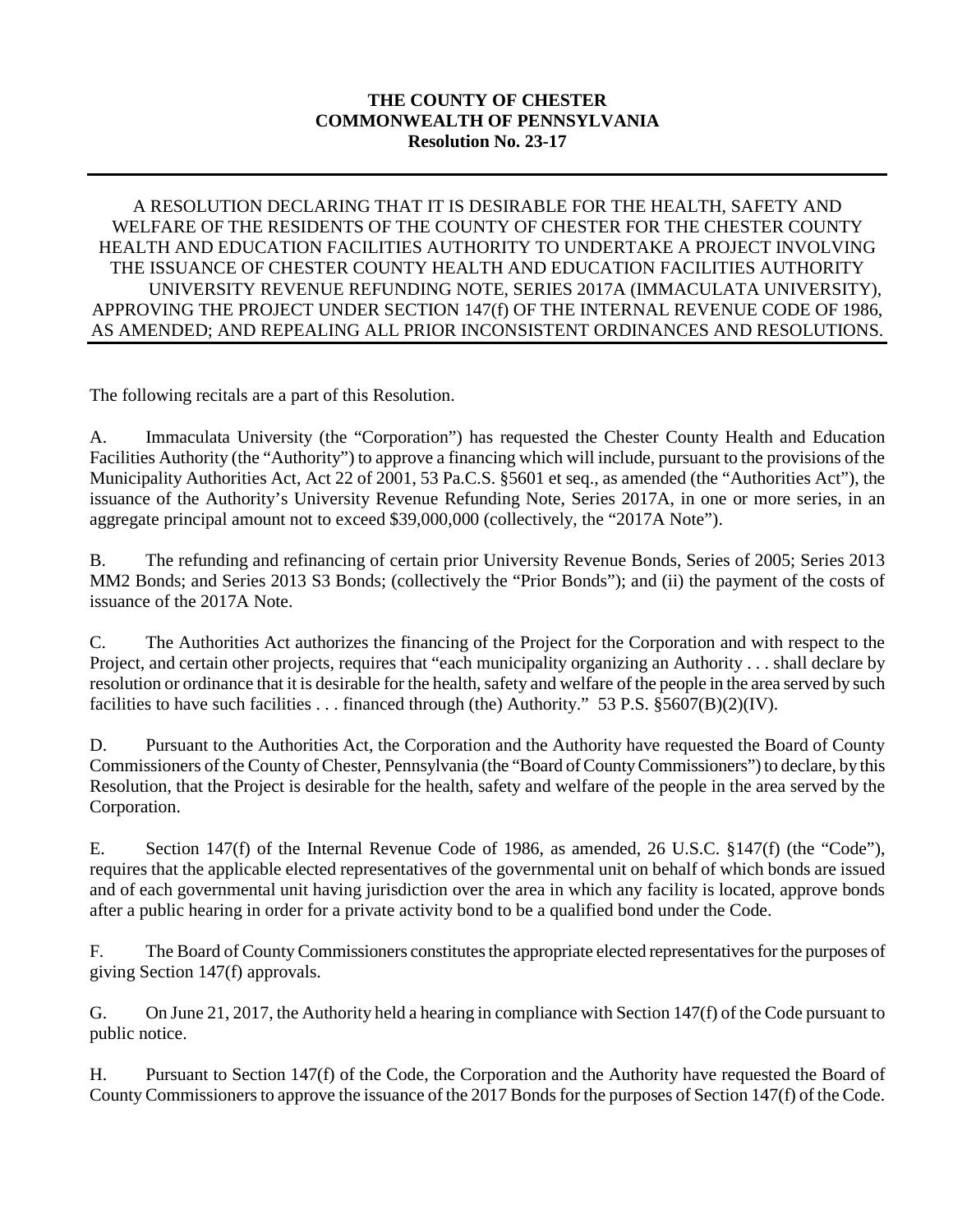NOW, THEREFORE, BE IT RESOLVED by the Board of County Commissioners of the County of Chester, Pennsylvania as follows:

SECTION 1. It is hereby determined and declared pursuant to the Authorities Act that it is desirable for the health, safety and welfare of the people in the area served by the Corporation for the Authority to undertake the financing of the Project and the refunding of the Prior Bonds through the issuance of the 2017A Note in an aggregate principal amount not to exceed \$39,000,000.

SECTION 2. The issuance of the 2017A Note and the financing of the Project are hereby approved for purposes of Section 147(f) of the Code, and all other applicable laws and regulations.

SECTION 3. The foregoing determination, declaration and approval are for the purposes of the applicable provisions of the Authorities Act and the Code and do not constitute approval for any permit, license or zoning required for the construction or occupancy of any facilities to be financed or refinanced as part of the Project.

SECTION 4. The adoption of this Resolution is not a pledge of any revenues or security by the County of Chester. Neither the credit nor the taxing power of the County of Chester, the Commonwealth of Pennsylvania, or any political subdivision, agency or instrumentality thereof is pledged for payment of the 2017A Note.

SECTION 5. All actions of this Board of County Commissioners taken in conformity with the intents and purposes of this Resolution are ratified, confirmed and approved in all respects.

SECTION 6. This Resolution shall take effect immediately. All prior Ordinances or Resolutions or portions thereof inconsistent herewith are hereby repealed.

RESOLVED AND ADOPTED this 12th of July, 2017 at a regular meeting of the Board of County Commissioners of the County of Chester, Pennsylvania. THE COUNTY OF CHESTER

By:

Michelle Kichline, Chair, Board of County Commissioners

Kathi Cozzone, Vice-Chair, Board of County Commissioners

Terence Farrell, County Commissioner

Attest:

 $\mathbf{B}$ y:  $\mathbf{D}$ ate:  $\mathbf{D}$ 

Janelle Swab, Chief Clerk

This is to certify that the foregoing Resolution is a true and correct copy of the Resolution adopted by the Board of Commissioners of the County of Chester, Pennsylvania at its meeting held the 12th day of July, 2017.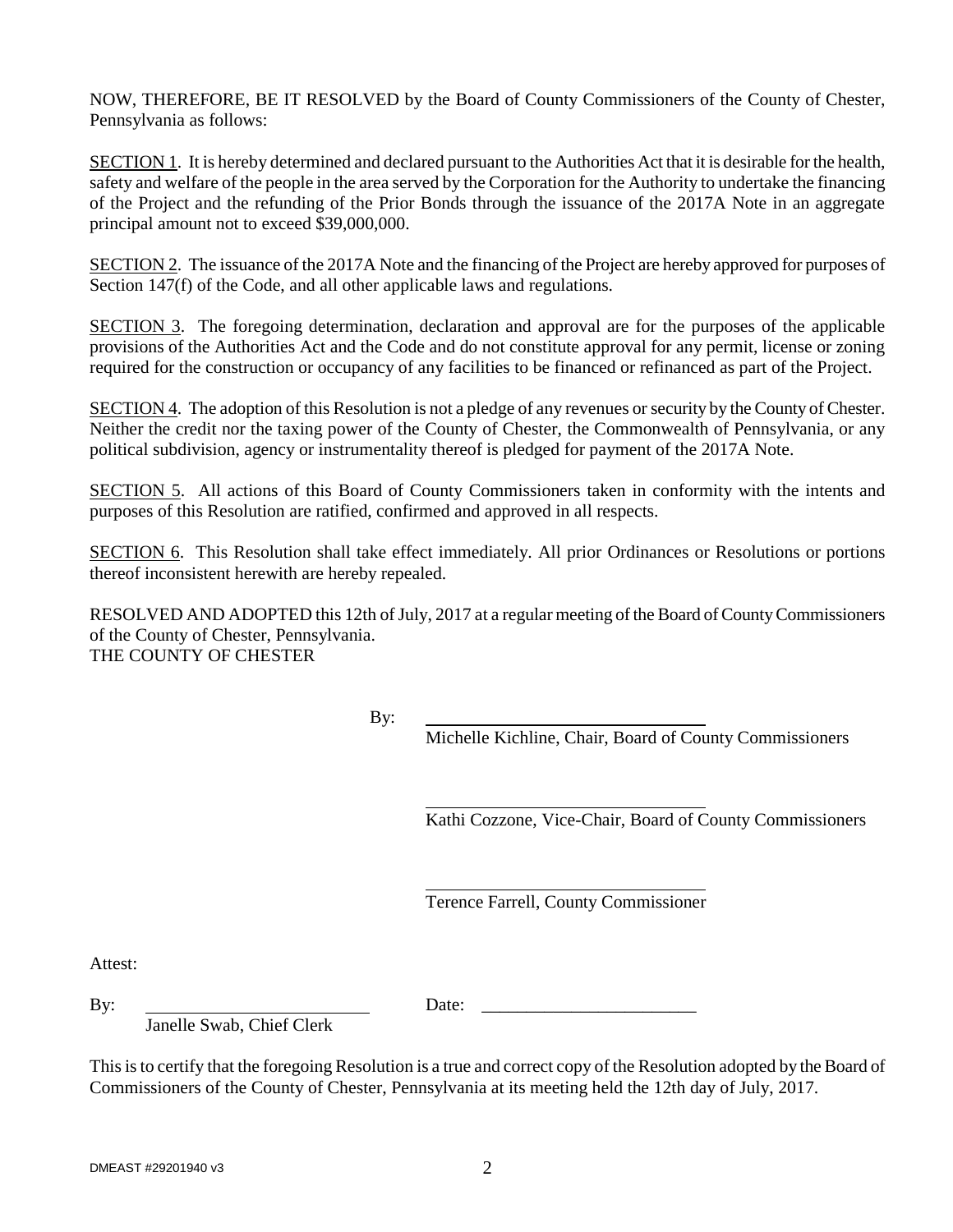| Managed by Dept of Procurement & General Services                    |           | <b>County of Chester</b>                                          |                          | Page 1 of 31                                                                                                                                                                                                                                         |
|----------------------------------------------------------------------|-----------|-------------------------------------------------------------------|--------------------------|------------------------------------------------------------------------------------------------------------------------------------------------------------------------------------------------------------------------------------------------------|
| Report ID: CC CMMSN<br>Set-ID: CCGOV                                 |           | <b>COMMISSIONERS' CONTRACT AGENDA</b><br><b>DATE: 12-Jul-2017</b> |                          | Run Date: 07/11/2017<br>Run Time: 1:38:15PM                                                                                                                                                                                                          |
| <b>Location</b><br><b>Type</b>                                       |           | <b>Amount S</b>                                                   |                          | <b>Description/Funding Percentage</b>                                                                                                                                                                                                                |
| <b>Aging Services</b>                                                |           |                                                                   |                          |                                                                                                                                                                                                                                                      |
| Vendor: Information Age Technologies, Inc.<br>Contract ID: 0016107   | Amendment | 0.00                                                              | 04-01-2017<br>06-30-2018 | Amendment #4: This amendment revises the<br>billing rate structure for Administrator Services<br>for the State required consumer tracking Social<br>Assistance Management System (SAMS).<br>ST: 100%<br>$CO: 0\%$<br>FED: 0%                         |
| Vendor: Meals On Wheels of Chester County<br>Contract ID: 0016539    | Amendment | 145,726.00                                                        | 07-01-2017<br>06-30-2018 | Amendment #3: This amendment provides<br>additional Fiscal Year 2017-2018 funding for<br>the provision of home delivered meals.<br>ST: 100%<br>FED: 0%<br>$CO: 0\%$                                                                                  |
| Vendor: Coatesville Area Senior Center, Inc.<br>Contract ID: 0017183 | Amendment | 124,614.00                                                        | 07-01-2017<br>06-30-2018 | Amendment #1: This amendment provides<br>additional Fiscal Year 2017-2018 funding for<br>the provision of congregate meals, information<br>and assistance, social, recreation and health<br>monitoring services.<br>$CO: 0\%$<br>ST: 100%<br>FED: 0% |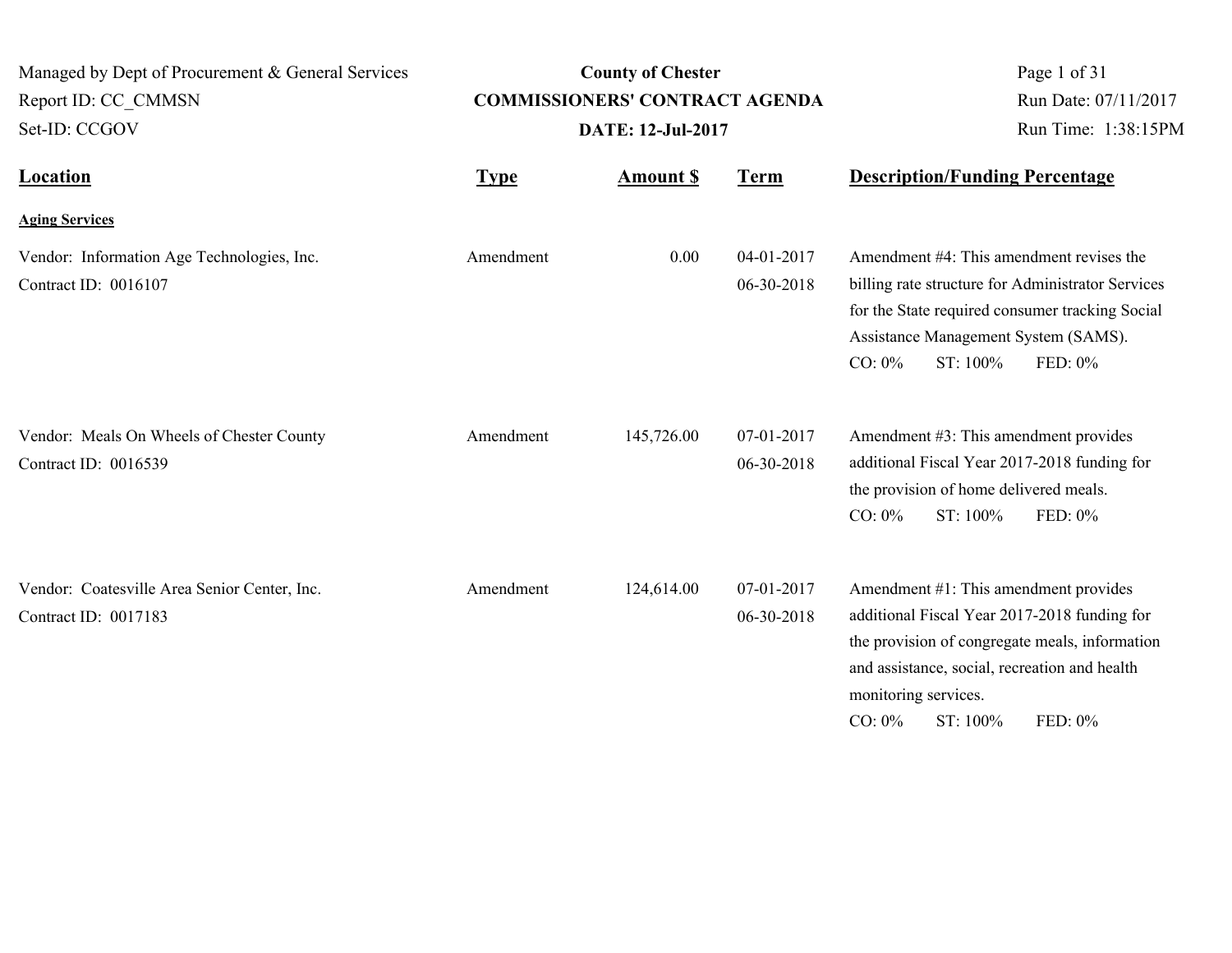| Managed by Dept of Procurement & General Services<br>Report ID: CC CMMSN<br>Set-ID: CCGOV |             | <b>County of Chester</b><br><b>COMMISSIONERS' CONTRACT AGENDA</b><br><b>DATE: 12-Jul-2017</b> | Page 2 of 31<br>Run Date: 07/11/2017<br>Run Time: 1:38:15PM |                                                                                                                                                                                                                                                      |
|-------------------------------------------------------------------------------------------|-------------|-----------------------------------------------------------------------------------------------|-------------------------------------------------------------|------------------------------------------------------------------------------------------------------------------------------------------------------------------------------------------------------------------------------------------------------|
| <b>Location</b>                                                                           | <b>Type</b> | <b>Amount \$</b>                                                                              | <b>Term</b>                                                 | <b>Description/Funding Percentage</b>                                                                                                                                                                                                                |
| <b>Aging Services</b>                                                                     |             |                                                                                               |                                                             |                                                                                                                                                                                                                                                      |
| Vendor: Downingtown Area Senior Center, Inc.<br>Contract ID: 0017184                      | Amendment   | 110,541.00                                                                                    | 07-01-2017<br>06-30-2018                                    | Amendment #1: This amendment provides<br>additional Fiscal Year 2017-2018 funding for<br>the provision of congregate meals, information<br>and assistance, social, recreation and health<br>monitoring services.<br>$CO: 0\%$<br>ST: 100%<br>FED: 0% |
| Vendor: Kennett Area Senior Center<br>Contract ID: 0017185                                | Amendment   | 84,473.00                                                                                     | 07-01-2017<br>06-30-2018                                    | Amendment #1: This amendment provides<br>additional Fiscal Year 2017-2018 funding for<br>the provision of congregate meals, information<br>and assistance, social, recreation and health<br>monitoring services.<br>$CO: 0\%$<br>ST: 100%<br>FED: 0% |
| Vendor: Oxford Senior Center<br>Contract ID: 0017186                                      | Amendment   | 102,911.00                                                                                    | 07-01-2017<br>06-30-2018                                    | Amendment #1: This amendment provides<br>additional Fiscal Year 2017-2018 funding for<br>the provision of congregate meals, information<br>and assistance, social, recreation and health<br>monitoring services.<br>CO: $0\%$<br>ST: 100%<br>FED: 0% |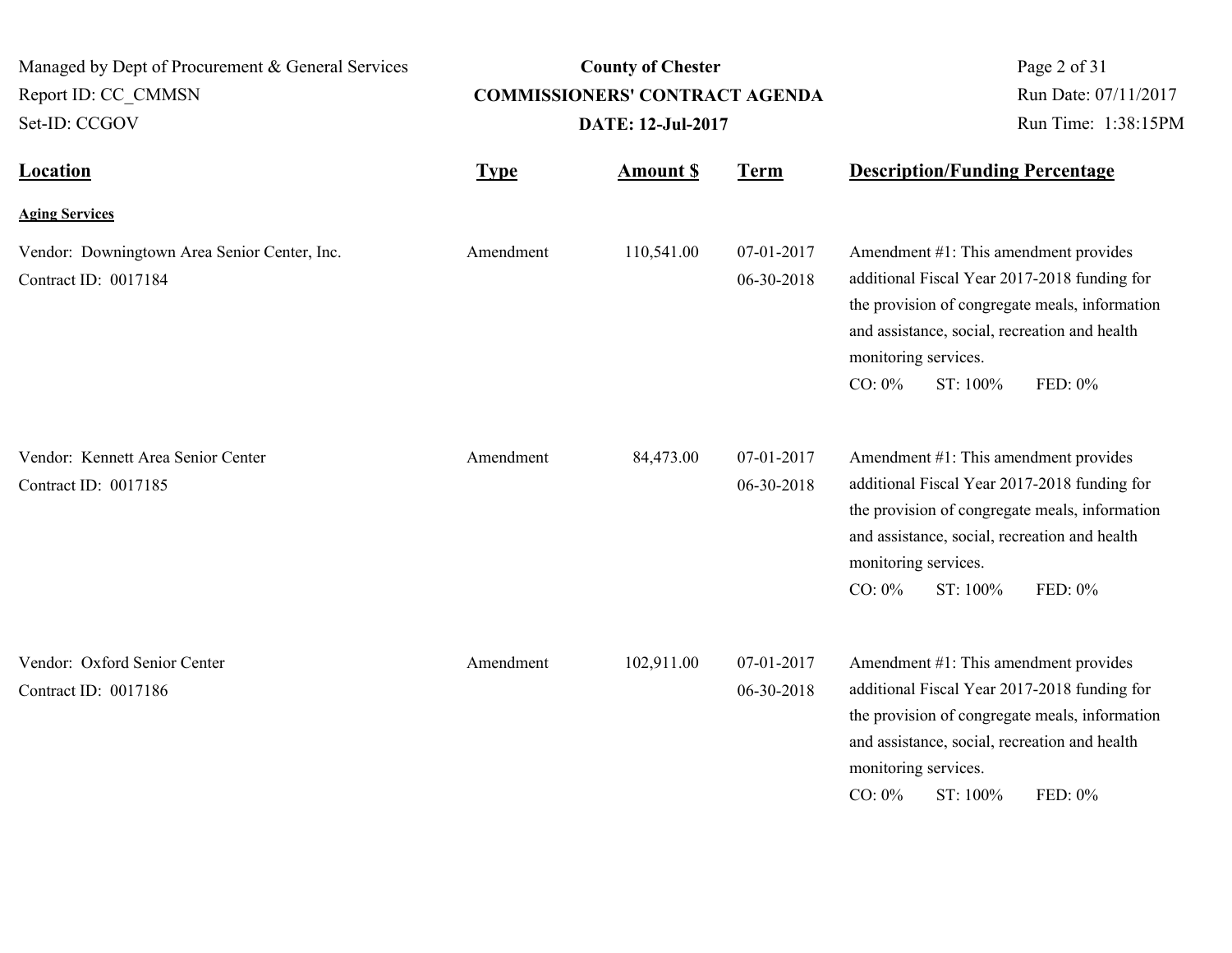| Managed by Dept of Procurement & General Services<br>Report ID: CC_CMMSN<br>Set-ID: CCGOV |             | <b>County of Chester</b><br><b>COMMISSIONERS' CONTRACT AGENDA</b><br><b>DATE: 12-Jul-2017</b> | Page 3 of 31<br>Run Date: 07/11/2017<br>Run Time: 1:38:15PM |                                                                                                                                                                                                                                                      |
|-------------------------------------------------------------------------------------------|-------------|-----------------------------------------------------------------------------------------------|-------------------------------------------------------------|------------------------------------------------------------------------------------------------------------------------------------------------------------------------------------------------------------------------------------------------------|
| <b>Location</b>                                                                           | <b>Type</b> | <b>Amount \$</b>                                                                              | <b>Term</b>                                                 | <b>Description/Funding Percentage</b>                                                                                                                                                                                                                |
| <b>Aging Services</b>                                                                     |             |                                                                                               |                                                             |                                                                                                                                                                                                                                                      |
| Vendor: Phoenixville Area Senior Center<br>Contract ID: 0017187                           | Amendment   | 128,343.00                                                                                    | 07-01-2017<br>06-30-2018                                    | Amendment #1: This amendment provides<br>additional Fiscal Year 2017-2018 funding for<br>the provision of congregate meals, information<br>and assistance, social, recreation and health<br>monitoring services.<br>CO: $0\%$<br>ST: 100%<br>FED: 0% |
| Vendor: Surrey Services For Seniors, Inc.<br>Contract ID: 0017324                         | Amendment   | 14,330.00                                                                                     | 07-01-2017<br>06-30-2018                                    | Amendment #1: This amendment extends the<br>contract term for an additional one (1) year<br>period for Health and Wellness Program<br>Coordinator Services.<br>$CO: 0\%$<br>ST: 100%<br>FED: 0%                                                      |
| Vendor: Adult Care of Chester County, Inc.<br>Contract ID: 0017831                        | Contract    | 0.00                                                                                          | 07-01-2017<br>06-30-2020                                    | This contract provides Adult Day Care<br>Services to authorized consumers using<br>standardized rates.<br>$CO: 0\%$<br>ST: 100%<br>FED: 0%                                                                                                           |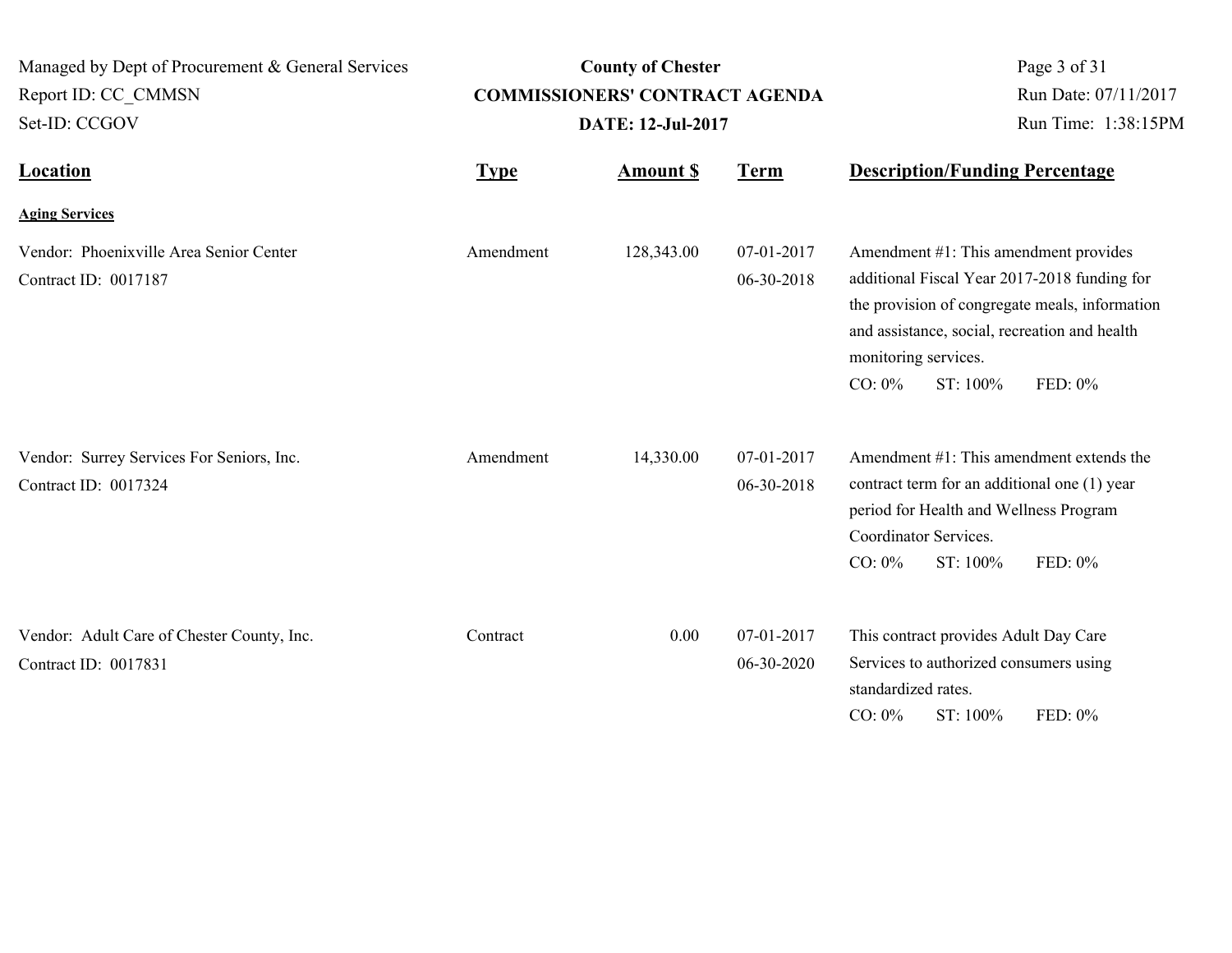| Managed by Dept of Procurement & General Services<br>Report ID: CC CMMSN<br>Set-ID: CCGOV |             | <b>County of Chester</b><br><b>COMMISSIONERS' CONTRACT AGENDA</b><br>DATE: 12-Jul-2017 |                          | Page 4 of 31<br>Run Date: 07/11/2017<br>Run Time: 1:38:15PM                                                                     |                                                           |
|-------------------------------------------------------------------------------------------|-------------|----------------------------------------------------------------------------------------|--------------------------|---------------------------------------------------------------------------------------------------------------------------------|-----------------------------------------------------------|
| <b>Location</b>                                                                           | <b>Type</b> | <b>Amount \$</b>                                                                       | <b>Term</b>              | <b>Description/Funding Percentage</b>                                                                                           |                                                           |
| <b>Aging Services</b>                                                                     |             |                                                                                        |                          |                                                                                                                                 |                                                           |
| Vendor: Bayada Home Health Care, Inc.<br>Contract ID: 0017833                             | Contract    | 0.00                                                                                   | 07-01-2017<br>06-30-2020 | This contract provides In-Home Services to<br>include overnight shelter and supervision to<br>ST: 100%<br>$CO: 0\%$             | authorized consumers using standardized rates.<br>FED: 0% |
| Vendor: Bayada Home Health Care, Inc.<br>Contract ID: 0017834                             | Contract    | 0.00                                                                                   | 07-01-2017<br>06-30-2020 | This contract provides In-Home Services to<br>$CO: 0\%$<br>ST: 100%                                                             | authorized consumers using standardized rates.<br>FED: 0% |
| Vendor: Bon Homie, LTD<br>Contract ID: 0017835                                            | Contract    | 0.00                                                                                   | 07-01-2017<br>06-30-2020 | This contract provides Adult Day Care<br>Services to authorized consumers using<br>standardized rates.<br>$CO: 0\%$<br>ST: 100% | FED: 0%                                                   |
| Vendor: CareSense Health, LLC<br>Contract ID: 0017837                                     | Contract    | 0.00                                                                                   | 07-01-2017<br>06-30-2020 | This contract provides In-Home Services to<br>$CO: 0\%$<br>ST: 100%                                                             | authorized consumers using standardized rates.<br>FED: 0% |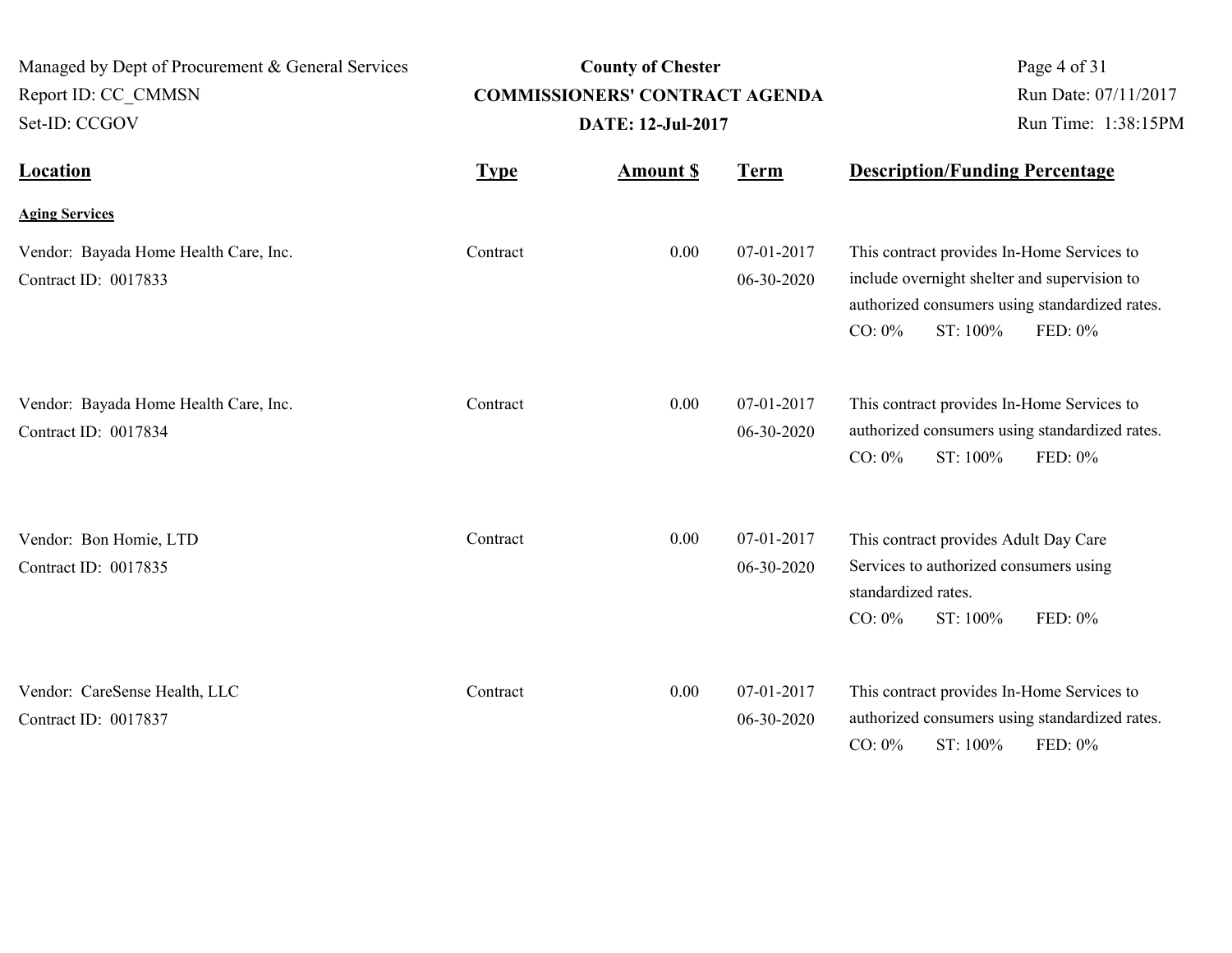| Managed by Dept of Procurement & General Services<br>Report ID: CC CMMSN<br>Set-ID: CCGOV | <b>County of Chester</b><br><b>COMMISSIONERS' CONTRACT AGENDA</b><br><b>DATE: 12-Jul-2017</b> |                  |                          | Page 5 of 31<br>Run Date: 07/11/2017<br>Run Time: 1:38:15PM                                                                                |
|-------------------------------------------------------------------------------------------|-----------------------------------------------------------------------------------------------|------------------|--------------------------|--------------------------------------------------------------------------------------------------------------------------------------------|
| Location                                                                                  | <b>Type</b>                                                                                   | <b>Amount \$</b> | <b>Term</b>              | <b>Description/Funding Percentage</b>                                                                                                      |
| <b>Aging Services</b>                                                                     |                                                                                               |                  |                          |                                                                                                                                            |
| Vendor: Hand In Hand Group, Inc.<br>Contract ID: 0017839                                  | Contract                                                                                      | 0.00             | 07-01-2017<br>06-30-2020 | This contract provides In-Home Services to<br>authorized consumers using standardized rates.<br>ST: 100%<br>$CO: 0\%$<br>FED: $0\%$        |
| Vendor: Chadds Ford Alternacare, Inc.<br>Contract ID: 0017840                             | Contract                                                                                      | 0.00             | 07-01-2017<br>06-30-2020 | This contract provides In-Home Services to<br>authorized consumers using standardized rates.<br>$CO: 0\%$<br>ST: 100%<br>FED: 0%           |
| Vendor: Diakon Child Family Community Ministries<br>Contract ID: 0017843                  | Contract                                                                                      | 0.00             | 07-01-2017<br>06-30-2020 | This contract provides Adult Day Care<br>Services to authorized consumers using<br>standardized rates.<br>ST: 100%<br>FED: 0%<br>$CO: 0\%$ |
| Vendor: J & J Systems, Inc.<br>Contract ID: 0017846                                       | Contract                                                                                      | 0.00             | 07-01-2017<br>06-30-2020 | This contract provides In-Home Services to<br>authorized consumers using standardized rates.<br>$CO: 0\%$<br>ST: 100%<br>FED: 0%           |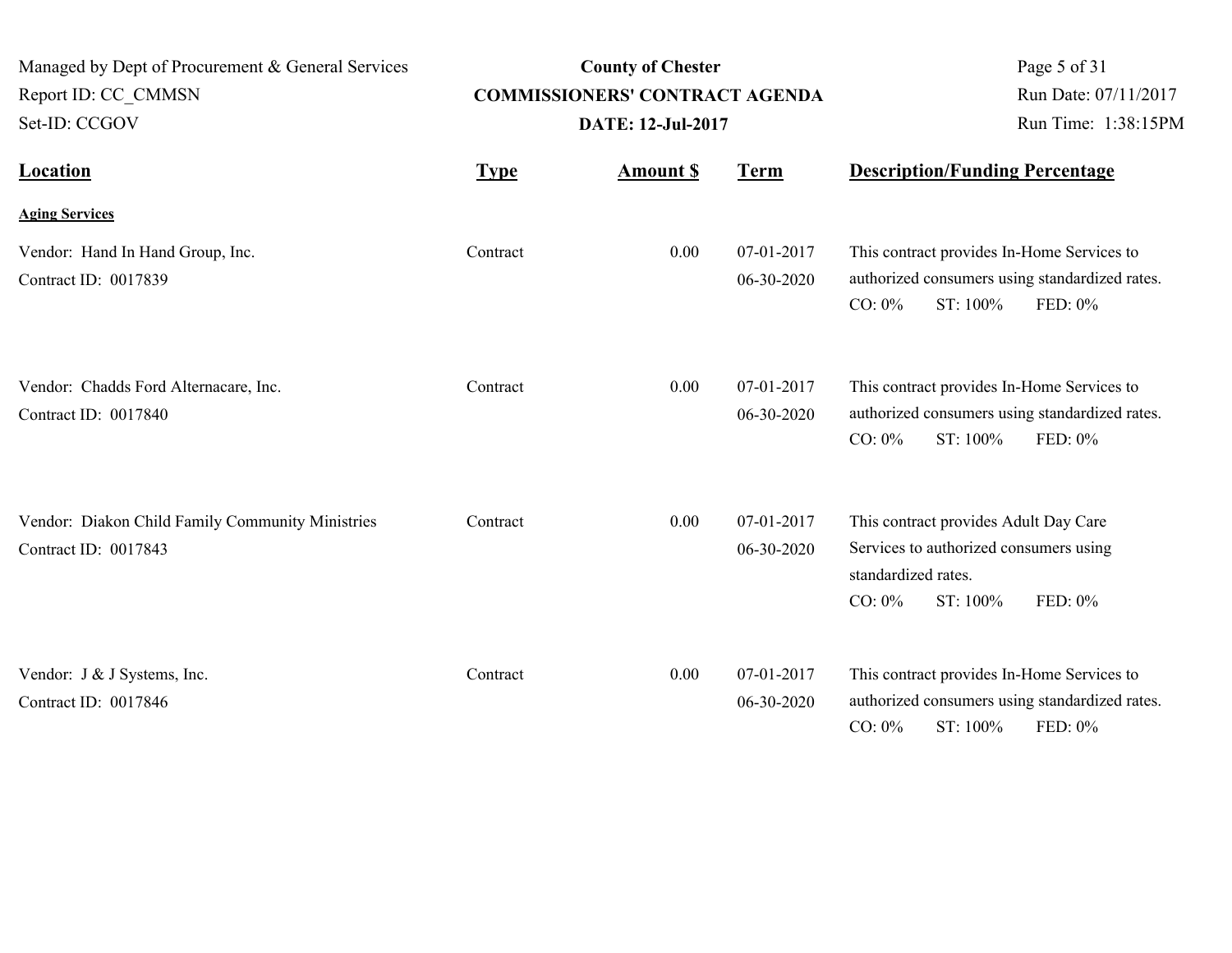| Managed by Dept of Procurement & General Services<br>Report ID: CC CMMSN<br>Set-ID: CCGOV | <b>County of Chester</b><br><b>COMMISSIONERS' CONTRACT AGENDA</b><br>DATE: 12-Jul-2017 |                  |                          | Page 6 of 31<br>Run Date: 07/11/2017<br>Run Time: 1:38:15PM                                                                                |
|-------------------------------------------------------------------------------------------|----------------------------------------------------------------------------------------|------------------|--------------------------|--------------------------------------------------------------------------------------------------------------------------------------------|
| <b>Location</b>                                                                           | <b>Type</b>                                                                            | <b>Amount \$</b> | <b>Term</b>              | <b>Description/Funding Percentage</b>                                                                                                      |
| <b>Aging Services</b>                                                                     |                                                                                        |                  |                          |                                                                                                                                            |
| Vendor: Precise Point, Inc.<br>Contract ID: 0017848                                       | Contract                                                                               | 0.00             | 07-01-2017<br>06-30-2020 | This contract provides In-Home Services to<br>authorized consumers using standardized rates.<br>ST: 100%<br>$CO: 0\%$<br>FED: 0%           |
| Vendor: Relative Care, LLC<br>Contract ID: 0017849                                        | Contract                                                                               | 0.00             | 07-01-2017<br>06-30-2020 | This contract provides In-Home Services to<br>authorized consumers using standardized rates.<br>$CO: 0\%$<br>ST: 100%<br>FED: 0%           |
| Vendor: Parkhouse Nursing/Rehabilitation Ctr, LP<br>Contract ID: 0017850                  | Contract                                                                               | 0.00             | 07-01-2017<br>06-30-2020 | This contract provides Adult Day Care<br>Services to authorized consumers using<br>standardized rates.<br>ST: 100%<br>FED: 0%<br>$CO: 0\%$ |
| Vendor: RPR Solutions, LLC<br>Contract ID: 0017851                                        | Contract                                                                               | 0.00             | 07-01-2017<br>06-30-2020 | This contract provides In-Home Services to<br>authorized consumers using standardized rates.<br>$CO: 0\%$<br>ST: 100%<br>FED: 0%           |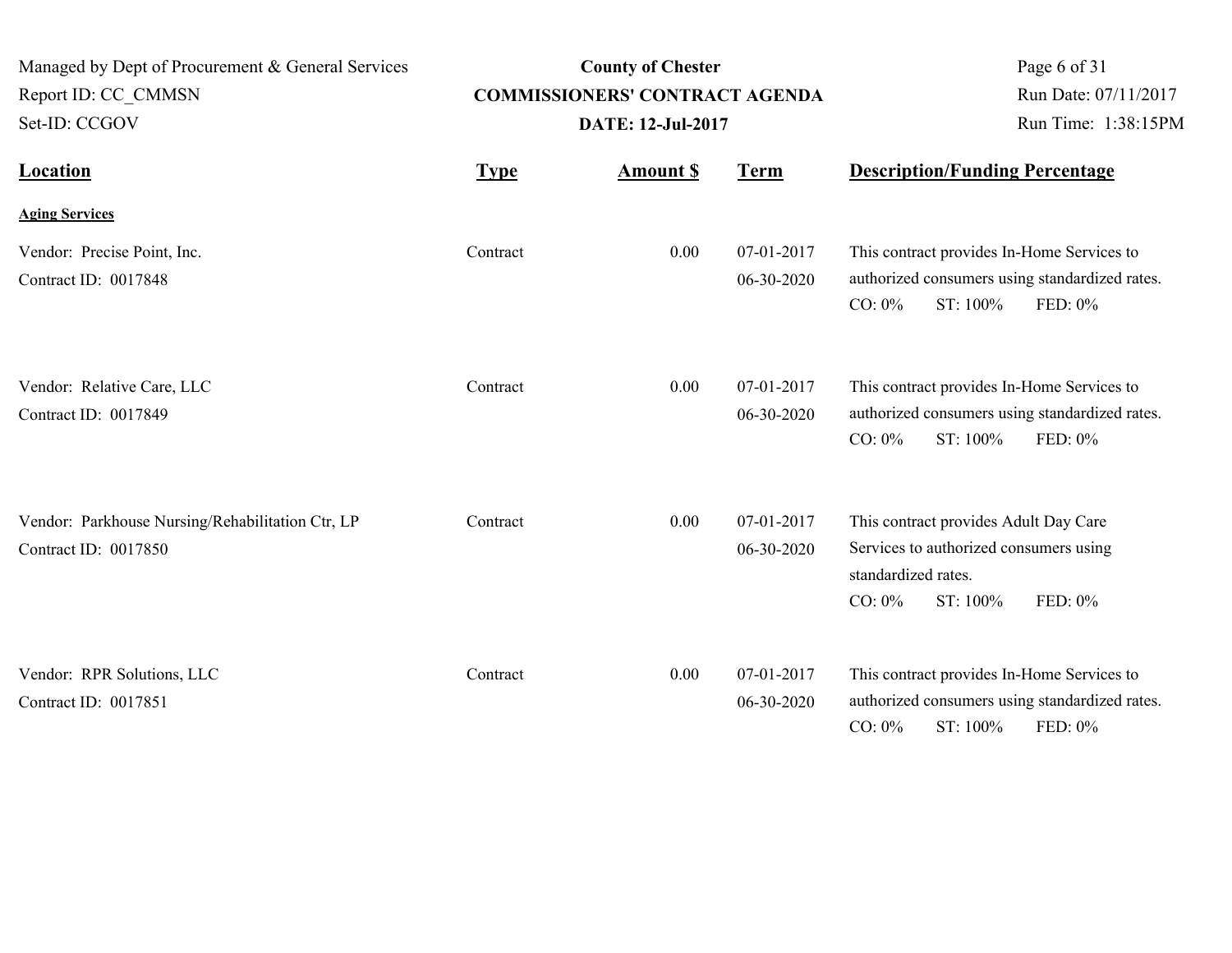| Managed by Dept of Procurement & General Services<br>Report ID: CC CMMSN<br>Set-ID: CCGOV | <b>County of Chester</b><br><b>COMMISSIONERS' CONTRACT AGENDA</b><br><b>DATE: 12-Jul-2017</b> |                  |                          | Page 7 of 31<br>Run Date: 07/11/2017<br>Run Time: 1:38:15PM                                                                                |
|-------------------------------------------------------------------------------------------|-----------------------------------------------------------------------------------------------|------------------|--------------------------|--------------------------------------------------------------------------------------------------------------------------------------------|
| <b>Location</b>                                                                           | <b>Type</b>                                                                                   | <b>Amount \$</b> | <b>Term</b>              | <b>Description/Funding Percentage</b>                                                                                                      |
| <b>Aging Services</b>                                                                     |                                                                                               |                  |                          |                                                                                                                                            |
| Vendor: Devine Care, Inc.<br>Contract ID: 0017852                                         | Contract                                                                                      | 0.00             | 07-01-2017<br>06-30-2020 | This contract provides Adult Day Care<br>Services to authorized consumers using<br>standardized rates.<br>$CO: 0\%$<br>ST: 100%<br>FED: 0% |
| Vendor: Successful Aging Care Net, Inc.<br>Contract ID: 0017855                           | Contract                                                                                      | 0.00             | 07-01-2017<br>06-30-2020 | This contract provides In-Home Services to<br>authorized consumers using standardized rates.<br>ST: 100%<br>$CO: 0\%$<br>FED: 0%           |
| Vendor: Supportive Care, LLC<br>Contract ID: 0017856                                      | Contract                                                                                      | 0.00             | 07-01-2017<br>06-30-2020 | This contract provides In-Home Services to<br>authorized consumers using standardized rates.<br>$CO: 0\%$<br>ST: 100%<br>FED: 0%           |
| Vendor: Surrey Services For Seniors, Inc.<br>Contract ID: 0017857                         | Contract                                                                                      | 0.00             | 07-01-2017<br>06-30-2020 | This contract provides In-Home Services to<br>authorized consumers using standardized rates.<br>$CO: 0\%$<br>ST: 100%<br>FED: 0%           |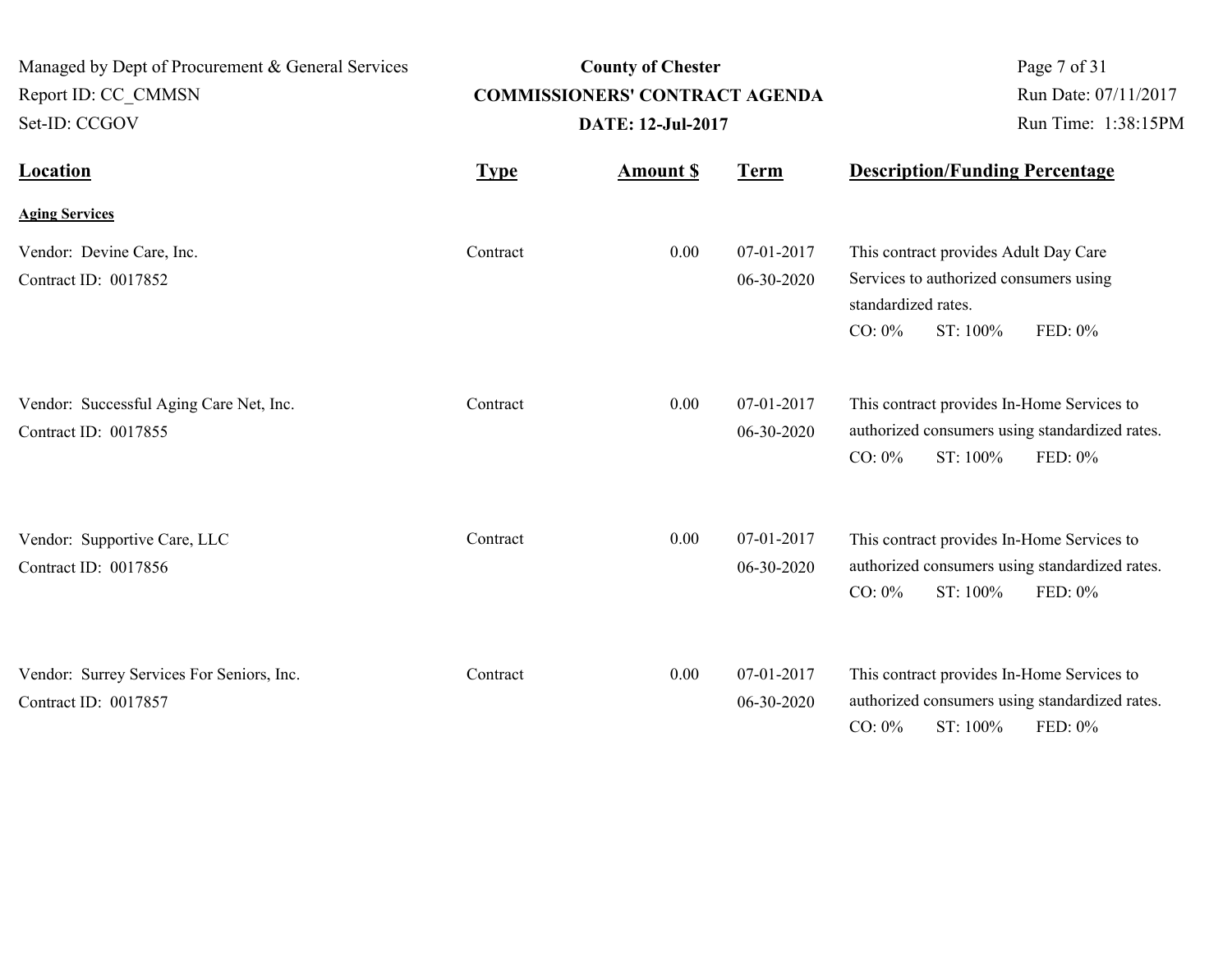| Managed by Dept of Procurement & General Services<br>Report ID: CC CMMSN<br>Set-ID: CCGOV |             | <b>County of Chester</b><br><b>COMMISSIONERS' CONTRACT AGENDA</b><br><b>DATE: 12-Jul-2017</b> | Page 8 of 31<br>Run Date: 07/11/2017<br>Run Time: 1:38:15PM |                                                                                                                                                                                                                                                                                                           |
|-------------------------------------------------------------------------------------------|-------------|-----------------------------------------------------------------------------------------------|-------------------------------------------------------------|-----------------------------------------------------------------------------------------------------------------------------------------------------------------------------------------------------------------------------------------------------------------------------------------------------------|
| <b>Location</b>                                                                           | <b>Type</b> | <b>Amount \$</b>                                                                              | <b>Term</b>                                                 | <b>Description/Funding Percentage</b>                                                                                                                                                                                                                                                                     |
| <b>Aging Services</b>                                                                     |             |                                                                                               |                                                             |                                                                                                                                                                                                                                                                                                           |
| Vendor: Tel Hai Adult Day Services<br>Contract ID: 0017858                                | Contract    | 0.00                                                                                          | 07-01-2017<br>06-30-2020                                    | This contract provides Adult Day Care<br>Services to authorized consumers using<br>standardized rates.<br>$CO: 0\%$<br>ST: 100%<br>FED: 0%                                                                                                                                                                |
| Vendor: Chester County Home Care Assoc., LLC<br>Contract ID: 0017860                      | Contract    | 0.00                                                                                          | 07-01-2017<br>06-30-2020                                    | This contract provides In-Home Services to<br>authorized consumers using standardized rates.<br>$CO: 0\%$<br>ST: 100%<br>FED: 0%                                                                                                                                                                          |
| Vendor: Legal Aid of Southeastern PA<br>Contract ID: 0017885                              | Contract    | 16,000.00                                                                                     | 07-01-2017<br>06-30-2018                                    | This contract provides Attorney Consultant<br>Services at a rate of \$60.00 per hour for low to<br>moderate income individuals sixty (60) years<br>of age and older who do not qualify for Legal<br>Aid Services due to very low financial<br>eligibility guidelines.<br>$CO: 0\%$<br>ST: 100%<br>FED: 0% |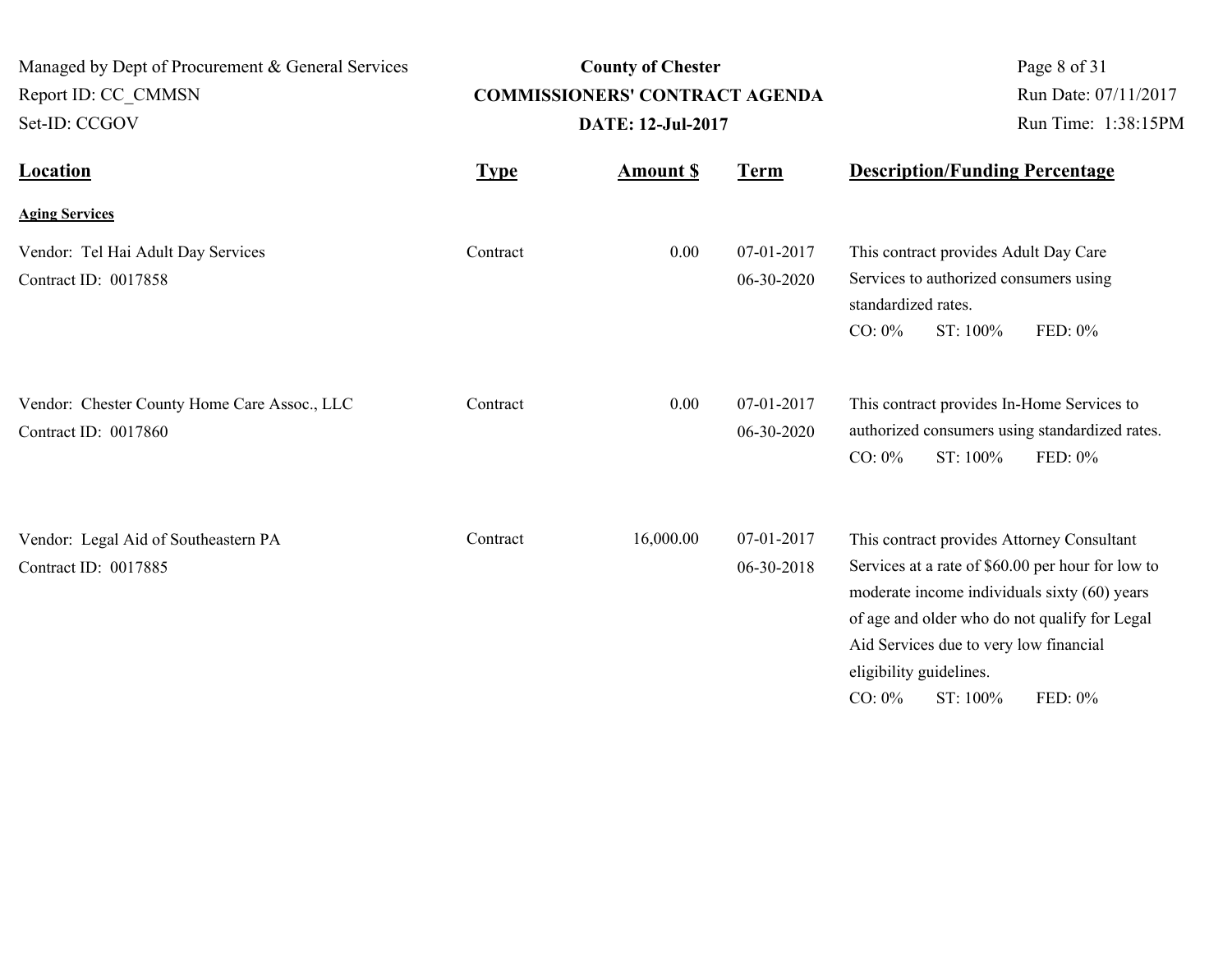| Managed by Dept of Procurement & General Services<br>Report ID: CC_CMMSN<br>Set-ID: CCGOV | <b>County of Chester</b><br><b>COMMISSIONERS' CONTRACT AGENDA</b><br><b>DATE: 12-Jul-2017</b> |                 |                          | Page 9 of 31<br>Run Date: 07/11/2017<br>Run Time: 1:38:15PM                                                                                                                                                                                                                           |  |  |
|-------------------------------------------------------------------------------------------|-----------------------------------------------------------------------------------------------|-----------------|--------------------------|---------------------------------------------------------------------------------------------------------------------------------------------------------------------------------------------------------------------------------------------------------------------------------------|--|--|
| <b>Location</b>                                                                           | <b>Type</b>                                                                                   | <b>Amount S</b> | <u>Term</u>              | <b>Description/Funding Percentage</b>                                                                                                                                                                                                                                                 |  |  |
| <b>Aging Services</b>                                                                     |                                                                                               |                 |                          |                                                                                                                                                                                                                                                                                       |  |  |
| Vendor: Valued Relationships, Inc.<br>Contract ID: 0017895                                | Contract                                                                                      | 0.00            | 07-01-2017<br>06-30-2020 | This contract provides Personal Emergency<br>Response Systems and Telecare Services to<br>monitor consumer activity in the home.<br>Systems alert and notify designated individuals<br>of high-risk events such as falls or medical<br>emergency.<br>$CO: 0\%$<br>ST: 100%<br>FED: 0% |  |  |
| Vendor: GTL, Incorporated<br>Contract ID: 0017897                                         | Contract                                                                                      | 0.00            | 07-01-2017<br>06-30-2020 | This contract provides Personal Emergency<br>Response Systems and Telecare Services to<br>monitor consumer activity in the home.<br>Systems alert and notify designated individuals<br>of high-risk events such as falls or medical<br>emergency.<br>$CO: 0\%$<br>ST: 100%<br>FED: 0% |  |  |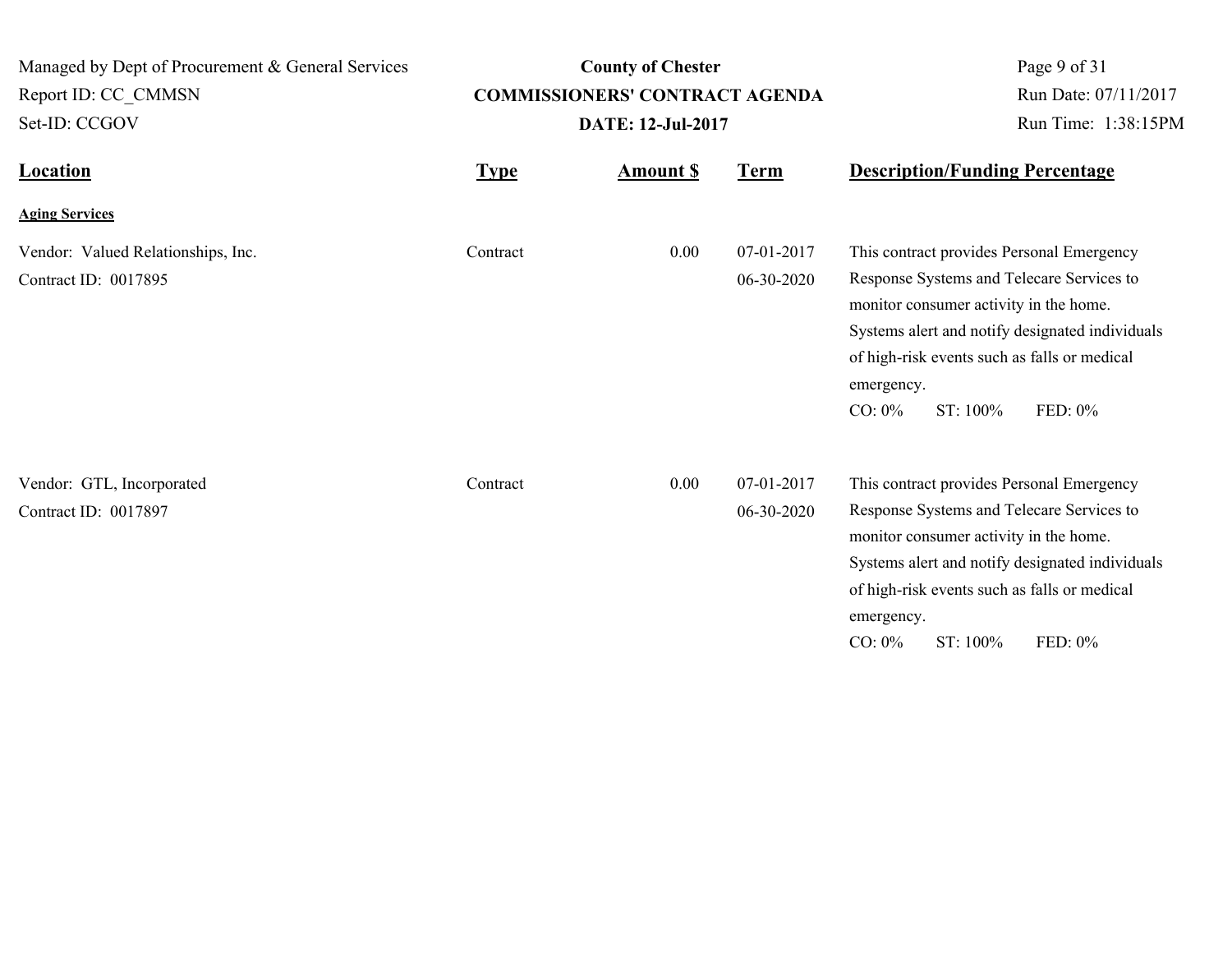| Managed by Dept of Procurement & General Services<br>Report ID: CC CMMSN<br>Set-ID: CCGOV | <b>County of Chester</b><br><b>COMMISSIONERS' CONTRACT AGENDA</b><br>DATE: 12-Jul-2017 |                  |                          | Page 10 of 31<br>Run Date: 07/11/2017<br>Run Time: 1:38:15PM                                                                                                                                                                                                                          |  |
|-------------------------------------------------------------------------------------------|----------------------------------------------------------------------------------------|------------------|--------------------------|---------------------------------------------------------------------------------------------------------------------------------------------------------------------------------------------------------------------------------------------------------------------------------------|--|
| <b>Location</b>                                                                           | <b>Type</b>                                                                            | <b>Amount \$</b> | <b>Term</b>              | <b>Description/Funding Percentage</b>                                                                                                                                                                                                                                                 |  |
| <b>Aging Services</b>                                                                     |                                                                                        |                  |                          |                                                                                                                                                                                                                                                                                       |  |
| Vendor: Lifeline Systems<br>Contract ID: 0017898                                          | Contract                                                                               | 0.00             | 07-01-2017<br>06-30-2020 | This contract provides Personal Emergency<br>Response Systems and Telecare Services to<br>monitor consumer activity in the home.<br>Systems alert and notify designated individuals<br>of high-risk events such as falls or medical<br>emergency.<br>$CO: 0\%$<br>ST: 100%<br>FED: 0% |  |
| Vendor: Automated Security Alert, Inc.<br>Contract ID: 0017899                            | Contract                                                                               | 0.00             | 07-01-2017<br>06-30-2020 | This contract provides Personal Emergency<br>Response Systems and Telecare Services to<br>monitor consumer activity in the home.<br>Systems alert and notify designated individuals<br>of high-risk events such as falls or medical<br>emergency.<br>ST: 100%<br>$CO: 0\%$<br>FED: 0% |  |
| Vendor: Berks County Center for Indep. Living<br>Contract ID: 0017912                     | Contract                                                                               | 0.00             | 07-01-2017<br>06-30-2020 | This contract provides Personal Assistance<br>Services to authorized consumers using<br>standardized rates.<br>$CO: 0\%$<br>ST: 100%<br>FED: 0%                                                                                                                                       |  |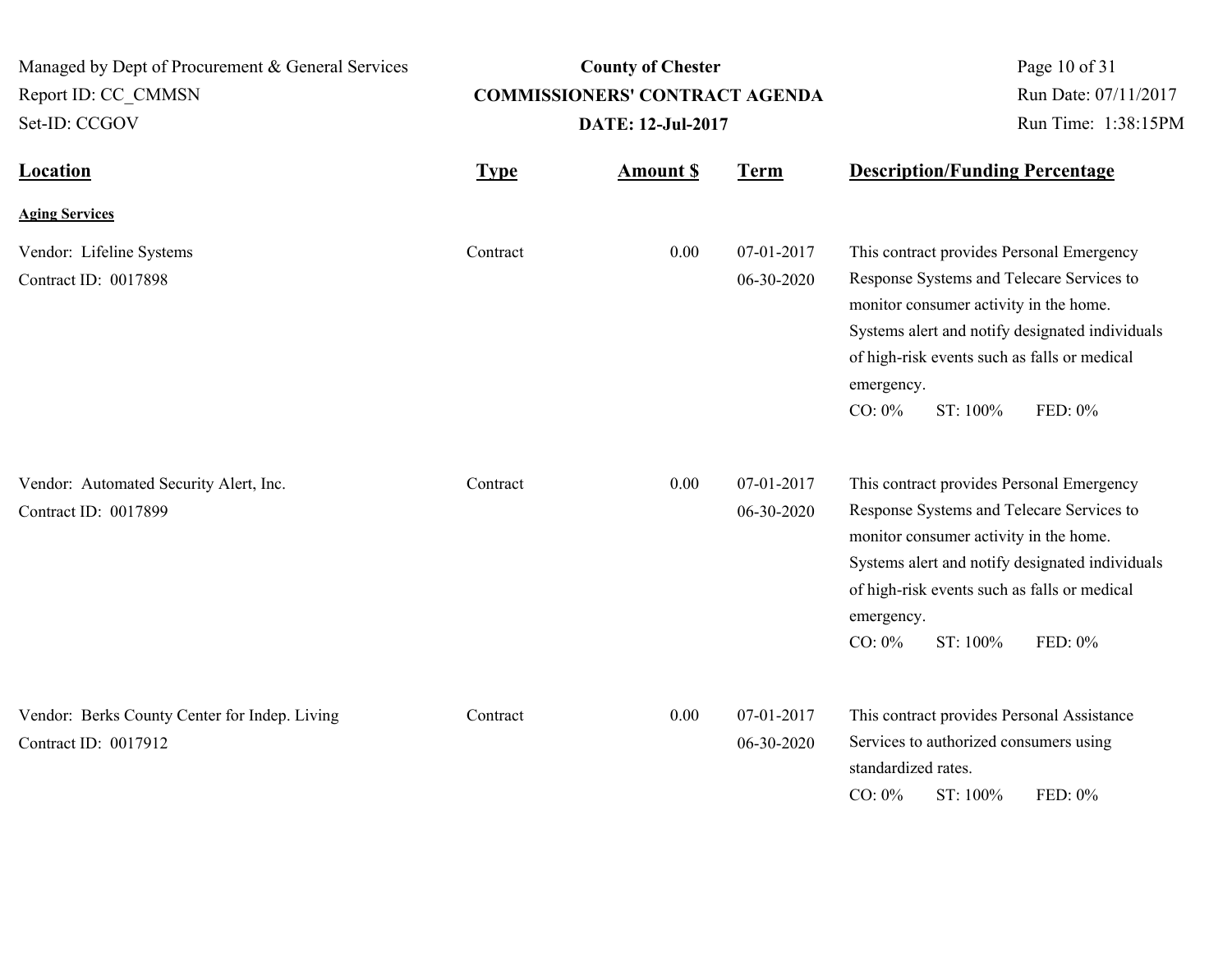| Managed by Dept of Procurement & General Services<br>Report ID: CC CMMSN<br>Set-ID: CCGOV | <b>County of Chester</b><br><b>COMMISSIONERS' CONTRACT AGENDA</b><br><b>DATE: 12-Jul-2017</b> |                  |                                                                | Page 11 of 31<br>Run Date: 07/11/2017<br>Run Time: 1:38:15PM |                                                                                           |                                                                                                                                                     |
|-------------------------------------------------------------------------------------------|-----------------------------------------------------------------------------------------------|------------------|----------------------------------------------------------------|--------------------------------------------------------------|-------------------------------------------------------------------------------------------|-----------------------------------------------------------------------------------------------------------------------------------------------------|
| <b>Location</b>                                                                           | <b>Type</b>                                                                                   | <b>Amount \$</b> | <b>Term</b>                                                    | <b>Description/Funding Percentage</b>                        |                                                                                           |                                                                                                                                                     |
| <b>Children Youth and Families</b>                                                        |                                                                                               |                  |                                                                |                                                              |                                                                                           |                                                                                                                                                     |
| Vendor: Potts, Susan Moesch<br>Contract ID: 0017334                                       | Amendment                                                                                     | 0.00             | 07-01-2017<br>08-31-2017<br>hourly rate of \$55.00.<br>CO: 45% |                                                              | ST: 50%                                                                                   | Amendment #1: This amendment extends the<br>contract term for an additional two (2) month<br>period for Guardian Ad Litem Services at an<br>FED: 5% |
| Vendor: Pressley Ridge<br>Contract ID: 0017922                                            | Contract                                                                                      | 0.00             | 07-01-2017<br>06-30-2019                                       | Services.<br>CO: 20%                                         | ST: 75%                                                                                   | This contract provides Residential Placement<br>FED: 5%                                                                                             |
| Vendor: Access Services, Inc.<br>Contract ID: 0017936                                     | Contract                                                                                      | 0.00             | 07-01-2017<br>06-30-2019                                       | Services.<br>CO: 20%                                         | ST: 75%                                                                                   | This contract provides Specialized Foster Care<br>FED: 5%                                                                                           |
| Vendor: Phoenix Language Services, Inc.<br>Contract ID: 0017940                           | Contract                                                                                      | 0.00             | 07-01-2017<br>06-30-2019                                       | CO: 20%                                                      | This contract provides International<br>Interpreting and Translation Services.<br>ST: 75% | FED: 5%                                                                                                                                             |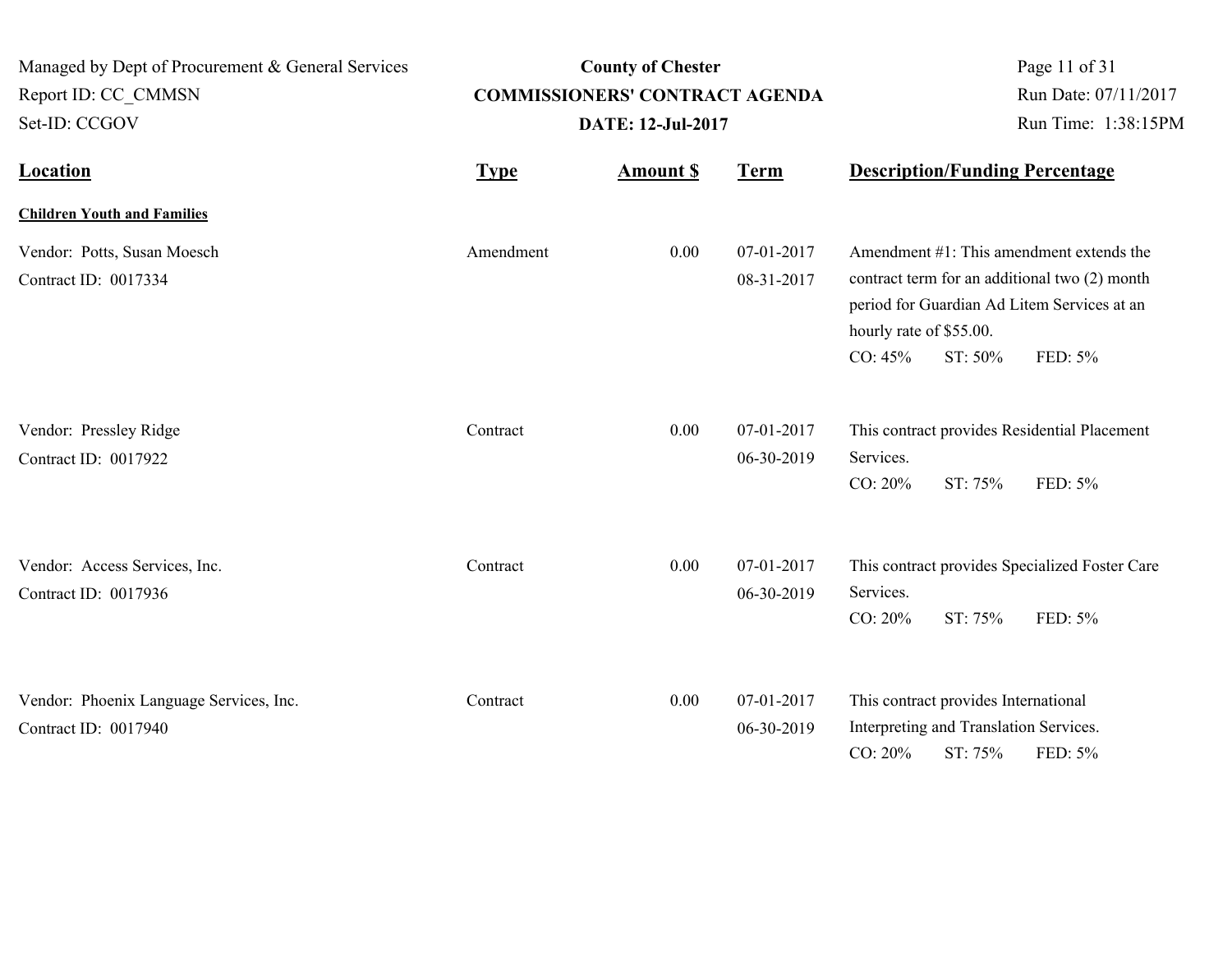| Managed by Dept of Procurement & General Services<br>Report ID: CC CMMSN |             | <b>County of Chester</b><br><b>COMMISSIONERS' CONTRACT AGENDA</b> | Page 12 of 31<br>Run Date: 07/11/2017 |                                                                                                                                                                                                     |
|--------------------------------------------------------------------------|-------------|-------------------------------------------------------------------|---------------------------------------|-----------------------------------------------------------------------------------------------------------------------------------------------------------------------------------------------------|
| Set-ID: CCGOV                                                            |             | <b>DATE: 12-Jul-2017</b>                                          |                                       | Run Time: 1:38:15PM                                                                                                                                                                                 |
| <b>Location</b>                                                          | <b>Type</b> | <b>Amount S</b>                                                   | <b>Term</b>                           | <b>Description/Funding Percentage</b>                                                                                                                                                               |
| <b>Children Youth and Families</b>                                       |             |                                                                   |                                       |                                                                                                                                                                                                     |
| Vendor: Affinity Forensic Services, LLC<br>Contract ID: 0017941          | Contract    | 0.00                                                              | 07-01-2017<br>06-30-2019              | This contract provides Residential Foster Care<br>Services.<br>CO: 20%<br>ST: 75%<br>FED: 5%                                                                                                        |
| Vendor: Jondu, Inc.<br>Contract ID: 0017942                              | Contract    | 0.00                                                              | 07-01-2017<br>06-30-2019              | This contract provides Residential Placement<br>Services at the Prescott House for adjudicated<br>boys ages 14-21 years.<br>CO: 20%<br>ST: 75%<br>FED: 5%                                           |
| Vendor: New Life Youth & Family Services<br>Contract ID: 0017943         | Contract    | 0.00                                                              | 07-01-2017<br>06-30-2019              | This contract provides a Family Finding<br>Program for children and their caretakers who<br>need to increase their natural supports and/or<br>reach permanency.<br>FED: 5%<br>$CO: 20\%$<br>ST: 75% |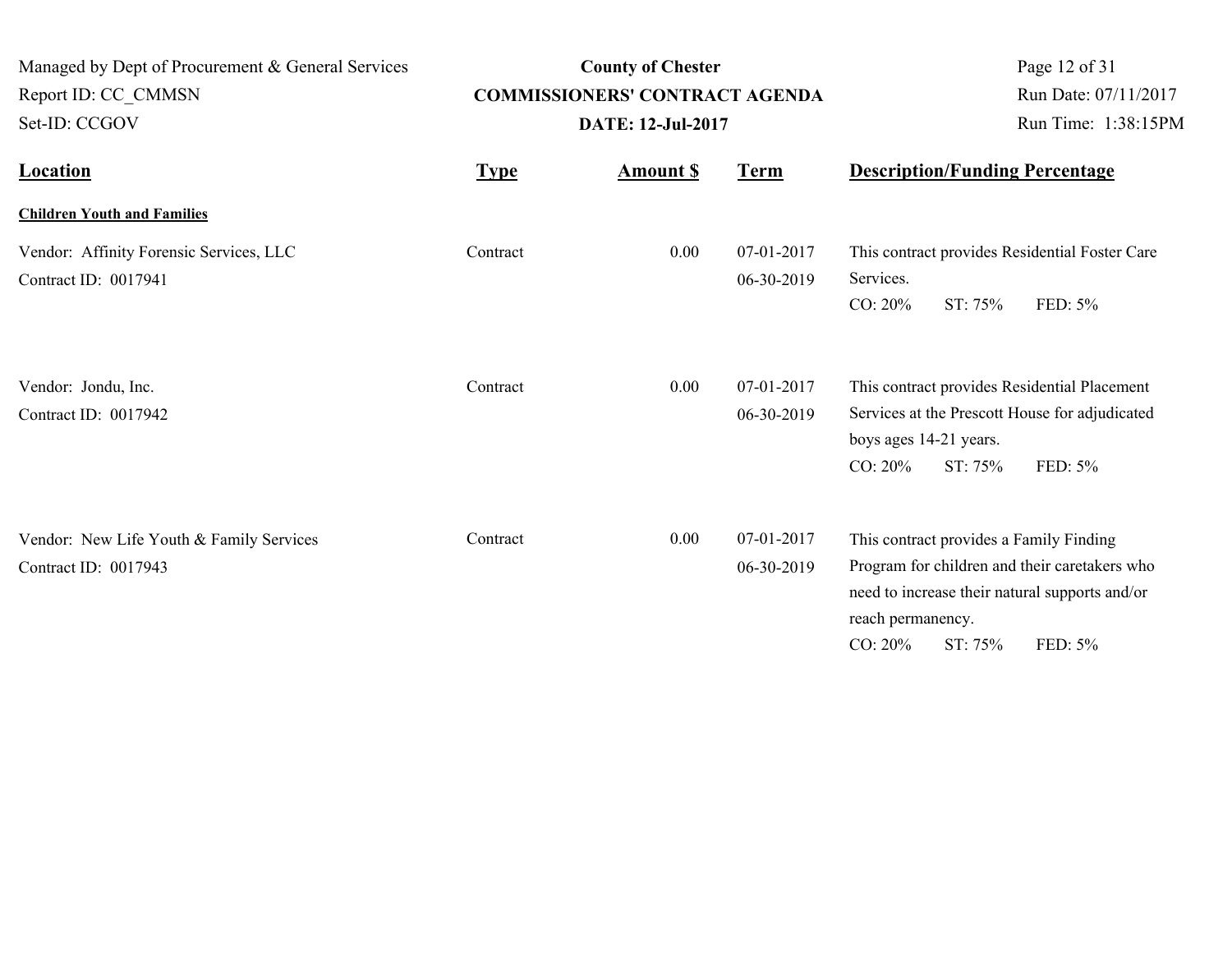| Managed by Dept of Procurement & General Services<br>Report ID: CC CMMSN<br>Set-ID: CCGOV |             | <b>County of Chester</b><br><b>COMMISSIONERS' CONTRACT AGENDA</b><br><b>DATE: 12-Jul-2017</b> | Page 13 of 31<br>Run Date: 07/11/2017<br>Run Time: 1:38:15PM |                                                                                                                                                                                                                                                                                                                                                                                                                                                                                                           |
|-------------------------------------------------------------------------------------------|-------------|-----------------------------------------------------------------------------------------------|--------------------------------------------------------------|-----------------------------------------------------------------------------------------------------------------------------------------------------------------------------------------------------------------------------------------------------------------------------------------------------------------------------------------------------------------------------------------------------------------------------------------------------------------------------------------------------------|
| <b>Location</b>                                                                           | <b>Type</b> | <b>Amount \$</b>                                                                              | <b>Term</b>                                                  | <b>Description/Funding Percentage</b>                                                                                                                                                                                                                                                                                                                                                                                                                                                                     |
| <b>Community Development</b>                                                              |             |                                                                                               |                                                              |                                                                                                                                                                                                                                                                                                                                                                                                                                                                                                           |
| Vendor: Rover Community Transportation, Inc.<br>Contract ID: 0015417                      | Amendment   | 0.00                                                                                          | 07-01-2013<br>12-31-2017                                     | Amendment #4: This amendment for the<br>County Paratransit System modifies and<br>supplements the existing contract by increasing<br>the hybrid cost approach fixed rate to \$27.44<br>per trip. The cost associated with this<br>amendment is funded by the Medical<br>Assistance Transportation Program (MATP).<br>This supports Strategic Business Plan Housing<br>and Community Support Services activity.<br>CO: 12%<br>FED: 47%<br>ST: 41%                                                          |
| Vendor: Unruh, Turner, Burke & Frees, P.C.<br>Contract ID: 0016395                        | Amendment   | 40,000.00                                                                                     | 01-01-2015<br>12-31-2017                                     | Amendment #3: This amendment for Legal<br>Services provides additional funding for the<br>administration of Federal, State and County<br>funding. The cost associated with this<br>amendment is funded by the Housing Trust<br>Program Community Development Block<br>Grant and Workforce Innovation and<br>Opportunities Act. This supports Strategic<br>Business Plan Housing and Community<br>Support Services and Career and Workforce<br>Development activities.<br>CO: 40%<br>$ST: 0\%$<br>FED: 60% |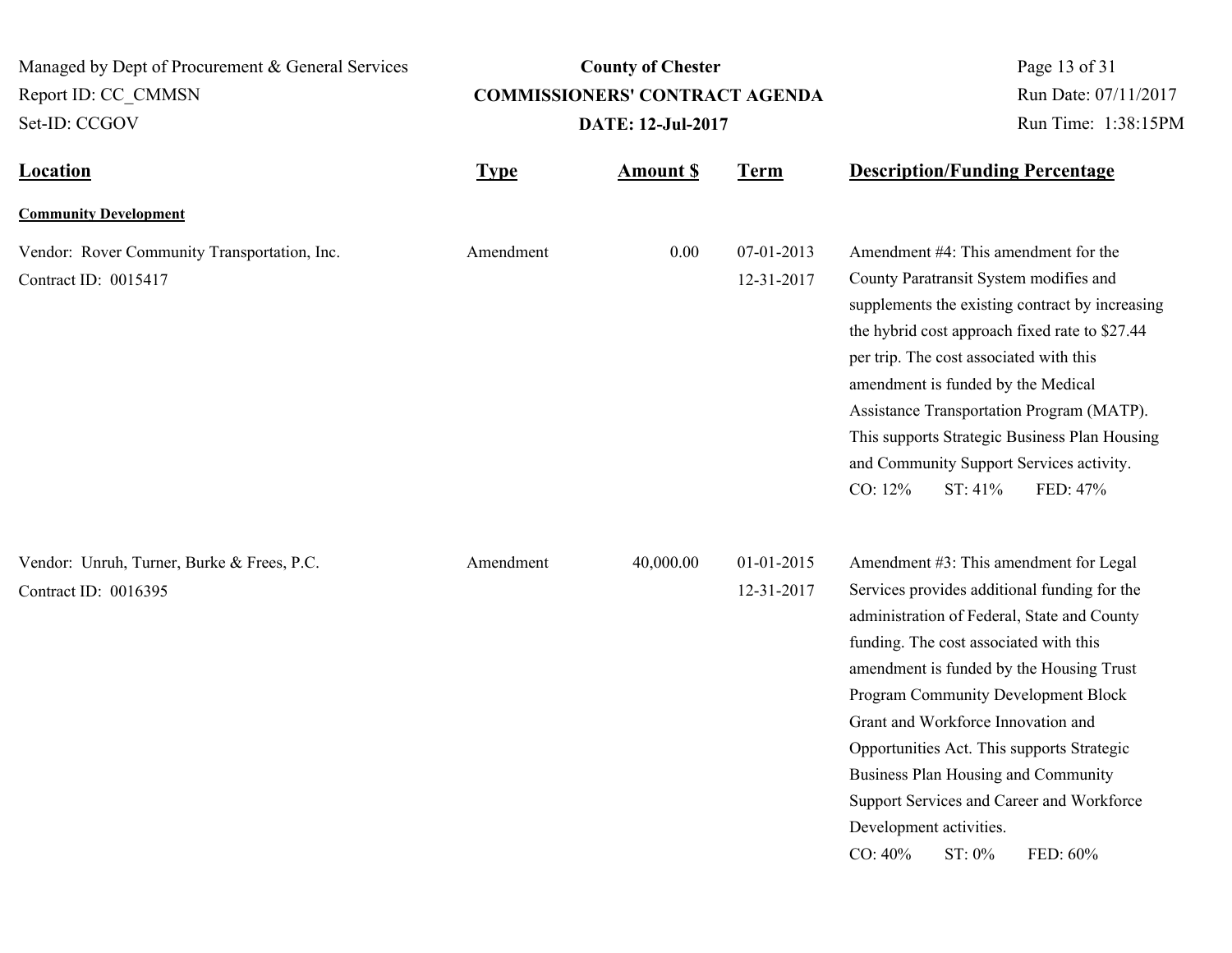**Location Type Type** *Amount \$* **Term Description/Funding Percentage County of Chester COMMISSIONERS' CONTRACT AGENDA** Managed by Dept of Procurement & General Services Set-ID: CCGOV Report ID: CC\_CMMSN Page 14 of 31 **Amount \$ DATE: 12-Jul-2017** Run Date: 07/11/2017 Run Time: 1:38:15PM **Community Development** Vendor: Educational Data Systems, Inc. Amendment 0.00 07-01-2016 Contract ID: 0017346 12-31-2017 Amendment #1: This amendment extends the contract term for an additional six (6) month period for Job Locator and On-the-Job Training Services for Chester County Job Seekers. The cost associated with this amendment is funded by the Pennsylvania Department of Labor and Industry Workforce Investment Opportunity Act. This supports Strategic Business Plan Career and Workforce Development activity. CO: 0% ST: 0% FED: 100% Amendment Vendor: Housing Authority Of Chester County **60,000.00** 01-01-2017 Contract ID: 0017826 12-31-2017 This contract provides funding for the Housing Locator Program which assists individuals and families experiencing homelessness find **Contract** 

> permanent housing. The cost associated with this contract is funded by the Community Services and Community Development Block Grants. This supports Strategic Business Plan Housing and Community Support Services

CO: 0% ST: 0% FED: 100%

activity.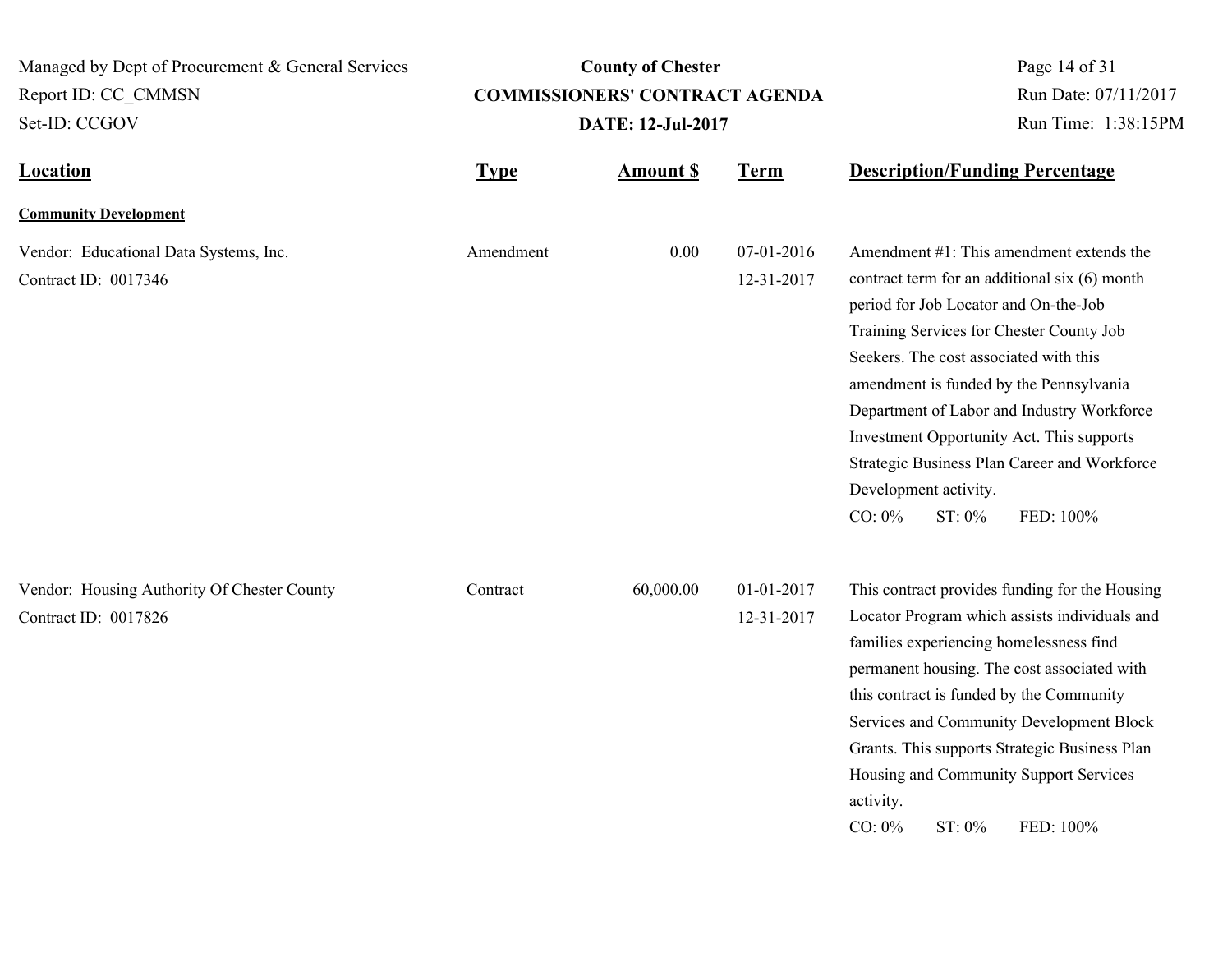| Managed by Dept of Procurement & General Services                   |             | <b>County of Chester</b>              | Page 15 of 31                               |                                                                                                                                                                                                                                                                                                                                                                                                                                                                         |
|---------------------------------------------------------------------|-------------|---------------------------------------|---------------------------------------------|-------------------------------------------------------------------------------------------------------------------------------------------------------------------------------------------------------------------------------------------------------------------------------------------------------------------------------------------------------------------------------------------------------------------------------------------------------------------------|
| Report ID: CC CMMSN                                                 |             | <b>COMMISSIONERS' CONTRACT AGENDA</b> | Run Date: 07/11/2017<br>Run Time: 1:38:15PM |                                                                                                                                                                                                                                                                                                                                                                                                                                                                         |
| Set-ID: CCGOV                                                       |             | <b>DATE: 12-Jul-2017</b>              |                                             |                                                                                                                                                                                                                                                                                                                                                                                                                                                                         |
| <b>Location</b>                                                     | <b>Type</b> | <b>Amount S</b>                       | <b>Term</b>                                 | <b>Description/Funding Percentage</b>                                                                                                                                                                                                                                                                                                                                                                                                                                   |
| <b>Community Development</b>                                        |             |                                       |                                             |                                                                                                                                                                                                                                                                                                                                                                                                                                                                         |
| Vendor: Fair Housing Rights Center in SE PA<br>Contract ID: 0017891 | Contract    | 13,000.00                             | 01-01-2017<br>12-31-2017                    | This contract provides funding for Fair<br>Housing Education and Outreach Services<br>offered to housing consumers, housing<br>providers, social services, local municipalities<br>and County staff to ensure compliance with all<br>Fair Housing Act laws. The cost associated<br>with this contract is funded by the Community<br>Development Block Grant. This supports<br>Strategic Business Plan Public Awareness<br>activity.<br>ST: 0%<br>$CO: 0\%$<br>FED: 100% |
| Vendor: WC Atkinson Memorial Community<br>Contract ID: 0017906      | Contract    | 45,000.00                             | 01-01-2017<br>12-31-2017                    | This contract provides funding for Emergency<br>Shelter Services for twenty-two (22) men<br>experiencing homelessness in Coatesville. The<br>cost associated with this contract is funded by<br>the Emergency Solutions Grant. This supports<br>Strategic Business Plan Homeless Shelter<br>activity.<br>ST: 0%<br>FED: 100%<br>$CO: 0\%$                                                                                                                               |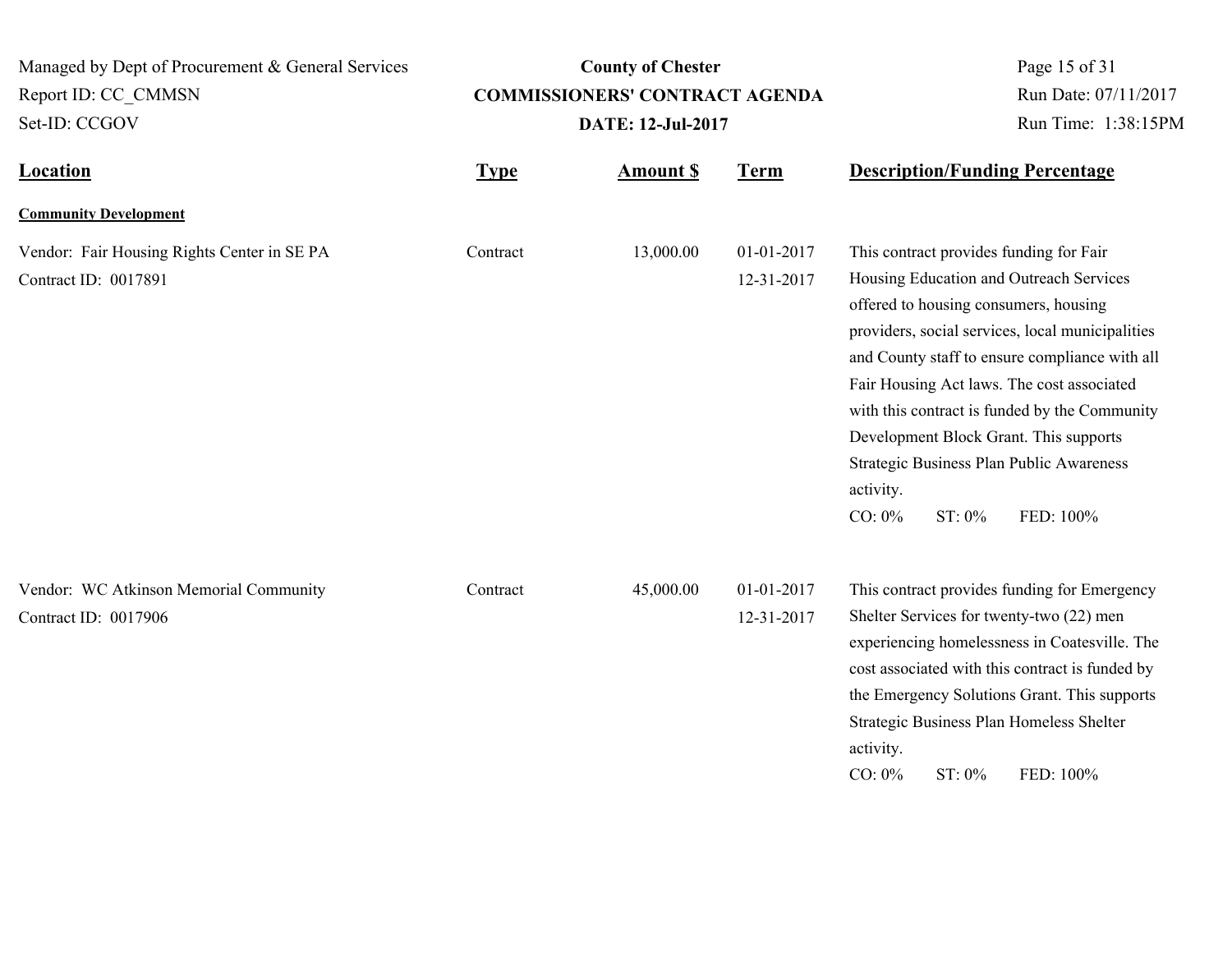**Location Type Type** *Amount \$* **Term Description/Funding Percentage County of Chester COMMISSIONERS' CONTRACT AGENDA** Managed by Dept of Procurement & General Services Set-ID: CCGOV Report ID: CC\_CMMSN Page 16 of 31 **Amount \$ DATE: 12-Jul-2017** Run Date: 07/11/2017 Run Time: 1:38:15PM **Community Development** Vendor: Legal Aid of Southeastern PA Contract 42,000.00 01-01-2017 Contract ID: 0017923 12-31-2017 This contract provides funding for Consumer Law Education, Advocacy and Legal Representation for low to moderate income individuals. The cost associated with this contract is funded by the Community Development Block Grant. This supports Strategic Business Plan Housing and Community Support Services activity. CO: 0% ST: 0% FED: 100% Contract Vendor: Chester County OIC, Inc. Contract Contract 30,000.00 01-01-2017 Contract ID: 0017937 12-31-2017 This contract provides funding for the Certified Nursing Assistant Program for low income individuals. The cost associated with this contract is funded by the Community Service Block Grant. This supports Strategic Business Plan Housing and Community Support Services activity. **Contract** 

CO: 0% ST: 0% FED: 100%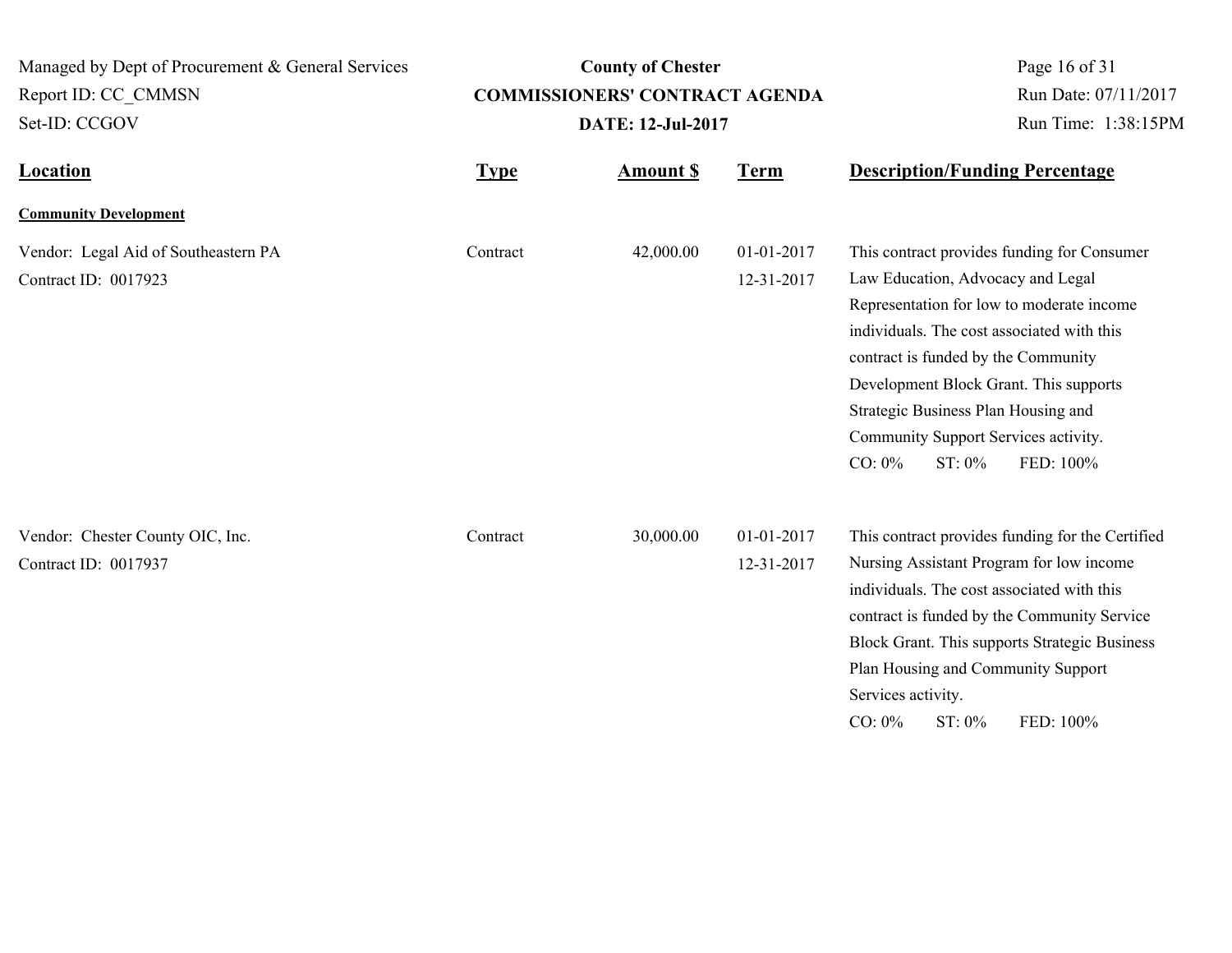| Managed by Dept of Procurement & General Services<br>Report ID: CC CMMSN<br>Set-ID: CCGOV |             | <b>County of Chester</b><br><b>COMMISSIONERS' CONTRACT AGENDA</b><br><b>DATE: 12-Jul-2017</b> | Page 17 of 31<br>Run Date: 07/11/2017<br>Run Time: 1:38:15PM |                                                                                                                                                                                                                                                                                                                                                                                                                                                                                                     |
|-------------------------------------------------------------------------------------------|-------------|-----------------------------------------------------------------------------------------------|--------------------------------------------------------------|-----------------------------------------------------------------------------------------------------------------------------------------------------------------------------------------------------------------------------------------------------------------------------------------------------------------------------------------------------------------------------------------------------------------------------------------------------------------------------------------------------|
| <b>Location</b>                                                                           | <b>Type</b> | <b>Amount \$</b>                                                                              | <b>Term</b>                                                  | <b>Description/Funding Percentage</b>                                                                                                                                                                                                                                                                                                                                                                                                                                                               |
| <b>Community Development</b>                                                              |             |                                                                                               |                                                              |                                                                                                                                                                                                                                                                                                                                                                                                                                                                                                     |
| Vendor: Housing Partnership of Chester County<br>Contract ID: 0017939                     | Contract    | 94,000.00                                                                                     | 05-09-2017<br>06-30-2019                                     | This contract provides funding for the 2016<br>Home Modification Program for eligible<br>County residents for accessibility<br>improvements. The cost associated with this<br>contract is funded by the Department of<br>Community and Economic Development<br>Keystone Communities Program. This supports<br>Strategic Business Plan Home Construction<br>activity.<br>CO: 0%<br>ST: 100%<br>FED: 0%                                                                                               |
| Vendor: Educational Data Systems, Inc.<br>Contract ID: 0017954                            | Contract    | 475,421.00                                                                                    | 07-01-2017<br>06-30-2018                                     | This contract provides funding for Title 1<br>Workforce Services to assist Workforce<br>Innovations Opportunity Act eligible job<br>seekers find employment and provide<br>on-the-job training services. The cost<br>associated with this contract is funded by the<br>Pennsylvania Department of Labor and<br>Industry Workforce Innovations Opportunity<br>Act (WIOA). This supports Strategic Business<br>Plan Career and Workforce Development<br>activity.<br>CO: 0%<br>$ST: 0\%$<br>FED: 100% |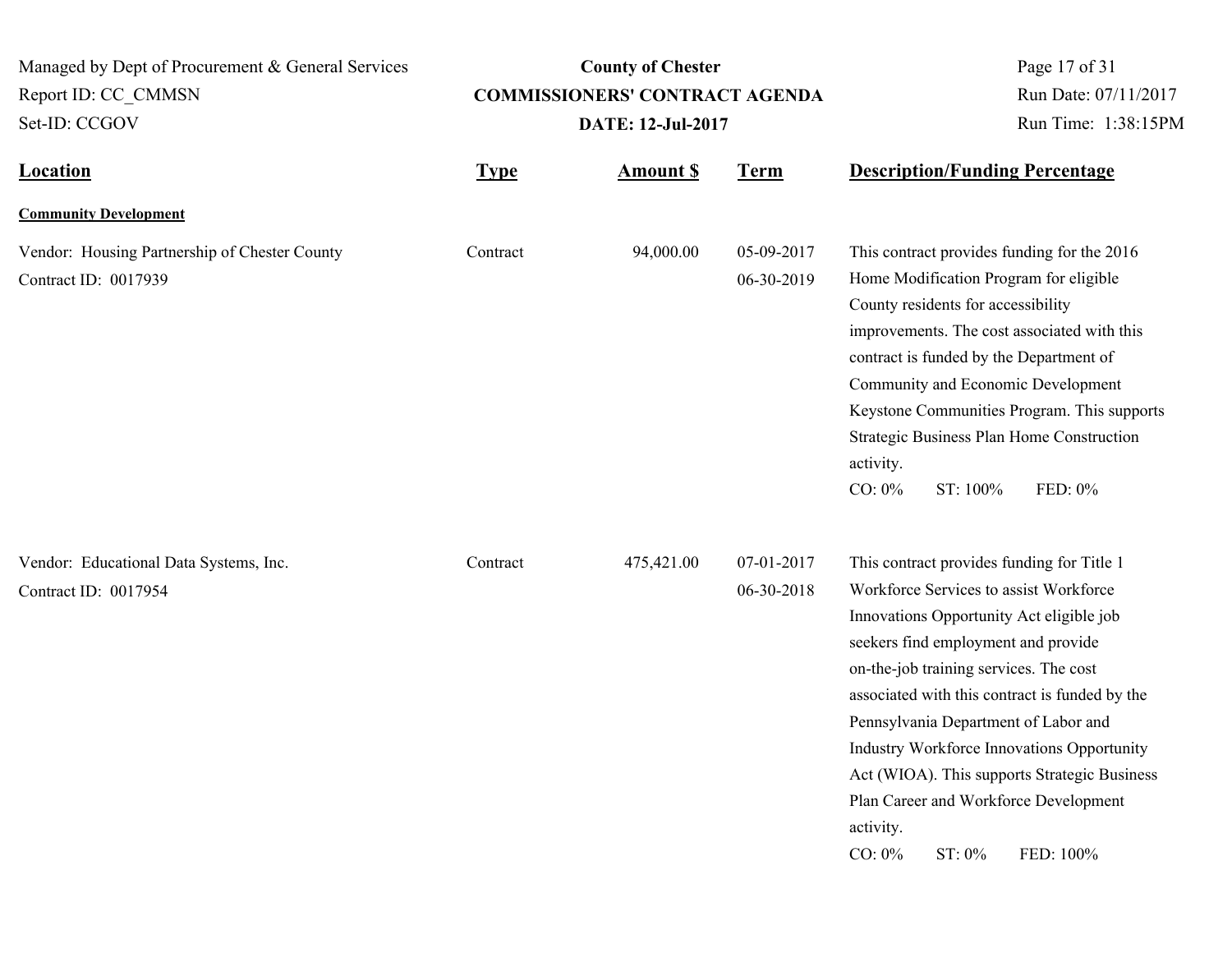| Managed by Dept of Procurement & General Services<br>Report ID: CC CMMSN<br>Set-ID: CCGOV | <b>County of Chester</b><br><b>COMMISSIONERS' CONTRACT AGENDA</b><br>DATE: 12-Jul-2017 |                 |                           | Page 18 of 31<br>Run Date: 07/11/2017<br>Run Time: 1:38:15PM                                                                                                                                                                                                                                                                                     |  |
|-------------------------------------------------------------------------------------------|----------------------------------------------------------------------------------------|-----------------|---------------------------|--------------------------------------------------------------------------------------------------------------------------------------------------------------------------------------------------------------------------------------------------------------------------------------------------------------------------------------------------|--|
| <b>Location</b>                                                                           | <b>Type</b>                                                                            | <b>Amount S</b> | <b>Term</b>               | <b>Description/Funding Percentage</b>                                                                                                                                                                                                                                                                                                            |  |
| <b>Community Development</b>                                                              |                                                                                        |                 |                           |                                                                                                                                                                                                                                                                                                                                                  |  |
| Vendor: Coatesville Youth Initiative<br>Contract ID: 0017969                              | Contract                                                                               | 24,738.00       | 06-01-2017<br>09-30-2017  | This contract provides funding for Workforce<br>Development and Academic Enrichment<br>activities. The cost associated with this<br>contract is funded by the Department of Labor.<br>This supports Strategic Business Plan Youth<br>Development activity.<br>$CO: 0\%$<br>ST: 0%<br>FED: 100%                                                   |  |
| Vendor: Kennett Area Community Service<br>Contract ID: 0017970                            | Contract                                                                               | 50,000.00       | 01-01-2017<br>12-31-2017  | This contract provides Homeless Prevention<br>and Rapid Re-Housing assistance for<br>individuals and families. The cost associated<br>with this contract is funded by the Community<br>Development Block Grant. This supports<br>Strategic Business Plan Housing and<br>Community Support Services activity.<br>$CO: 0\%$<br>ST: 0%<br>FED: 100% |  |
| <b>DCIS</b>                                                                               |                                                                                        |                 |                           |                                                                                                                                                                                                                                                                                                                                                  |  |
| Vendor: Tyler Technologies, Inc.<br>Contract ID: 0010893                                  | Amendment                                                                              | 34,750.00       | 07-13-2017<br><b>OPEN</b> | Amendment #4: This amendment provides for<br>implementation of a Customer Self Service<br>Portal and integration of Credit Card<br>Processing Capability.<br>CO: 100%<br>ST: 0%<br>FED: 0%                                                                                                                                                       |  |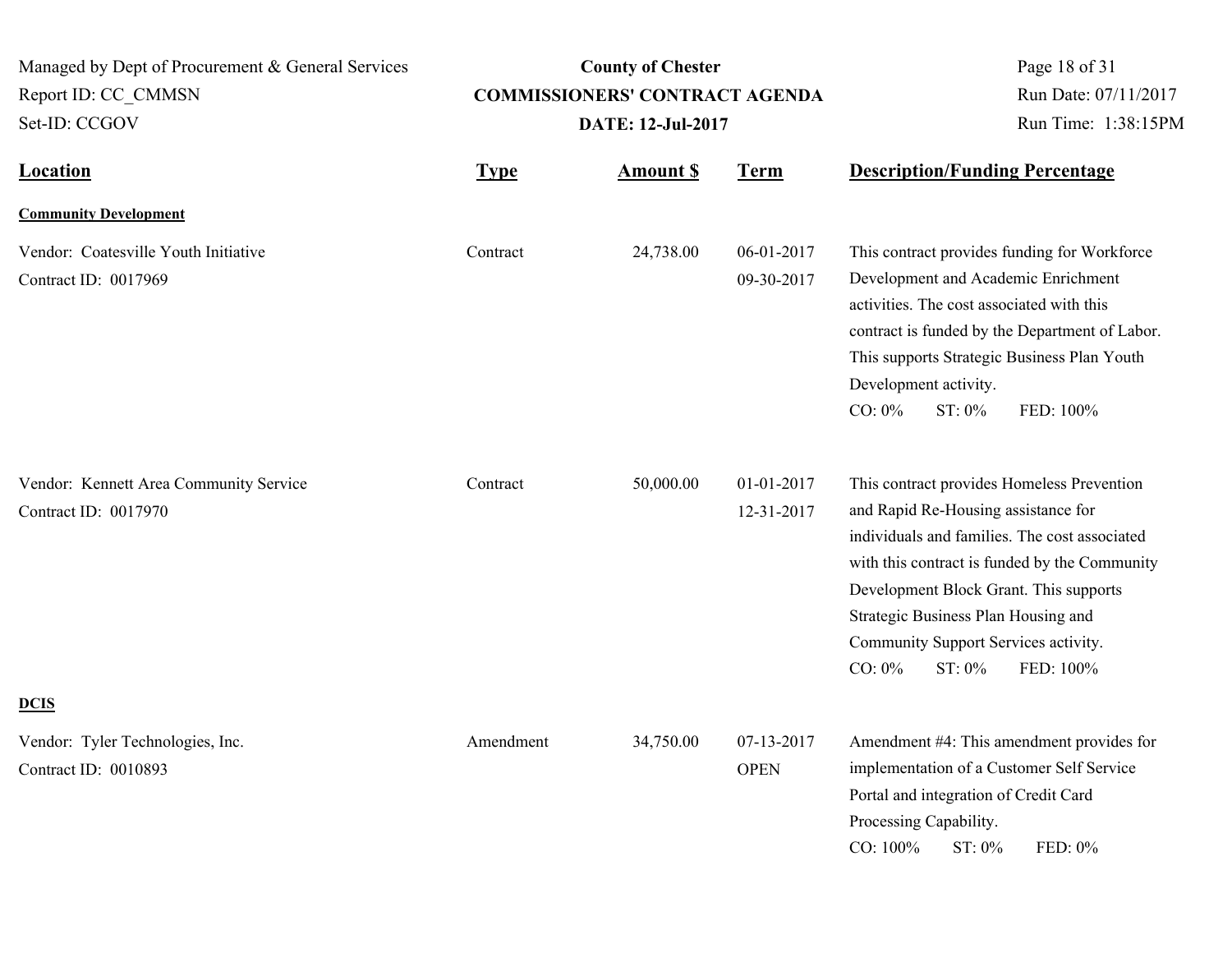| Managed by Dept of Procurement & General Services<br>Report ID: CC CMMSN<br>Set-ID: CCGOV | <b>County of Chester</b><br><b>COMMISSIONERS' CONTRACT AGENDA</b><br><b>DATE: 12-Jul-2017</b> |                 |                          | Page 19 of 31<br>Run Date: 07/11/2017<br>Run Time: 1:38:15PM                                                                                                                                                                                                                                         |
|-------------------------------------------------------------------------------------------|-----------------------------------------------------------------------------------------------|-----------------|--------------------------|------------------------------------------------------------------------------------------------------------------------------------------------------------------------------------------------------------------------------------------------------------------------------------------------------|
| <b>Location</b>                                                                           | <b>Type</b>                                                                                   | <b>Amount S</b> | <b>Term</b>              | <b>Description/Funding Percentage</b>                                                                                                                                                                                                                                                                |
| <b>Drug and Alcohol Services</b>                                                          |                                                                                               |                 |                          |                                                                                                                                                                                                                                                                                                      |
| Vendor: Dashoff, Alan<br>Contract ID: 0017178                                             | Amendment                                                                                     | 10,000.00       | 07-01-2016<br>06-30-2017 | Amendment #2: This amendment provides<br>additional funding for Management<br>Information Systems (MIS) Programming<br>Services for report development and software<br>support to meet the requirements of the<br>Pennsylvania Department of Health and<br>Welfare.<br>CO: 10%<br>ST: 90%<br>FED: 0% |
| Vendor: Phoenixville Area Positive Alternatives<br>Contract ID: 0017871                   | Contract                                                                                      | 30,000.00       | 07-01-2017<br>06-30-2018 | This contract provides funding to support the<br>Communities that Care Program for the<br>prevention of substance abuse in Phoenixville.<br>ST: 0%<br>$CO: 0\%$<br>FED: 100%                                                                                                                         |
| Vendor: Treatment Trends, Inc.<br>Contract ID: 0017892                                    | Contract                                                                                      | 0.00            | 07-01-2017<br>06-30-2019 | This contract renews Halfway House Services<br>for adults at Lehigh Valley Halfway Home in<br>Allentown. Other funding: 22% DUI/Act 198.<br>CO: 11%<br>ST: 39%<br>FED: 28%                                                                                                                           |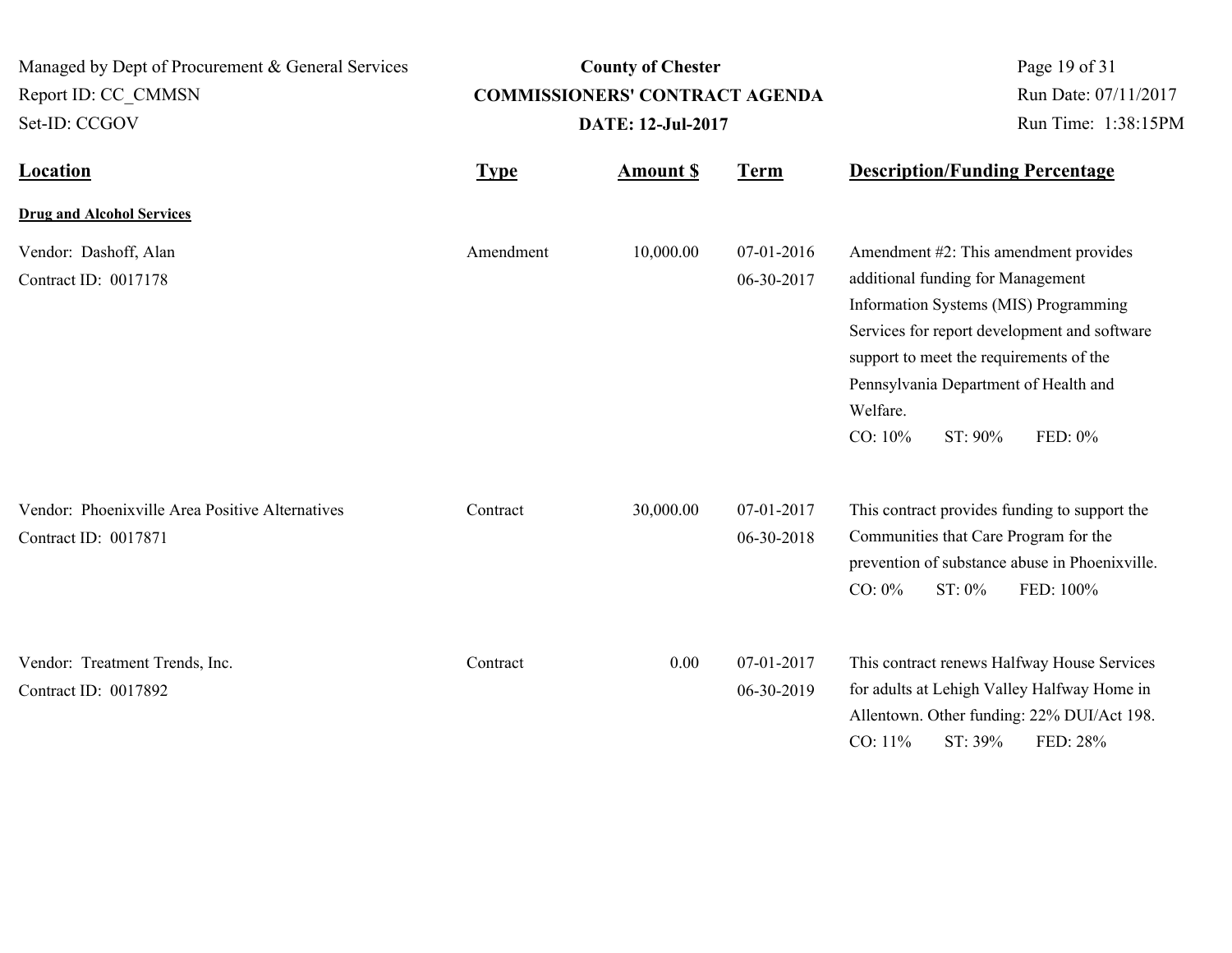| Managed by Dept of Procurement & General Services<br>Report ID: CC CMMSN<br>Set-ID: CCGOV |             | <b>County of Chester</b><br><b>COMMISSIONERS' CONTRACT AGENDA</b><br><b>DATE: 12-Jul-2017</b> | Page 20 of 31<br>Run Date: 07/11/2017<br>Run Time: 1:38:15PM |                                                                                                                                                                                                        |
|-------------------------------------------------------------------------------------------|-------------|-----------------------------------------------------------------------------------------------|--------------------------------------------------------------|--------------------------------------------------------------------------------------------------------------------------------------------------------------------------------------------------------|
| <b>Location</b>                                                                           | <b>Type</b> | <b>Amount S</b>                                                                               | <b>Term</b>                                                  | <b>Description/Funding Percentage</b>                                                                                                                                                                  |
| <b>Drug and Alcohol Services</b>                                                          |             |                                                                                               |                                                              |                                                                                                                                                                                                        |
| Vendor: Clem-Mar House, Inc.<br>Contract ID: 0017901                                      | Contract    | 0.00                                                                                          | 07-01-2017<br>06-30-2019                                     | This contract provides Halfway House<br>Services for Non-hospital Treatment Services.<br>Other funding: 22% DUI/Act 198.<br>CO: 11%<br>ST: 39%<br>FED: 28%                                             |
| Vendor: Colonial House Inc<br>Contract ID: 0017902                                        | Contract    | 0.00                                                                                          | 07-01-2017<br>06-30-2019                                     | This contract provides Non-hospital<br>Residential Rehabilitation Services. Other<br>funding: 22% DUI/Act 198.<br>CO: 11%<br>ST: 39%<br>FED: 28%                                                       |
| Vendor: Libertae, Inc.<br>Contract ID: 0017910                                            | Contract    | 0.00                                                                                          | 07-01-2017<br>06-30-2019                                     | This contract provides Non-hospital<br>Residential Rehabilitation Services for women<br>with children and Halfway House Services.<br>Other funding: 22% DUI/Act 198.<br>CO: 11%<br>ST: 39%<br>FED: 28% |
| Vendor: Interim House, Inc.<br>Contract ID: 0017913                                       | Contract    | 0.00                                                                                          | 07-01-2017<br>06-30-2019                                     | This contract provides Non-hospital<br>Residential Rehabilitation and Halfway House<br>Services. Other funding: 22% DUI/Act 198.<br>ST: 39%<br>CO: 11%<br>FED: 28%                                     |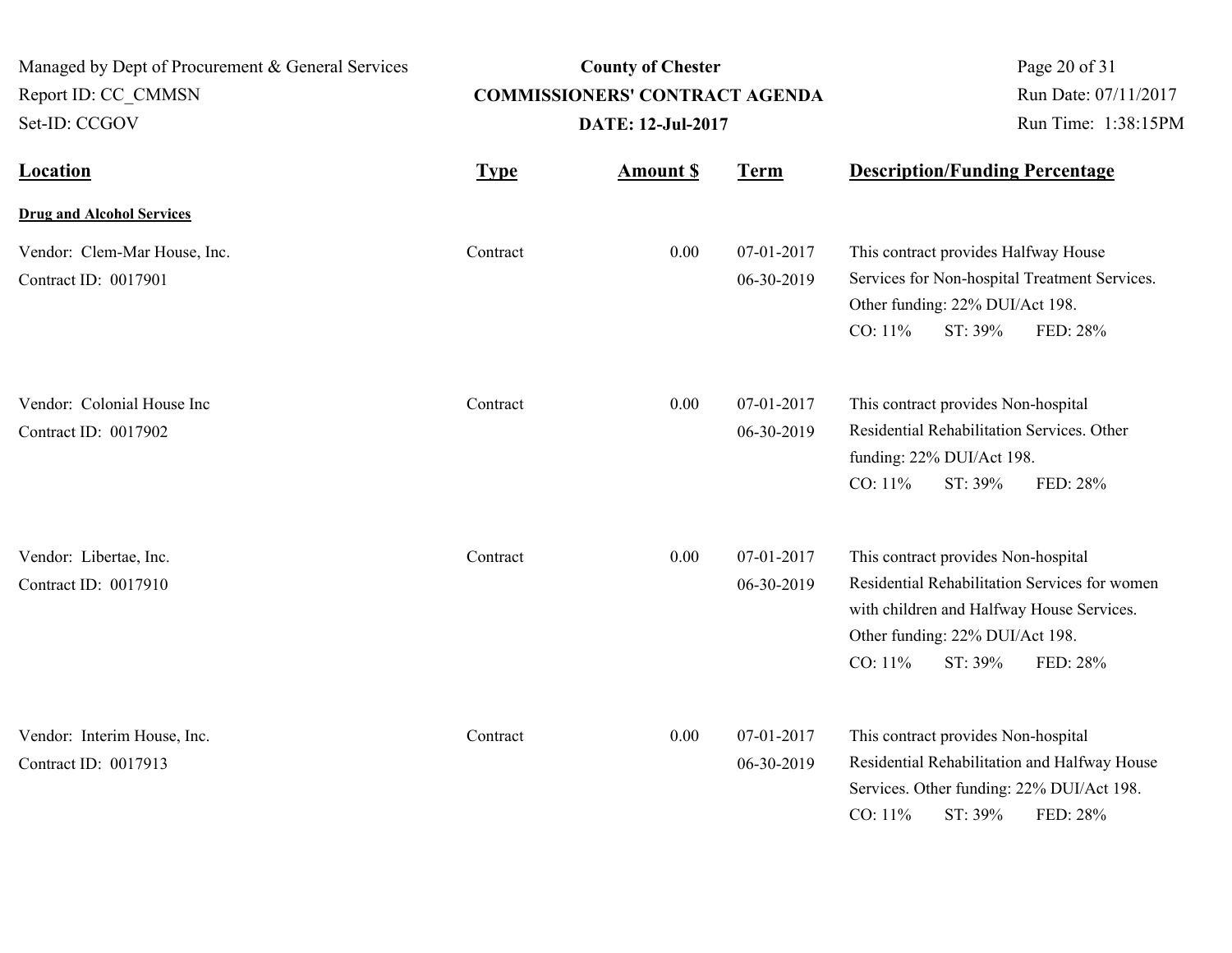| Managed by Dept of Procurement & General Services<br>Report ID: CC_CMMSN |                   | <b>County of Chester</b><br><b>COMMISSIONERS' CONTRACT AGENDA</b> | Page 21 of 31<br>Run Date: 07/11/2017 |                                                                                                                                                                                                                                                 |
|--------------------------------------------------------------------------|-------------------|-------------------------------------------------------------------|---------------------------------------|-------------------------------------------------------------------------------------------------------------------------------------------------------------------------------------------------------------------------------------------------|
| Set-ID: CCGOV                                                            | DATE: 12-Jul-2017 |                                                                   |                                       | Run Time: 1:38:15PM                                                                                                                                                                                                                             |
| <b>Location</b>                                                          | <b>Type</b>       | <b>Amount S</b>                                                   | <b>Term</b>                           | <b>Description/Funding Percentage</b>                                                                                                                                                                                                           |
| <b>Drug and Alcohol Services</b>                                         |                   |                                                                   |                                       |                                                                                                                                                                                                                                                 |
| Vendor: Harwood House<br>Contract ID: 0017921                            | Contract          | 0.00                                                              | 07-01-2017<br>06-30-2019              | This contract provides Halfway House<br>Services for adults. Other funding: 22%<br>DUI/Act 198.<br>CO: 11%<br>ST: 39%<br>FED: 28%                                                                                                               |
| Vendor: UHS Recovery Foundation, Inc.<br>Contract ID: 0017934            | Contract          | 0.00                                                              | 07-01-2017<br>06-30-2019              | This contract provides Non-hospital<br>Residential Rehabilitation and Detoxification<br>Services. Other funding: 22% DUI/Act 198.<br>CO: 11%<br>ST: 39%<br>FED: 28%                                                                             |
| Vendor: Bowling Green Brandywine<br>Contract ID: 0017947                 | Contract          | 0.00                                                              | 07-01-2017<br>06-30-2019              | This contract provides Non-hospital<br>Residential Rehabilitation and Detoxification,<br>Partial Hospitalization and Case Management<br>Screening and Assessment Services. Other<br>funding: 22% DUI/Act 198.<br>CO: 11%<br>ST: 39%<br>FED: 28% |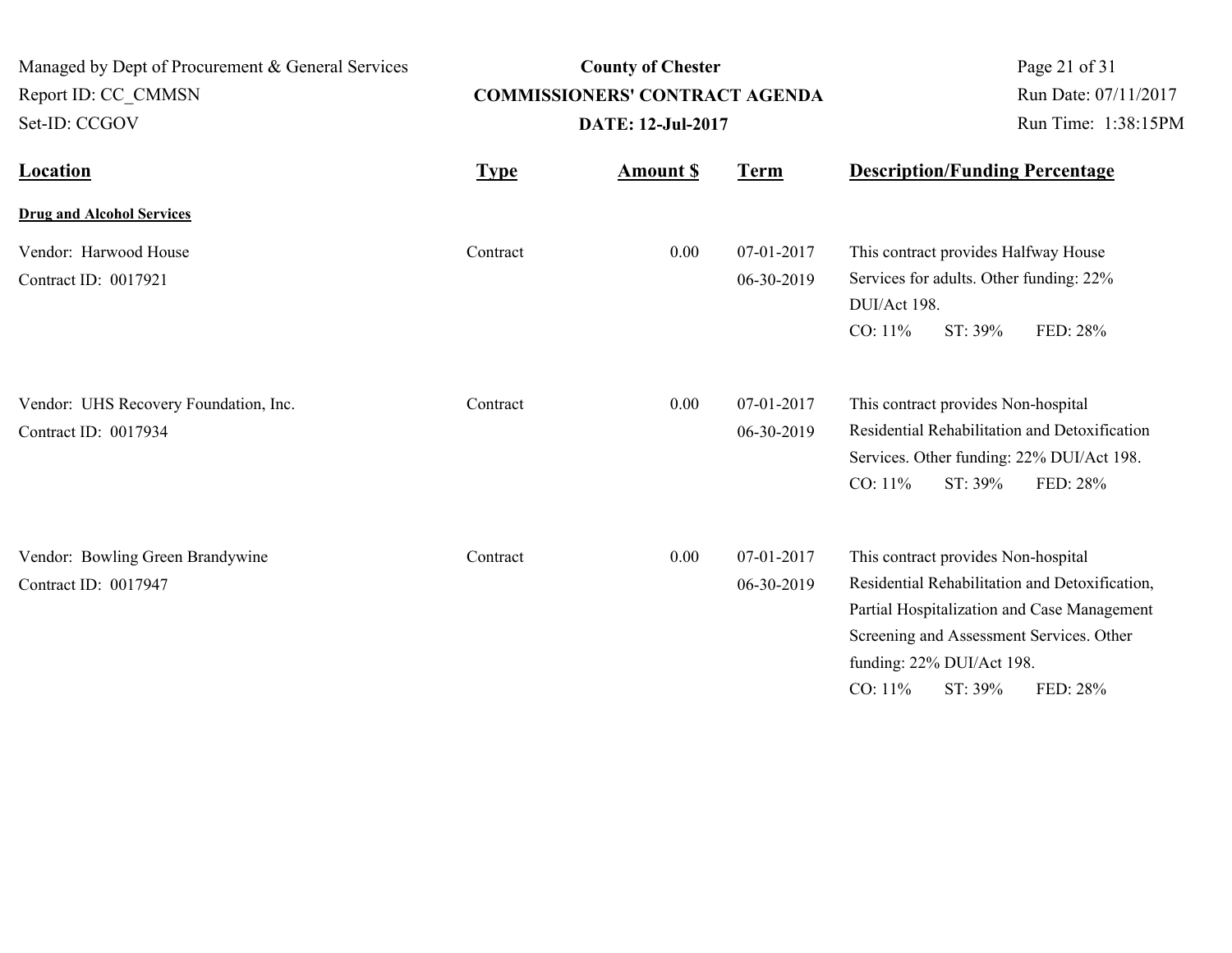| Managed by Dept of Procurement & General Services<br>Report ID: CC_CMMSN<br>Set-ID: CCGOV | <b>County of Chester</b><br><b>COMMISSIONERS' CONTRACT AGENDA</b><br><b>DATE: 12-Jul-2017</b> |                 |                                               | Page 22 of 31<br>Run Date: 07/11/2017<br>Run Time: 1:38:15PM                                                                                                                                                                                                                           |
|-------------------------------------------------------------------------------------------|-----------------------------------------------------------------------------------------------|-----------------|-----------------------------------------------|----------------------------------------------------------------------------------------------------------------------------------------------------------------------------------------------------------------------------------------------------------------------------------------|
| Location                                                                                  | <b>Type</b>                                                                                   | <b>Amount S</b> | <b>Term</b>                                   | <b>Description/Funding Percentage</b>                                                                                                                                                                                                                                                  |
| <b>Drug and Alcohol Services</b>                                                          |                                                                                               |                 |                                               |                                                                                                                                                                                                                                                                                        |
| Vendor: White Deer Run, Inc.<br>Contract ID: 0017948                                      | Contract                                                                                      | 0.00            | 07-01-2017<br>06-30-2019                      | This contract provides Non-hospital<br>Residential Rehabilitation and Detoxification,<br>Halfway House and Case Management<br>Screening and Assessment Services. Other<br>funding: 22% DUI/Act 198.<br>CO: 11%<br>ST: 39%<br>FED: 28%                                                  |
| <b>Emergency Services</b>                                                                 |                                                                                               |                 |                                               |                                                                                                                                                                                                                                                                                        |
| Vendor: Intergraph Corporation<br>Contract ID: 0017974                                    | Contract                                                                                      | 36,838.25       | 07-13-2017<br><b>UNTIL</b><br><b>COMPLETE</b> | This contract provides for implementation of<br>the Edge Frontier Alarm Interface that will<br>automate incoming responses from alarm<br>companies directly into the Computer Aided<br>Dispatch System (CADS).<br>CO: 100%<br>ST: 0%<br>FED: 0%                                        |
| <b>Facilities Management</b>                                                              |                                                                                               |                 |                                               |                                                                                                                                                                                                                                                                                        |
| Vendor: CM3 Building Solutions<br>Contract ID: 0017905                                    | Contract                                                                                      | 350,825.00      | 07-01-2017<br>06-30-2020                      | This contract provides scheduled Maintenance<br>and Service Inspections for the Automation<br>Controls and Mechanical Systems at the<br>Justice Center, Government Services Center,<br>Historic Courthouse, Prison, Work Release and<br>Youth Center.<br>CO: 100%<br>ST: 0%<br>FED: 0% |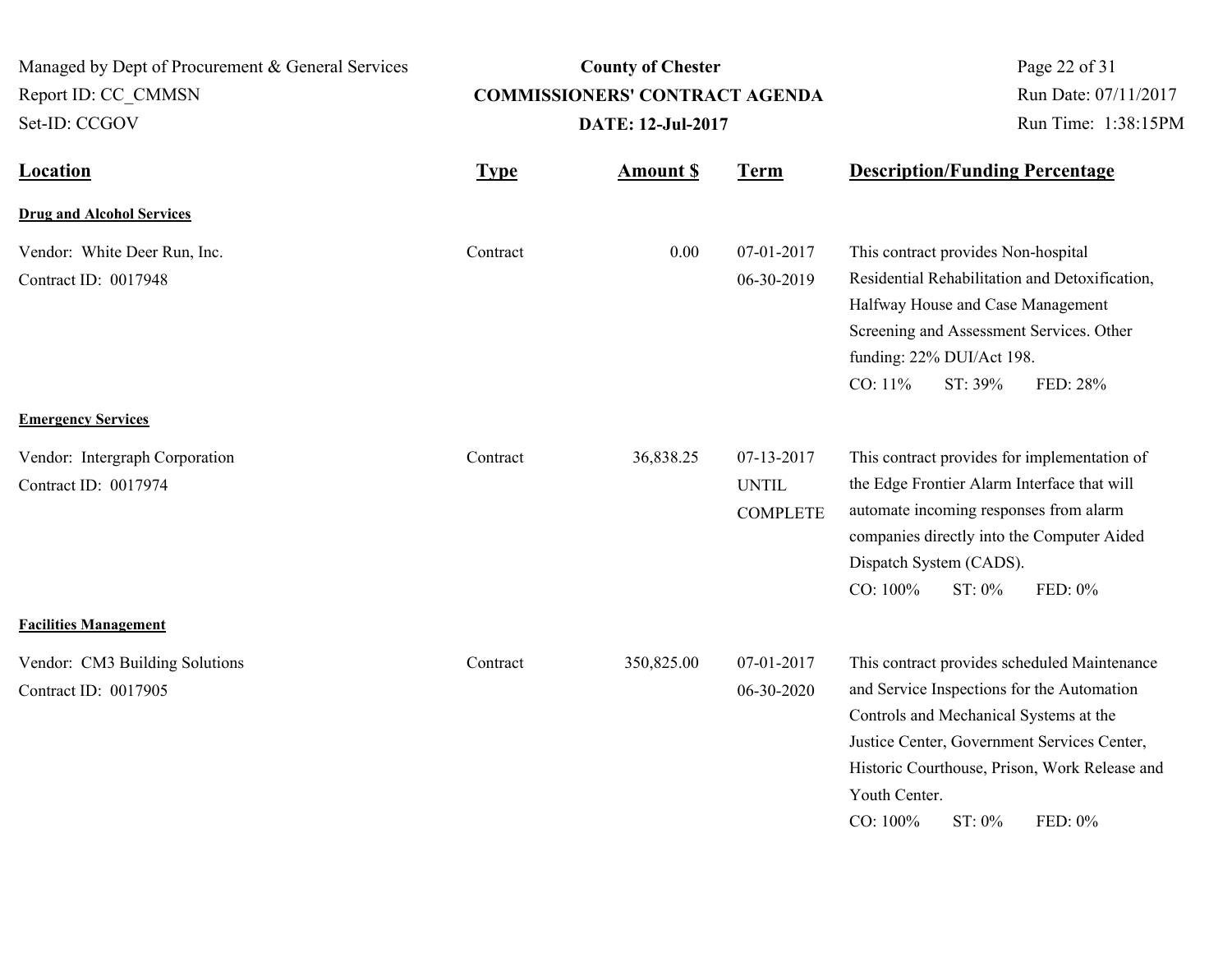| Managed by Dept of Procurement & General Services<br>Report ID: CC CMMSN<br>Set-ID: CCGOV | <b>County of Chester</b><br><b>COMMISSIONERS' CONTRACT AGENDA</b><br><b>DATE: 12-Jul-2017</b> |                 |                           | Page 23 of 31<br>Run Date: 07/11/2017<br>Run Time: 1:38:15PM                                                                                                                                                                  |  |
|-------------------------------------------------------------------------------------------|-----------------------------------------------------------------------------------------------|-----------------|---------------------------|-------------------------------------------------------------------------------------------------------------------------------------------------------------------------------------------------------------------------------|--|
| <b>Location</b>                                                                           | <b>Type</b>                                                                                   | <b>Amount S</b> | <b>Term</b>               | <b>Description/Funding Percentage</b>                                                                                                                                                                                         |  |
| <b>Facilities Management</b>                                                              |                                                                                               |                 |                           |                                                                                                                                                                                                                               |  |
| Vendor: Sher Asset Management, LP<br>Contract ID: 0017956                                 | Contract                                                                                      | 0.00            | 07-13-2017<br><b>OPEN</b> | This easement agreement for Schuylkill River<br>Trail allows for trail development across parcel<br>#18-01-23 in North Coventry Township.<br>CO: 100%<br>ST: 0%<br>FED: 0%                                                    |  |
| Vendor: Sher Asset Management, LP<br>Contract ID: 0017958                                 | Contract                                                                                      | 0.00            | 07-13-2017<br><b>OPEN</b> | This easement agreement for Schuylkill River<br>Trail allows for trail development across parcel<br>#18-2-9 and #18-1-17 in East Coventry<br>Township.<br>CO: 100%<br>ST: 0%<br>FED: 0%                                       |  |
| <b>MH/IDD</b>                                                                             |                                                                                               |                 |                           |                                                                                                                                                                                                                               |  |
| Vendor: Holcomb Associates, Inc.<br>Contract ID: 0017321                                  | Amendment                                                                                     | 0.00            | 07-01-2016<br>06-30-2017  | Amendment $#1$ : This amendment for<br><b>Emergency Crisis and Residential Services</b><br>provides additional staffing to meet service<br>needs including a Drug and Alcohol Specialist.<br>$CO: 0\%$<br>ST: 100%<br>FED: 0% |  |
| Vendor: Brandywine Hospital<br>Contract ID: 0017698                                       | Contract                                                                                      | 0.00            | 07-01-2016<br>06-30-2017  | This contract provides Psychiatric Inpatient<br>Hospital Treatment Services for residents who<br>are uninsured or have exhausted their benefits.<br>$CO: 0\%$<br>ST: 100%<br>FED: 0%                                          |  |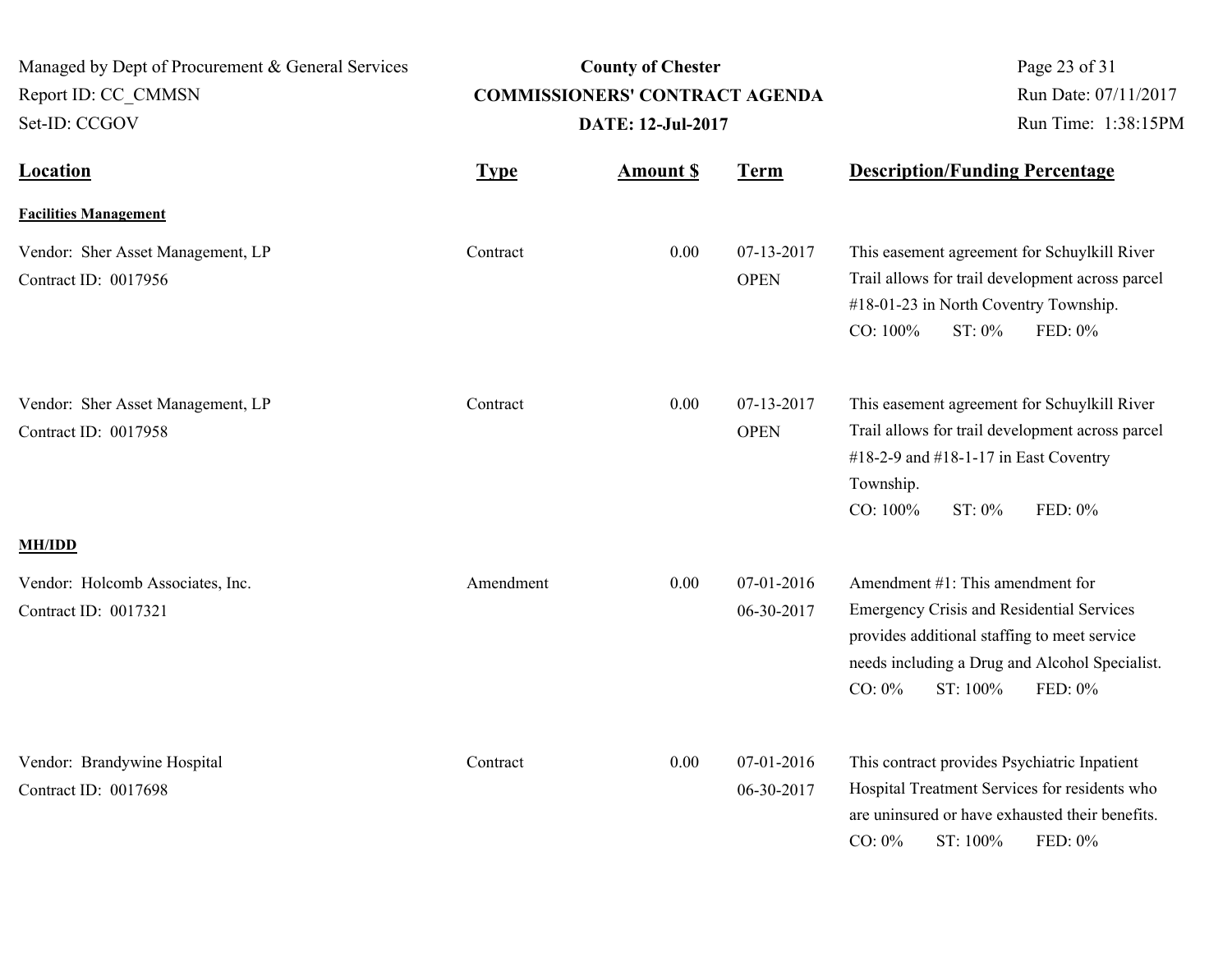| Managed by Dept of Procurement & General Services<br>Report ID: CC CMMSN<br>Set-ID: CCGOV |             | <b>County of Chester</b><br><b>COMMISSIONERS' CONTRACT AGENDA</b><br><b>DATE: 12-Jul-2017</b> | Page 24 of 31<br>Run Date: 07/11/2017<br>Run Time: 1:38:15PM |                                                                                                                                                                              |
|-------------------------------------------------------------------------------------------|-------------|-----------------------------------------------------------------------------------------------|--------------------------------------------------------------|------------------------------------------------------------------------------------------------------------------------------------------------------------------------------|
| <b>Location</b>                                                                           | <b>Type</b> | <b>Amount \$</b>                                                                              | <b>Term</b>                                                  | <b>Description/Funding Percentage</b>                                                                                                                                        |
| <b>MH/IDD</b>                                                                             |             |                                                                                               |                                                              |                                                                                                                                                                              |
| Vendor: Fellowship Health Resources, Inc.<br>Contract ID: 0017767                         | Amendment   | 0.00                                                                                          | 07-01-2016<br>06-30-2017                                     | Amendment #1: This amendment provides one<br>time only funding for additional Psychiatric<br>access to meet program service needs.<br>$CO: 0\%$<br>ST: 100%<br>FED: 0%       |
| Vendor: Holcomb Associates, Inc.<br>Contract ID: 0017775                                  | Amendment   | 0.00                                                                                          | 07-01-2016<br>06-30-2017                                     | Amendment #1: This amendment provides one<br>time only additional funding for Psychiatric<br>access to meet program service needs.<br>$CO: 0\%$<br>ST: 100%<br>FED: 0%       |
| Vendor: Dalesio and Associates, Inc.<br>Contract ID: 0017818                              | Contract    | 0.00                                                                                          | 07-01-2017<br>06-30-2018                                     | This contract renews Behavioral Consultation<br>and Support Services for adults with mental<br>illness.<br>ST: 100%<br>FED: 0%<br>$CO: 0\%$                                  |
| Vendor: Eminent Medical Transport, Inc.<br>Contract ID: 0017821                           | Contract    | 0.00                                                                                          | 07-01-2017<br>06-30-2018                                     | This contract renews Emergency<br>Transportation Services in collaboration with<br>Crisis Intervention Services for County<br>residents.<br>$CO: 0\%$<br>ST: 100%<br>FED: 0% |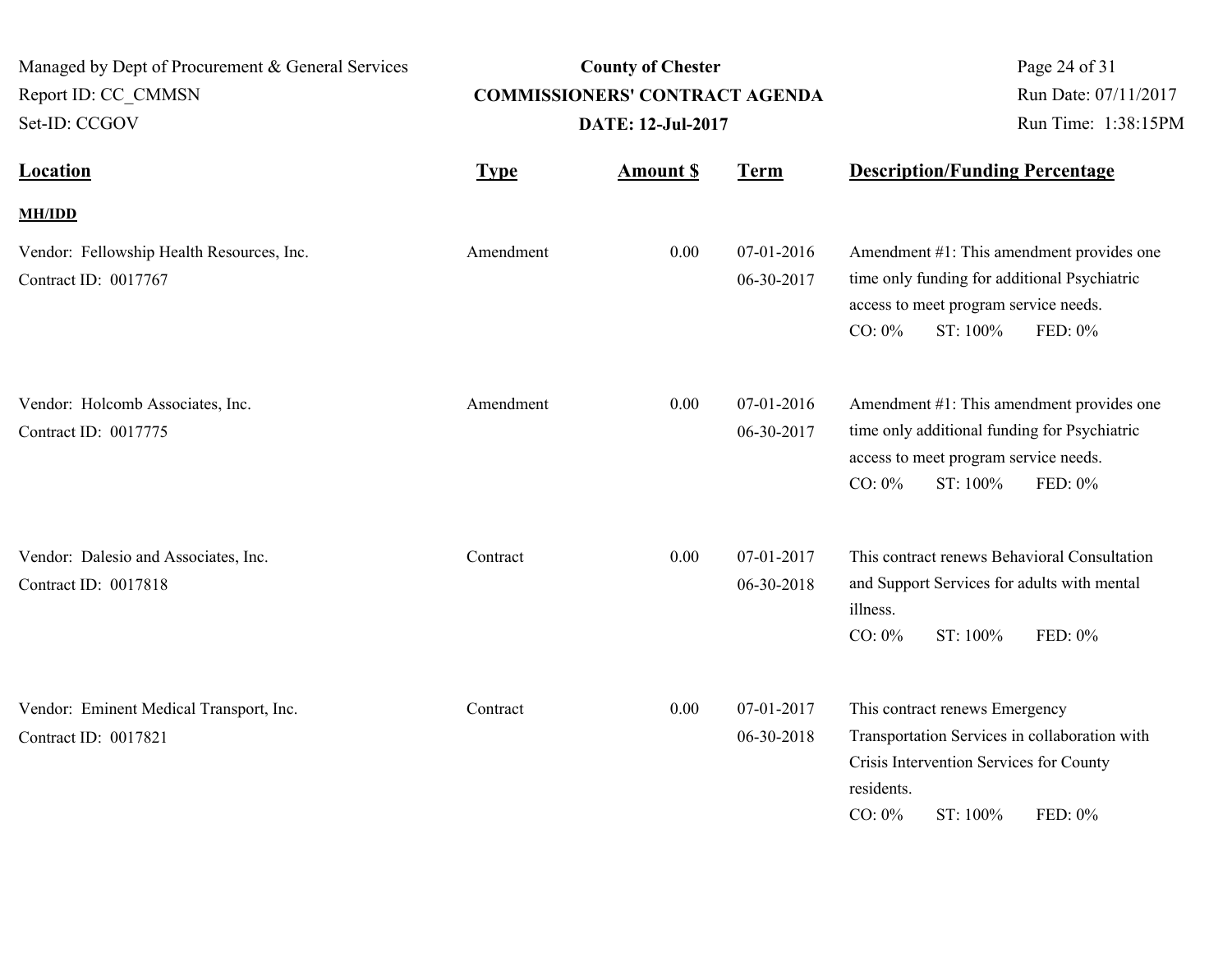| Managed by Dept of Procurement & General Services<br>Report ID: CC CMMSN<br>Set-ID: CCGOV |             | <b>County of Chester</b><br><b>COMMISSIONERS' CONTRACT AGENDA</b><br>DATE: 12-Jul-2017 | Page 25 of 31<br>Run Date: 07/11/2017<br>Run Time: 1:38:15PM |                                                                                                                                                                                                                                                                                                                             |
|-------------------------------------------------------------------------------------------|-------------|----------------------------------------------------------------------------------------|--------------------------------------------------------------|-----------------------------------------------------------------------------------------------------------------------------------------------------------------------------------------------------------------------------------------------------------------------------------------------------------------------------|
| <b>Location</b>                                                                           | <b>Type</b> | <b>Amount \$</b>                                                                       | <b>Term</b>                                                  | <b>Description/Funding Percentage</b>                                                                                                                                                                                                                                                                                       |
| <b>MH/IDD</b>                                                                             |             |                                                                                        |                                                              |                                                                                                                                                                                                                                                                                                                             |
| Vendor: Human Services, Inc.<br>Contract ID: 0017863                                      | Contract    | 0.00                                                                                   | 07-01-2017<br>06-30-2018                                     | This contract renews Community Residential<br>Rehabilitation Services to six (6) individuals,<br>provides Housing Support Services to fifty-two<br>(52) individuals and provides Specialized<br>Housing Supports to eight (8) individuals<br>involved with the criminal justice system.<br>$CO: 0\%$<br>ST: 100%<br>FED: 0% |
| Vendor: Laverty, Esq., Bruce W.<br>Contract ID: 0017868                                   | Contract    | 120,970.00                                                                             | 07-01-2017<br>06-30-2018                                     | This contract renews Legal Services to<br>administer the Mental Health, Intellectual<br>Disability and Early Intervention Programs.<br>Contract amount for Part I is \$87,324 plus<br>travel and other fees. Contract amount for Part<br>II is \$33,646.00.<br>CO: 0%<br>ST: 100%<br>FED: 0%                                |
| Vendor: Human Services, Inc.<br>Contract ID: 0017884                                      | Contract    | 0.00                                                                                   | 07-01-2017<br>06-30-2018                                     | This contract renews Core Provider Services to<br>adults and children and Outpatient and<br>Administrative Management Services to<br>individuals with mental illness involved with<br>the criminal justice system.<br>CO: 0%<br>ST: 100%<br>FED: 0%                                                                         |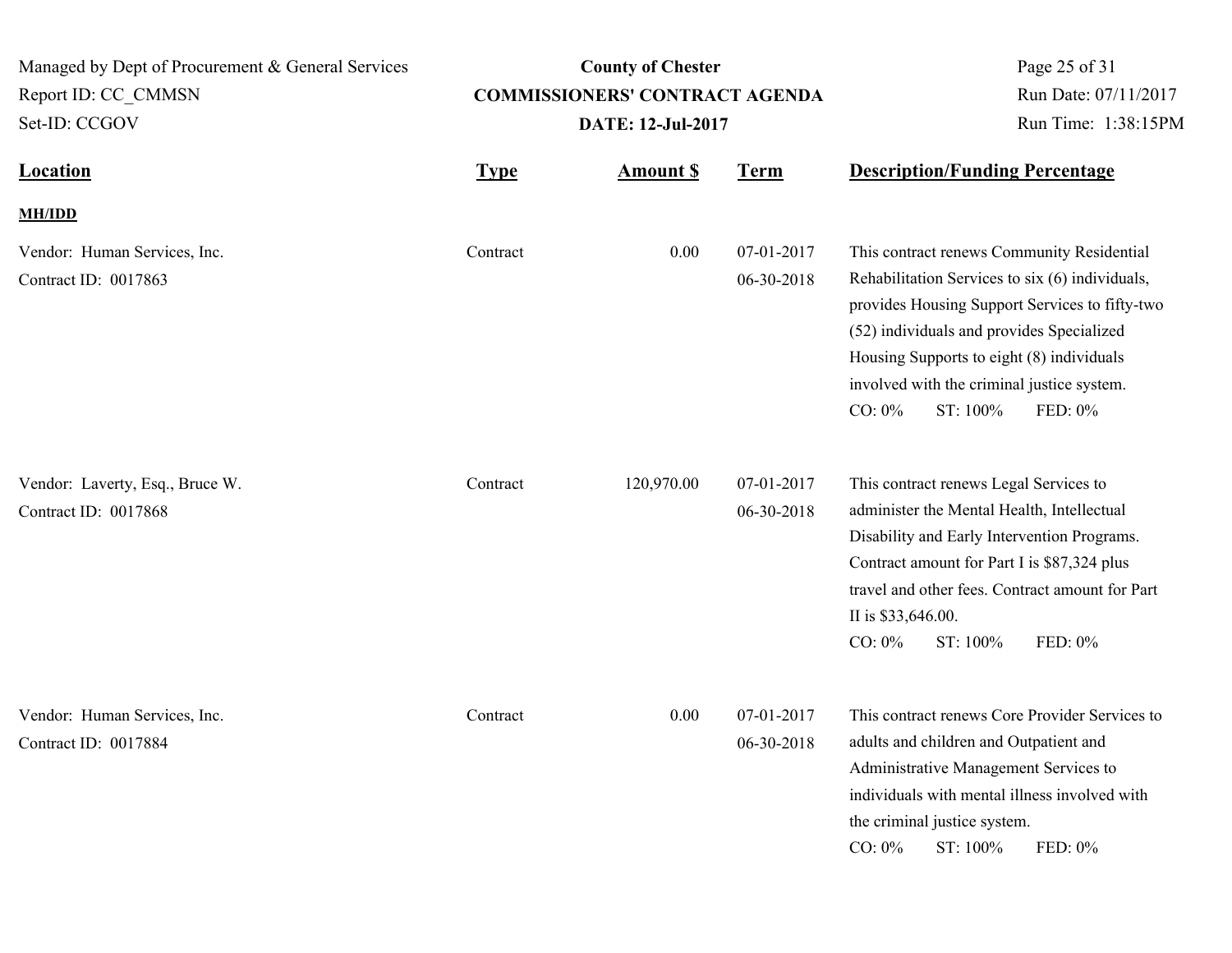| Managed by Dept of Procurement & General Services<br>Report ID: CC CMMSN<br>Set-ID: CCGOV |             | <b>County of Chester</b><br><b>COMMISSIONERS' CONTRACT AGENDA</b><br><b>DATE: 12-Jul-2017</b> | Page 26 of 31<br>Run Date: 07/11/2017<br>Run Time: 1:38:15PM |                                                                                                                                                                                                                                                                                                   |
|-------------------------------------------------------------------------------------------|-------------|-----------------------------------------------------------------------------------------------|--------------------------------------------------------------|---------------------------------------------------------------------------------------------------------------------------------------------------------------------------------------------------------------------------------------------------------------------------------------------------|
| <b>Location</b>                                                                           | <b>Type</b> | <b>Amount \$</b>                                                                              | <b>Term</b>                                                  | <b>Description/Funding Percentage</b>                                                                                                                                                                                                                                                             |
| <b>MH/IDD</b>                                                                             |             |                                                                                               |                                                              |                                                                                                                                                                                                                                                                                                   |
| Vendor: Human Services, Inc.<br>Contract ID: 0017888                                      | Contract    | 0.00                                                                                          | 07-01-2016<br>06-30-2017                                     | This contract provides one time only funding<br>for wheel chair accessable transportation for an<br>individual in a Community Residential<br>Rehabilitation Program and provides enhanced<br>Outpatient Psychiatric Services through<br>Telepsychiatry.<br>$CO: 0\%$<br>ST: 100%<br>FED: 0%       |
| Vendor: Behringer, Tracy<br>Contract ID: 0017889                                          | Contract    | 0.00                                                                                          | 07-01-2017<br>06-30-2018                                     | This contract renews the Consulting Services<br>of a Community Outreach Liaison for purposes<br>of expanding outreach and community<br>engagement constituents for Mental Health,<br>Early Intervention and Intellectual Disability<br>Services and Supports.<br>$CO: 0\%$<br>ST: 100%<br>FED: 0% |
| Vendor: Dashoff, Alan<br>Contract ID: 0017893                                             | Contract    | 0.00                                                                                          | 07-01-2017<br>06-30-2018                                     | This contract renews Software Programming<br>Services for the Mental Health database<br>(LINKS).<br>$CO: 0\%$<br>ST: 100%<br>FED: 0%                                                                                                                                                              |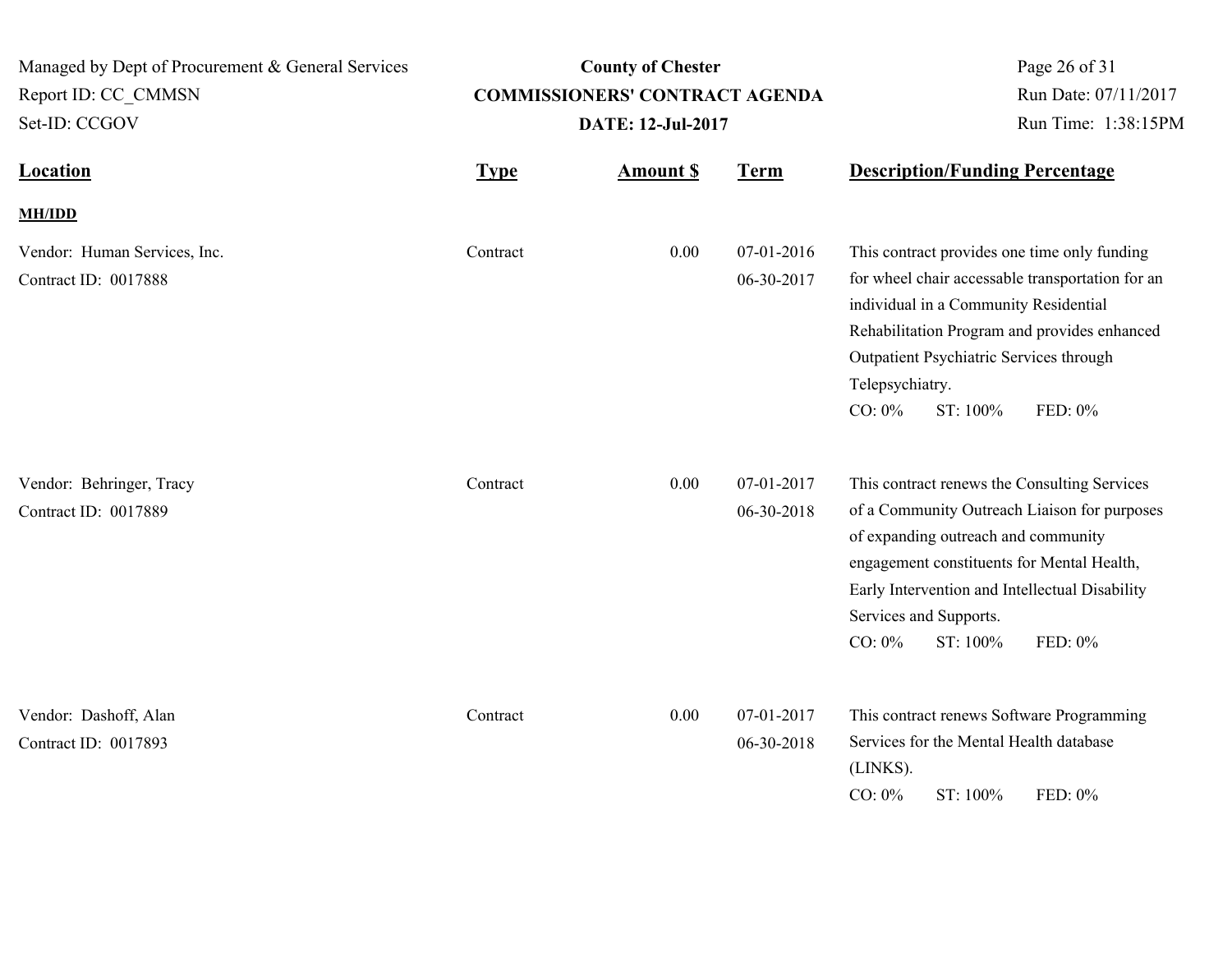| Managed by Dept of Procurement & General Services                |                                       | <b>County of Chester</b>       |                          | Page 27 of 31                                                                                                                                                                                                                                                                          |  |
|------------------------------------------------------------------|---------------------------------------|--------------------------------|--------------------------|----------------------------------------------------------------------------------------------------------------------------------------------------------------------------------------------------------------------------------------------------------------------------------------|--|
| Report ID: CC_CMMSN                                              | <b>COMMISSIONERS' CONTRACT AGENDA</b> |                                |                          | Run Date: 07/11/2017                                                                                                                                                                                                                                                                   |  |
| Set-ID: CCGOV                                                    |                                       | DATE: 12-Jul-2017              |                          | Run Time: 1:38:15PM                                                                                                                                                                                                                                                                    |  |
| <b>Location</b>                                                  | <b>Type</b>                           | <b>Term</b><br><b>Amount S</b> |                          | <b>Description/Funding Percentage</b>                                                                                                                                                                                                                                                  |  |
| <b>MH/IDD</b>                                                    |                                       |                                |                          |                                                                                                                                                                                                                                                                                        |  |
| Vendor: Chester County Intermediate Unit<br>Contract ID: 0017894 | Contract                              | 0.00                           | 07-01-2017<br>06-30-2018 | This contract renews Early Intervention<br>Services to eligible children ages birth to three<br>(3) years old in their natural environment and<br>provides Interpreter Services to non-english<br>speaking children and their families.<br>CO: 0%<br>ST: 100%<br>FED: 0%               |  |
| Vendor: Holcomb Associates, Inc.<br>Contract ID: 0017903         | Contract                              | 0.00                           | 07-01-2017<br>06-30-2018 | This contract renews Targeted Case<br>Management, Outpatient, Family Based and<br>Administrative Management Services to<br>eligible children with mental illness and<br>Psychiatric Rehabilitation Services to<br>individuals with mental illness.<br>$CO: 0\%$<br>ST: 100%<br>FED: 0% |  |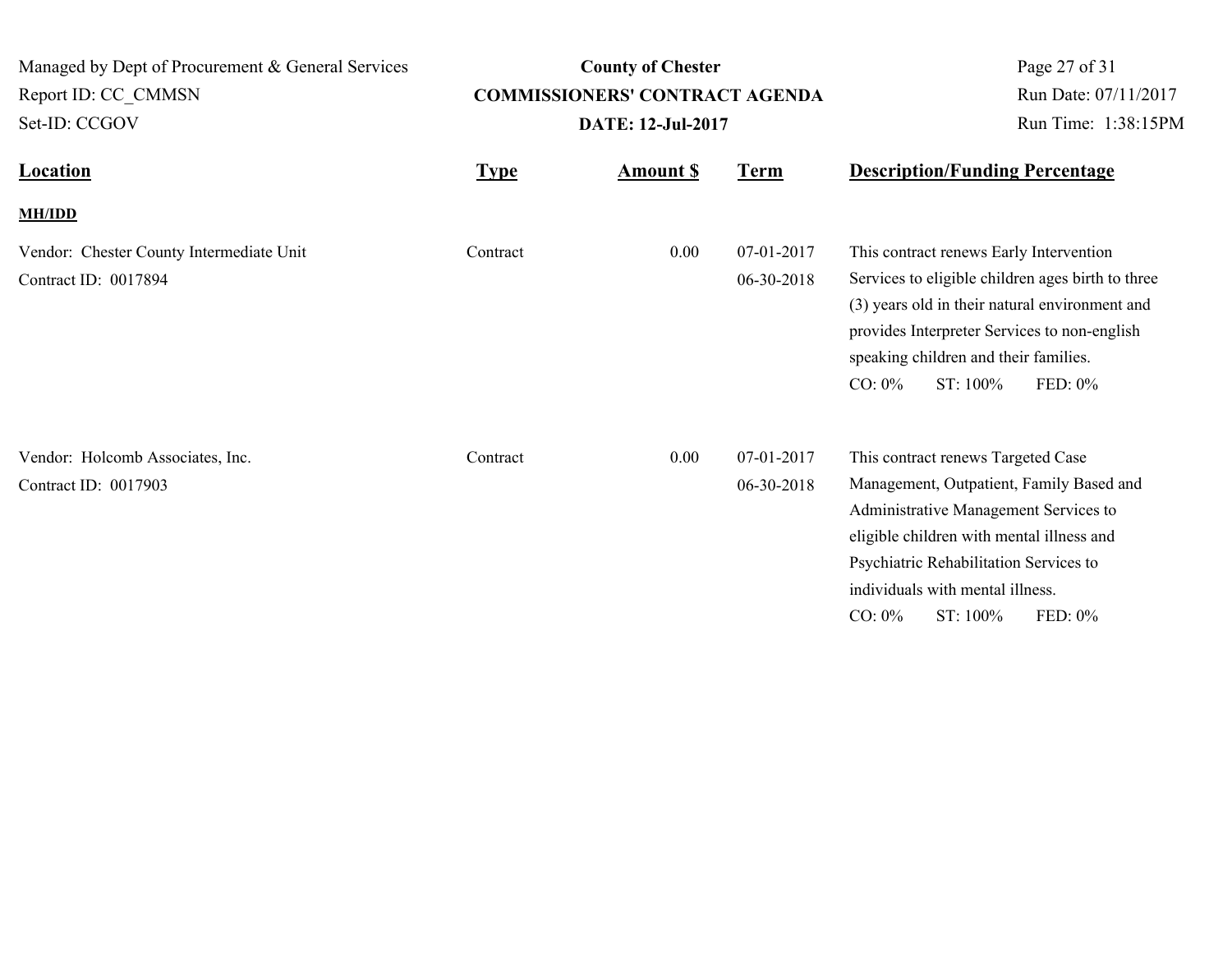| Managed by Dept of Procurement & General Services<br>Report ID: CC CMMSN |             | <b>County of Chester</b><br><b>COMMISSIONERS' CONTRACT AGENDA</b> | Page 28 of 31<br>Run Date: 07/11/2017 |                                                                                                                                                                                                                                                                                                                                                                                                                                 |
|--------------------------------------------------------------------------|-------------|-------------------------------------------------------------------|---------------------------------------|---------------------------------------------------------------------------------------------------------------------------------------------------------------------------------------------------------------------------------------------------------------------------------------------------------------------------------------------------------------------------------------------------------------------------------|
| Set-ID: CCGOV                                                            |             | <b>DATE: 12-Jul-2017</b>                                          | Run Time: 1:38:15PM                   |                                                                                                                                                                                                                                                                                                                                                                                                                                 |
| <b>Location</b>                                                          | <b>Type</b> | <b>Amount \$</b>                                                  | <b>Term</b>                           | <b>Description/Funding Percentage</b>                                                                                                                                                                                                                                                                                                                                                                                           |
| <b>MH/IDD</b>                                                            |             |                                                                   |                                       |                                                                                                                                                                                                                                                                                                                                                                                                                                 |
| Vendor: Holcomb Associates, Inc.<br>Contract ID: 0017904                 | Contract    | 0.00                                                              | 07-01-2017<br>06-30-2018              | This contract renews maximum level<br>Community Residential Rehabilitation<br>Services for adults who are former state<br>hospital residents and/or are being diverted<br>from that level of care, Outreach and Housing<br>Support for individuals with mental illness<br>living independently and short term Emergency<br>Shelter for individuals with mental illness who<br>are homeless.<br>$CO: 0\%$<br>ST: 100%<br>FED: 0% |
| Vendor: Independent Monitoring Corporation<br>Contract ID: 0017908       | Contract    | 0.00                                                              | 07-01-2017<br>06-30-2018              | This contract renews Independent Monitoring<br>for Quality Services for individuals with<br>intellectual disabilities and provides Rep-Payee<br>Services to individuals with mental illness.<br>$CO: 0\%$<br>ST: 100%<br>FED: 0%                                                                                                                                                                                                |
| Vendor: Holcomb Associates, Inc.<br>Contract ID: 0017917                 | Contract    | 0.00                                                              | 07-01-2017<br>06-30-2018              | This contract renews Emergency Crisis<br>Intervention and Residential Services.<br>$CO: 0\%$<br>ST: 100%<br>FED: 0%                                                                                                                                                                                                                                                                                                             |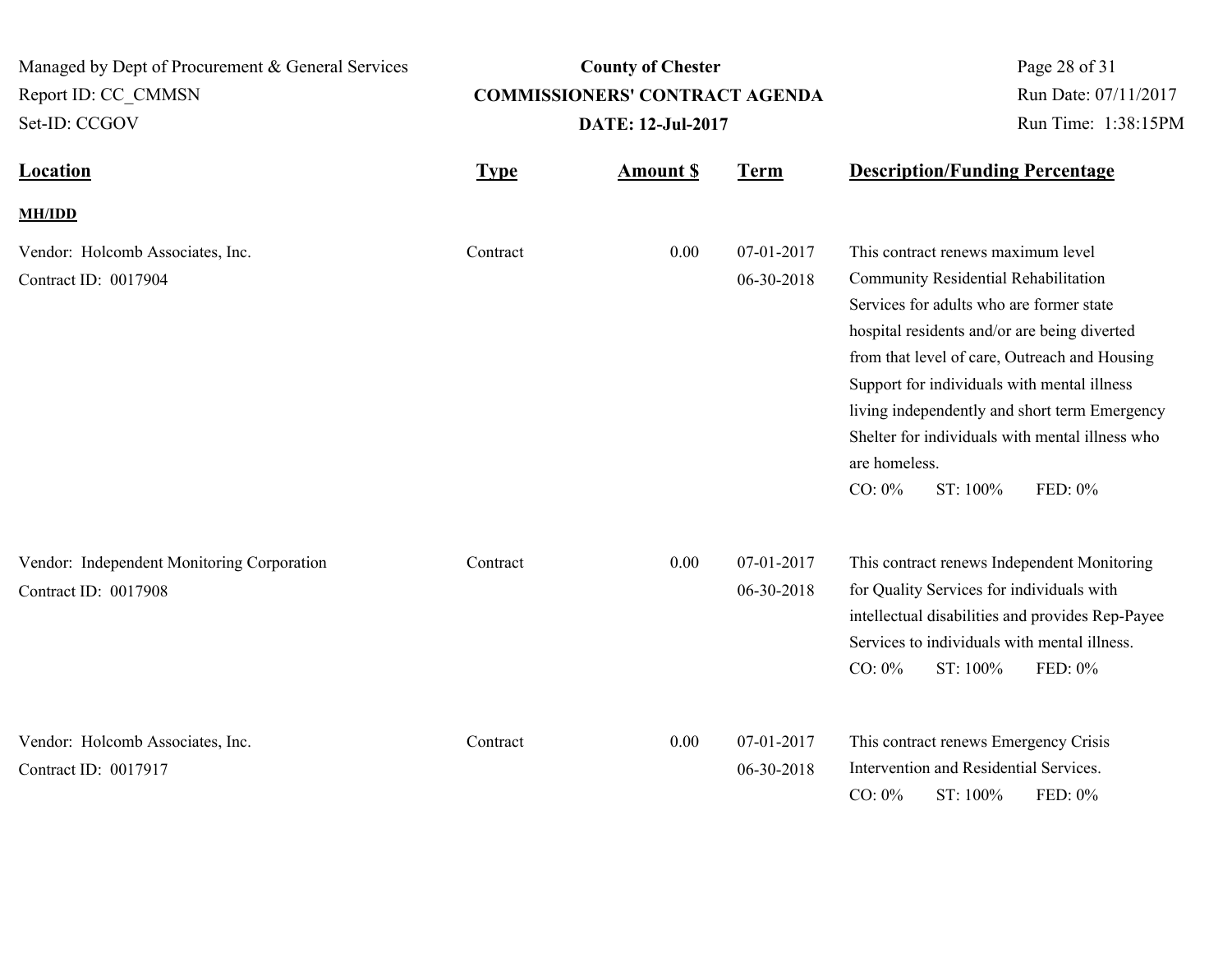| Managed by Dept of Procurement & General Services<br>Report ID: CC CMMSN<br>Set-ID: CCGOV |             | <b>County of Chester</b><br><b>COMMISSIONERS' CONTRACT AGENDA</b><br><b>DATE: 12-Jul-2017</b> | Page 29 of 31<br>Run Date: 07/11/2017<br>Run Time: 1:38:15PM |                                                                                                                                                                                                                                                                                                                                                                        |
|-------------------------------------------------------------------------------------------|-------------|-----------------------------------------------------------------------------------------------|--------------------------------------------------------------|------------------------------------------------------------------------------------------------------------------------------------------------------------------------------------------------------------------------------------------------------------------------------------------------------------------------------------------------------------------------|
| <b>Location</b>                                                                           | <b>Type</b> | <b>Amount \$</b>                                                                              | <b>Term</b>                                                  | <b>Description/Funding Percentage</b>                                                                                                                                                                                                                                                                                                                                  |
| <b>MH/IDD</b>                                                                             |             |                                                                                               |                                                              |                                                                                                                                                                                                                                                                                                                                                                        |
| Vendor: Holcomb Associates, Inc.<br>Contract ID: 0017918                                  | Contract    | 0.00                                                                                          | 07-01-2017<br>06-30-2018                                     | This contract renews Assessment, Case<br>Management and Peer Support Services for the<br>Mental Health Court Program.<br>$CO: 0\%$<br>ST: 100%<br>FED: 0%                                                                                                                                                                                                              |
| <b>Managed Behavioral Healthcare</b>                                                      |             |                                                                                               |                                                              |                                                                                                                                                                                                                                                                                                                                                                        |
| Vendor: Brandywine Health Foundation<br>Contract ID: 0017887                              | Contract    | 6,500.00                                                                                      | 10-01-2017<br>08-31-2018                                     | This contract, as part of a community outreach<br>development, provides for a Youth Mental<br>Health First Aid Training Program.<br>ST: 100%<br>$CO: 0\%$<br>FED: 0%                                                                                                                                                                                                   |
| <b>Open Space Preservation</b>                                                            |             |                                                                                               |                                                              |                                                                                                                                                                                                                                                                                                                                                                        |
| Vendor: Brandywine Conservancy<br>Contract ID: 0017968                                    | Contract    | 19,250.00                                                                                     | 07-12-2017<br>05-12-2018                                     | 14.0 acres of farmland owned by Amos B. and<br>Rebecca F. Esh in Honey Brook Township are<br>recommended for permanent preservation by<br>the Brandywine Headwaters Preservation<br>Program. The total project cost is \$97,640.00.<br>The County will pay \$19,250.00 (20%). Other<br>funding: Private/Township \$78,390.00 (80%).<br>CO: 20%<br>$ST: 0\%$<br>FED: 0% |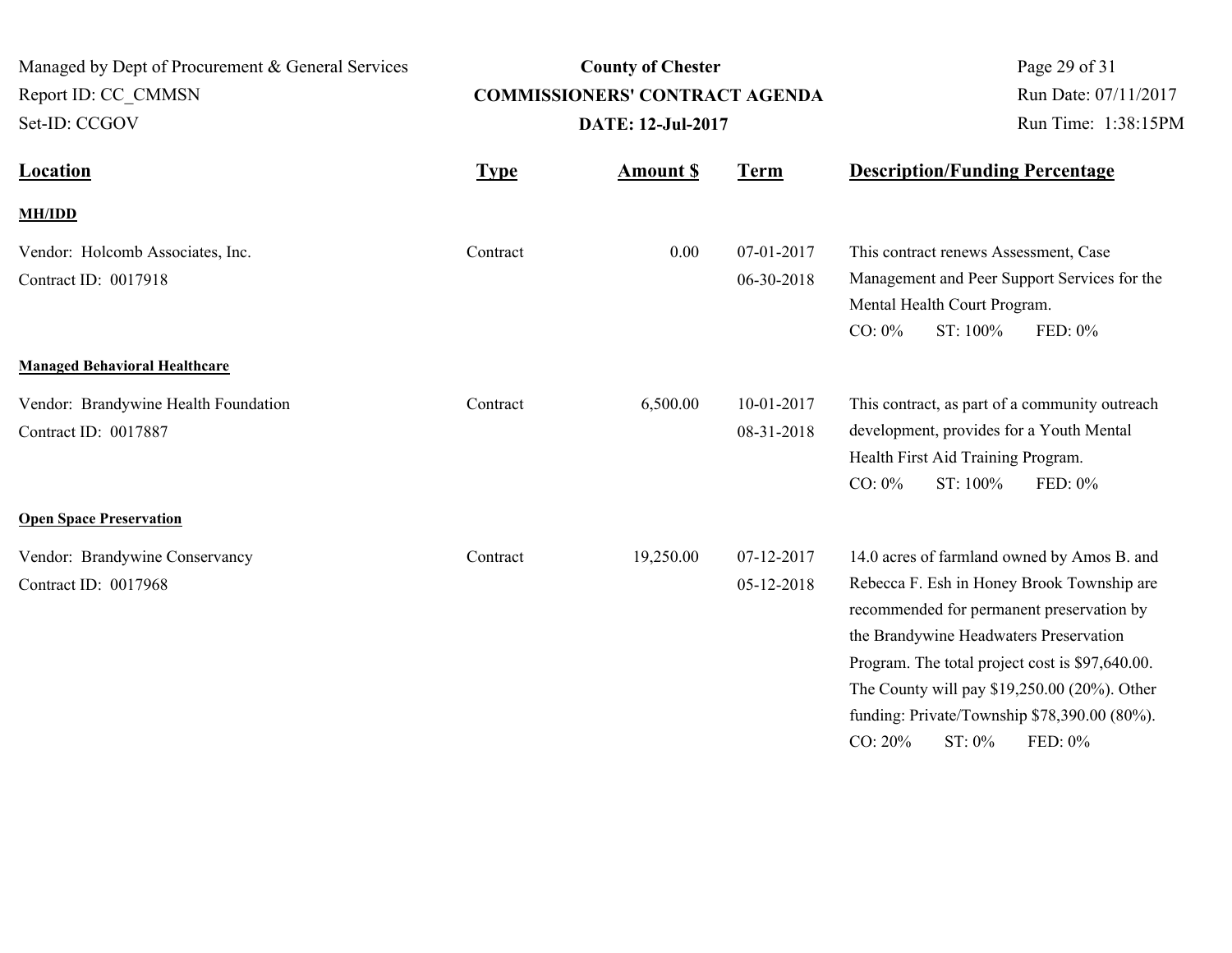Managed by Dept of Procurement & General Services Set-ID: CCGOV Report ID: CC\_CMMSN

# **County of Chester COMMISSIONERS' CONTRACT AGENDA DATE: 12-Jul-2017**

Page 30 of 31 Run Date: 07/11/2017 Run Time: 1:38:15PM

| <b>Location</b>                                      | <b>Type</b> | <b>Amount S</b> | <b>Term</b>                                   | <b>Description/Funding Percentage</b>                                                                                                                                                                                                                                                                                                                                                              |
|------------------------------------------------------|-------------|-----------------|-----------------------------------------------|----------------------------------------------------------------------------------------------------------------------------------------------------------------------------------------------------------------------------------------------------------------------------------------------------------------------------------------------------------------------------------------------------|
| <b>Open Space Preservation</b>                       |             |                 |                                               |                                                                                                                                                                                                                                                                                                                                                                                                    |
| Vendor: Black, Daniel J<br>Contract ID: 0017971      | Contract    | 81,297.00       | 07-13-2017<br><b>UNTIL</b><br><b>COMPLETE</b> | 30.11 acres of farmland owned by Daniel J.<br>Black in West Fallowfield Township are<br>recommended for preservation by the County<br>Agricultural Land Preservation Board through<br>the Commonwealth/County Program. The total<br>project cost is \$90,330.00. The County will pay<br>\$81,297.00 (90%). The Landowner donation is<br>$$9,033.00 (10\%).$<br>CO: 90%<br>ST: 0%<br>FED: 0%        |
| Vendor: Boxler, Josephine P.<br>Contract ID: 0017972 | Contract    | 305,163.94      | 07-13-2017<br><b>UNTIL</b><br><b>COMPLETE</b> | 50.04 acres of farmland owned by Josephine P.<br>Boxler in Franklin Township are recommended<br>for preservation by the County Agricultural<br>Land Preservation Board through the<br>Commonwealth/County Program. The total<br>project cost is \$385,308.00. The County will<br>pay \$305,163.94 (79.2%). The Landowner<br>donation is \$80,144.06 (20.8%).<br>$CO: 79\%$<br>$ST: 0\%$<br>FED: 0% |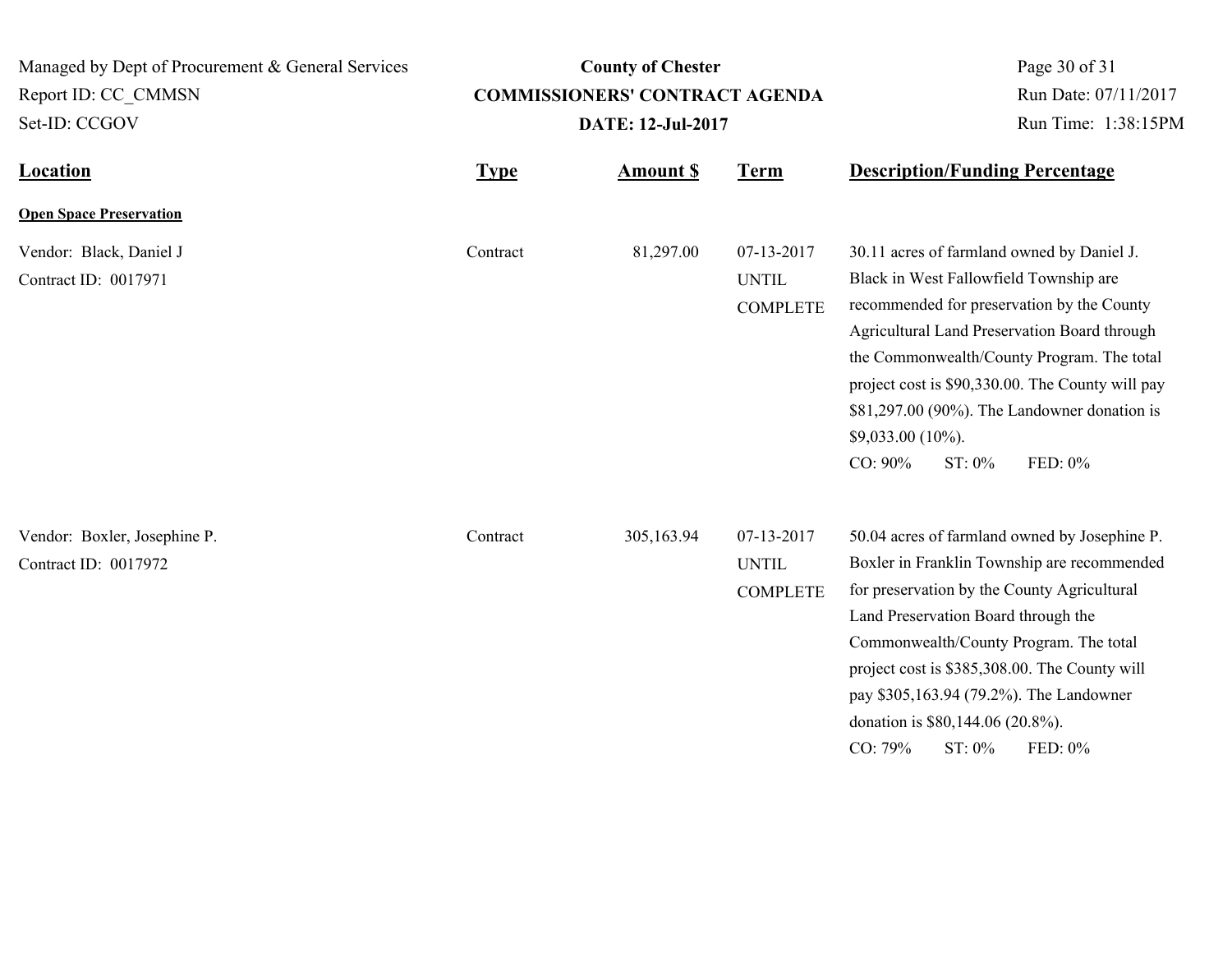| Managed by Dept of Procurement & General Services                                           |             | <b>County of Chester</b>              | Page 31 of 31<br>Run Date: 07/11/2017         |                                                                                                                                                                                                                                                                                                                                                                                                                                                                                                                        |
|---------------------------------------------------------------------------------------------|-------------|---------------------------------------|-----------------------------------------------|------------------------------------------------------------------------------------------------------------------------------------------------------------------------------------------------------------------------------------------------------------------------------------------------------------------------------------------------------------------------------------------------------------------------------------------------------------------------------------------------------------------------|
| Report ID: CC CMMSN                                                                         |             | <b>COMMISSIONERS' CONTRACT AGENDA</b> |                                               |                                                                                                                                                                                                                                                                                                                                                                                                                                                                                                                        |
| Set-ID: CCGOV                                                                               |             | <b>DATE: 12-Jul-2017</b>              | Run Time: 1:38:15PM                           |                                                                                                                                                                                                                                                                                                                                                                                                                                                                                                                        |
| <b>Location</b>                                                                             | <b>Type</b> | <b>Amount S</b>                       | <b>Term</b>                                   | <b>Description/Funding Percentage</b>                                                                                                                                                                                                                                                                                                                                                                                                                                                                                  |
| <b>Open Space Preservation</b>                                                              |             |                                       |                                               |                                                                                                                                                                                                                                                                                                                                                                                                                                                                                                                        |
| Vendor: Clark, William D. & Louise A.<br>Contract ID: 0017973<br><b>Planning Commission</b> | Contract    | 104,935.34                            | 07-13-2017<br><b>UNTIL</b><br><b>COMPLETE</b> | 15.14 acres of farmland owned by William D.<br>and Louise A. Clark in Upper Oxford<br>Township are recommended for preservation<br>by the County Agricultural Land Preservation<br>Board through the Commonwealth/County<br>Program. The total project cost is \$104,935.34.<br>The County will pay \$104,935.34 (100%) and<br>be reimbursed by Upper Oxford Township<br>\$47,220.90 (45%) per the Funding Agreement.<br>The actual cost to the County is \$57,714.44<br>$(55\%)$ .<br>FED: 0%<br>CO: 55%<br>$ST: 0\%$ |
| Vendor: Springhouse Films, LLC<br>Contract ID: 0017949                                      | Contract    | 27,500.00                             | 07-01-2017<br>09-30-2017                      | This contract provides for the production of a<br>series of Landscapes3 Videos.<br>CO: 100%<br>ST: 0%<br>FED: 0%                                                                                                                                                                                                                                                                                                                                                                                                       |

Number of Contracts: 92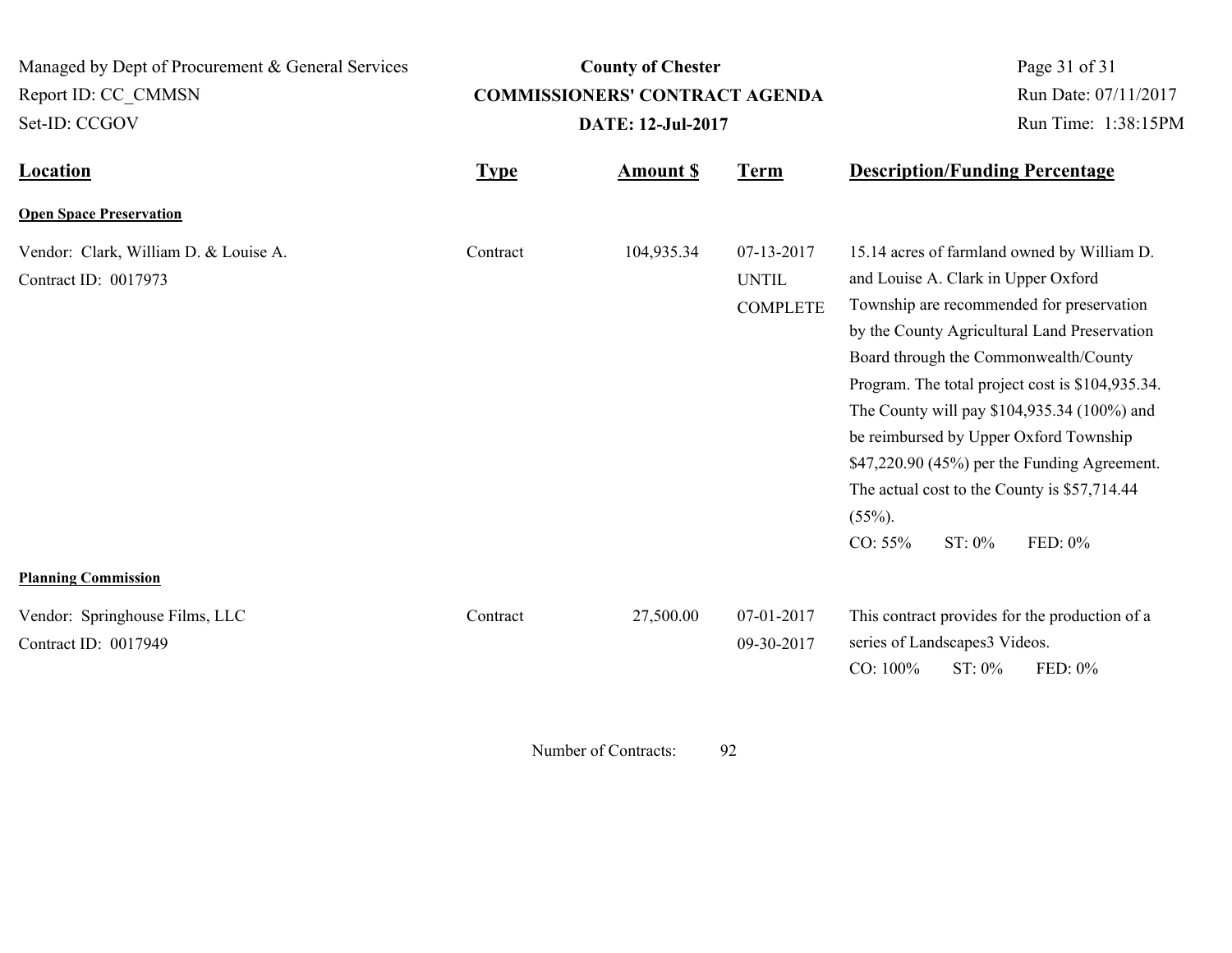#### **AGENDA ITEMS - GRANTS**

| <b>DEPARTMENT / FUND</b>                                                                                                                               | <b>AWARD</b>                                                   | <b>TERM</b>              | <b>DESCRIPTION</b>                                                                                                                                                   |
|--------------------------------------------------------------------------------------------------------------------------------------------------------|----------------------------------------------------------------|--------------------------|----------------------------------------------------------------------------------------------------------------------------------------------------------------------|
| <b>Community Development</b>                                                                                                                           |                                                                |                          |                                                                                                                                                                      |
| U.S. Department of Housing and Urban Development<br>Application / Renewal - Decrease<br>116-490000-331200-40200000-4900003-FY2017                      | Extension of<br><b>Contract Period</b><br>\$9,993<br>Decrease  | 01/01/2017<br>12/31/2017 | 2017 HOME Investment Partnerships Program<br>No New Positions - No County Match<br>Grant period extended 01/01/2017 to 12/31/2017<br>Federal Funding = $$817,340$    |
| U.S. Department of Housing and Urban Development<br>Application / Renewal - Increase<br>116-490000-331200-40700000-4900001-FY2017                      | Extension of<br><b>Contract Period</b><br>\$1,218<br>Increase  | 01/01/2017<br>12/31/2017 | <b>Emergency Solutions Grant</b><br>No New Positions - Current Personnel Extended<br>Grant period extended 01/01/2017 to 12/31/2017<br>Federal Funding = $$205,736$  |
| U.S. Department of Housing and Urban Development<br>Application / Renewal - Increase<br>116-490000-331200-40100000-4800001-FY2017                      | Extension of<br><b>Contract Period</b><br>\$38,332<br>Increase | 01/01/2017<br>12/31/2017 | <b>Community Development Block Grant</b><br>No New Positions - No County Match<br>Grant period extended 01/01/2017 to 12/31/2017<br>Federal Funding = $$2,323,594$   |
| <b>District Attorney</b>                                                                                                                               |                                                                |                          |                                                                                                                                                                      |
| PA Commission on Crime and Delinguency<br>Application / Renewal                                                                                        | \$49,985                                                       | 01/01/2018<br>12/31/2018 | Child Advocacy Centers (CAC) Support Continued Funding /<br><b>CAC Birth Certificate Funds</b><br>No New Positions - No County Match<br>State Funding = $$49,985$    |
| <b>Emergency Services</b>                                                                                                                              |                                                                |                          |                                                                                                                                                                      |
| PA Emergency Management Agency<br>Contract / Award - Renewal<br>001-251300-332231-14000000-2510003-FY2017                                              | \$65,427                                                       | 07/01/2017<br>06/30/2018 | Radiation Emergency Response Fund (RERF) (SFY 2017 - 2018)<br>No New Positions - No County Match<br>State Funding = $$65,427$                                        |
| <b>Planning</b>                                                                                                                                        |                                                                |                          |                                                                                                                                                                      |
| Delaware Valley Regional Planning Commission<br>Contract / Award - Renewal<br>001-085100-331200--98600557-0851016                                      | \$25,000                                                       | 07/01/2017<br>06/30/2018 | Region-Wide Transportation (GIS) Geographic Information Systems<br>No New Positions - No County Match<br>Federal Funding = $$25,000$                                 |
| Delaware Valley Regional Planning Commission<br>Contract / Award - Renewal<br>001-085100-331200-10900000-0851017-FY2017                                | \$46,069                                                       | 07/01/2017<br>06/30/2018 | <b>Transit Support Program</b><br>No New Positions<br>Federal Funding = $$46,069$<br>County In-Kind = $$16,517$<br>Total Funding = $$62,586$                         |
| Delaware Valley Regional Planning Commission<br>Contract / Award - Renewal<br>001-085100-331200-10700000-0851017-FY2017                                | \$121,600                                                      | 07/01/2017<br>06/30/2018 | Supportive Regional Highway Planning Program (SRHPP)<br>No New Positions<br>Federal Funding = $$121,600$<br>County In-Kind = $$30,400$<br>Total Funding = $$152,000$ |
| <b>Public Health</b>                                                                                                                                   |                                                                |                          |                                                                                                                                                                      |
| PA Dept. of Health / Center for Disease Control and Preventior<br>Contract / Award - Amendment - Increase<br>001-478000-331207-16100000-4780003-FY2016 | \$36,825<br>Increase                                           | 07/01/2016<br>06/30/2017 | Publics Health Emergency Preparedness (PHEP) SAF2<br>No New Positions - No County Match<br>Federal Funding = \$525,811                                               |
| <b>Department of Human Services</b>                                                                                                                    |                                                                |                          |                                                                                                                                                                      |
| PA. Department of Agriculture<br>Contract / Award - Renewal<br>140-450040-332204-50200000-4510002-FY2017                                               | To Be Determined                                               | 07/01/2017<br>06/30/2018 | State Food Purchase Program<br>No New Positions - No County Match<br>State Funding = To Be Determined                                                                |
| PA Department of Human Services<br>Contract / Award - Renewal<br>Various                                                                               | \$21,906,853                                                   | 07/01/2017<br>06/30/2018 | Human Services Block Grant<br>No New Positions<br>Federal Funding = $$1,611,990$<br>State Funding = \$20,294,863<br>County In-Kind = To Be Determined                |
| Mental Health / Intellectual and Developmental Disabilities                                                                                            |                                                                |                          |                                                                                                                                                                      |
| Office of Child Development and Early Learning<br>Application - New<br>141-450041-332221-55500900-4511001-FY2017                                       | \$20,000                                                       | 07/01/2017<br>06/30/2018 | Early Intervention Evidenced Based Implementation Grants<br>No New Positions - No County Match<br>State Funding = $$20,000$                                          |

**July 12, 2017**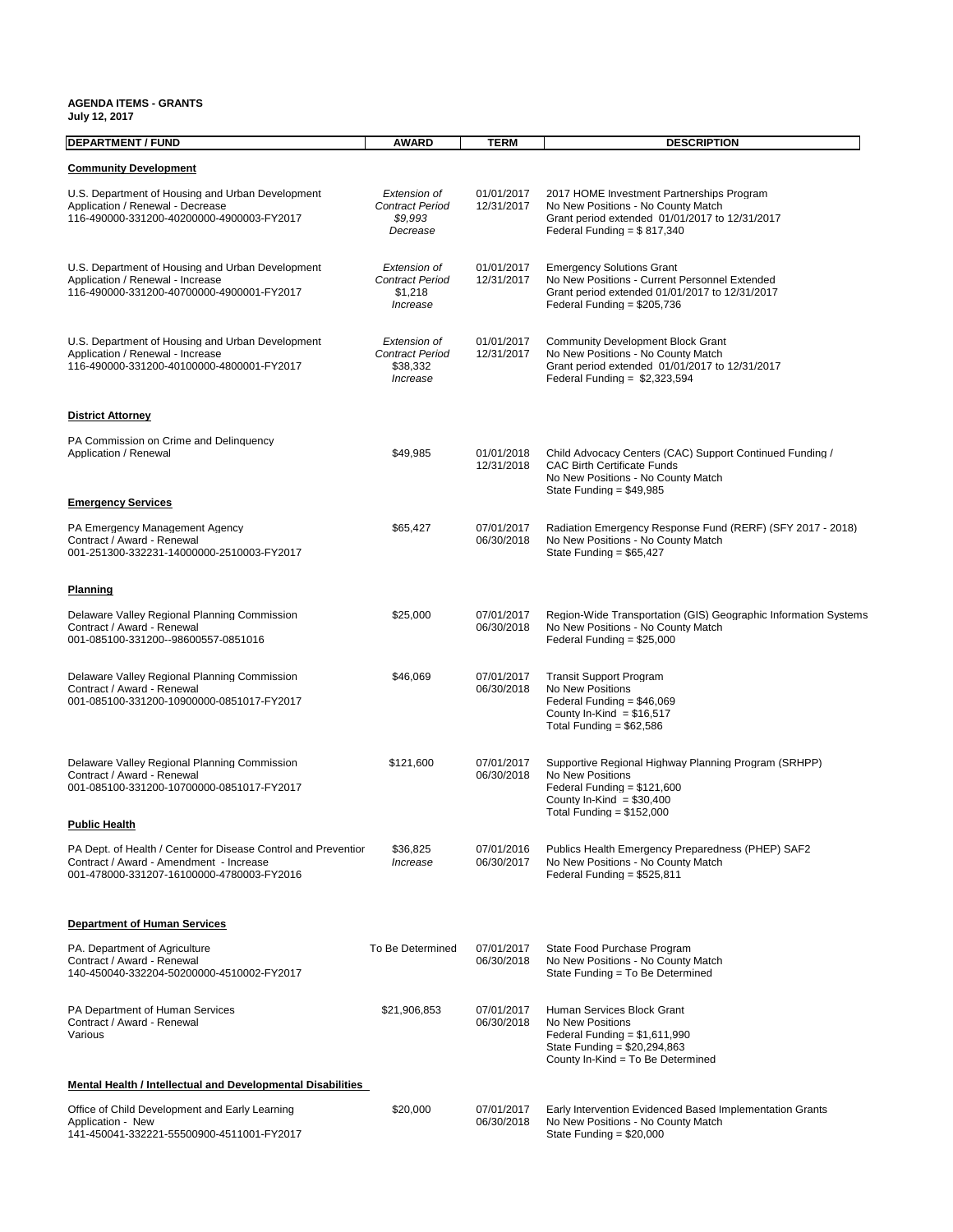July 12, 2017 Page 1

\_\_\_\_\_\_\_\_\_\_\_\_\_\_\_\_\_\_\_\_\_\_\_\_\_\_\_\_\_\_\_\_\_\_\_\_\_\_\_\_\_\_\_\_\_\_\_\_\_\_\_\_\_\_\_\_\_\_\_\_\_\_\_\_\_\_\_\_\_\_\_\_\_\_\_\_\_\_\_\_

### Hires and Rehires

1. Employee : Alkaysi,Fattama Department : 589000 - Libraries P/T Job : 805100 - Library Assistant Salary Grade : Compensation :  $\zeta$  10.00(H) Effective Date : 07/17/2017 2. Employee : Alvarez, Sandra Department : 461210 - Pocopson Nursing Care Job : 041420 - Nurse Aide Salary Grade : N01 Compensation :  $$26,055.90(A)$ Effective Date : 07/24/2017 3. Employee : Arnsberger,Leah P Department : 461210 - Pocopson Nursing Care Job : 030671 - Registered Nurse Salary Grade : E05 Compensation :  $$55,751.02(A)$ Effective Date : 07/17/2017 4. Employee : Bender III,Robert J Department : 453205 - Chester County Youth Center Job : 806210 - Youth Center Officer Salary Grade :  $compensation$  :  $\$$  16.00(H) Effective Date : 07/17/2017 5. Employee : Benitez,Daniel G Department : 451145 - Children, Youth and Families Job : 048563 - Casework Specialist Salary Grade : T06 Compensation :  $$ 40,085.96(A)$ Effective Date : 08/14/2017 6. Employee : Campbell,Carla E Department : 453205 - Chester County Youth Center Job : 240653 - Security Control Officer Salary Grade :  $COMP$   $:$   $\sharp$   $16.00(H)$ Effective Date : 07/17/2017 7. Employee : Christ,Jeremy M Department : 097000 - Veterans' Affairs Job : 801060 - General Clerk Salary Grade : Compensation :  $\zeta$  15.06(H) Effective Date : 07/17/2017 Comment : Temp end  $9/1/17$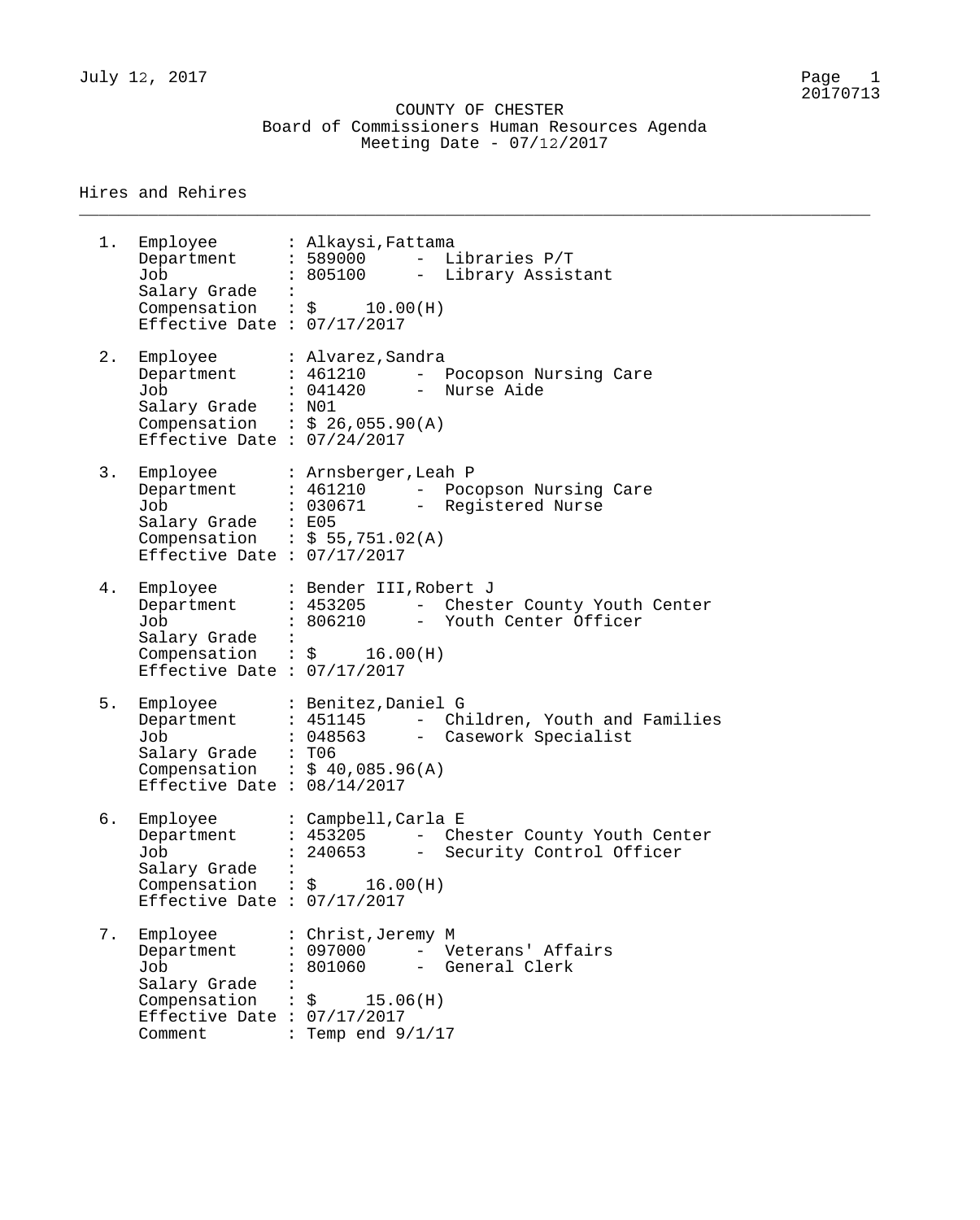|  |                             | COUNTY OF CHESTER |                                               |  |
|--|-----------------------------|-------------------|-----------------------------------------------|--|
|  |                             |                   | Board of Commissioners Human Resources Agenda |  |
|  | Meeting Date - $07/12/2017$ |                   |                                               |  |

\_\_\_\_\_\_\_\_\_\_\_\_\_\_\_\_\_\_\_\_\_\_\_\_\_\_\_\_\_\_\_\_\_\_\_\_\_\_\_\_\_\_\_\_\_\_\_\_\_\_\_\_\_\_\_\_\_\_\_\_\_\_\_\_\_\_\_\_\_\_\_\_\_\_\_\_\_\_\_\_

Hires and Rehires

| 8.  | Employee<br>Department<br>Job<br>Salary Grade : T04<br>Effective Date : $07/17/2017$           | : Collins, Desiree L<br>- Children, Youth and Families<br>: 451145<br>: 048560<br>- County Caseworker II<br>Compensation : $$34,054.80(A)$                       |
|-----|------------------------------------------------------------------------------------------------|------------------------------------------------------------------------------------------------------------------------------------------------------------------|
| 9.  | Employee<br>Department<br>Job<br>Salary Grade : D01<br>Effective Date : $07/31/2017$           | : Cox, Linda<br>Mental Hlth/Intel & Dev Disabl<br>: 451141<br>: 010080<br>- Director of MH/IDD<br>Compensation : $$88,199.02(A)$                                 |
| 10. | Employee<br>Department<br>Job<br>Salary Grade : N02<br>Effective Date : $07/17/2017$           | : Gallagher, Alyse<br>Dist Court 15-4-01 Paoli<br>: 124401<br>$\sim$ $-$<br>: 041150 - D J Clerk I<br>Compensation : $$27,423.76(A)$                             |
| 11. | Employee<br>Department<br>Job<br>Salary Grade : T04<br>Effective Date : $07/17/2017$           | : Hilliard, Angela<br>: 451141 - Mental Hlth/Intel & Dev Disabl<br>: 048460 - EI Service Coordinator<br>Compensation : $$34,054.80(A)$                           |
| 12. | Employee<br>Department<br>Job<br>Salary Grade<br>Effective Date : $07/17/2017$                 | : Hunsinger, Hannah R<br>- Children, Youth and Families<br>: 451145<br>: 048560 - County Caseworker II<br>$\therefore$ TO4<br>Compensation : $$34,054.80(A)$     |
| 13. | Employee<br>Department<br>Job<br>Salary Grade<br>Effective Date : $07/31/2017$                 | : Kelly, Michelle L<br>: 451140<br>Human Services Administration<br>$-$<br>: 010355<br>Human Services Fiscal Officer<br>: E07<br>Compensation : $$ 83,000.00(A)$ |
| 14. | Employee<br>Department<br>Job<br>Salary Grade<br>Compensation<br>Effective Date : $09/11/2017$ | : Krone, Zachary<br>: 603000<br>Chester Cty Conservation Dist<br>: 040510<br>SSS V<br>: N04<br>$\therefore$ \$ 32,419.66(A)                                      |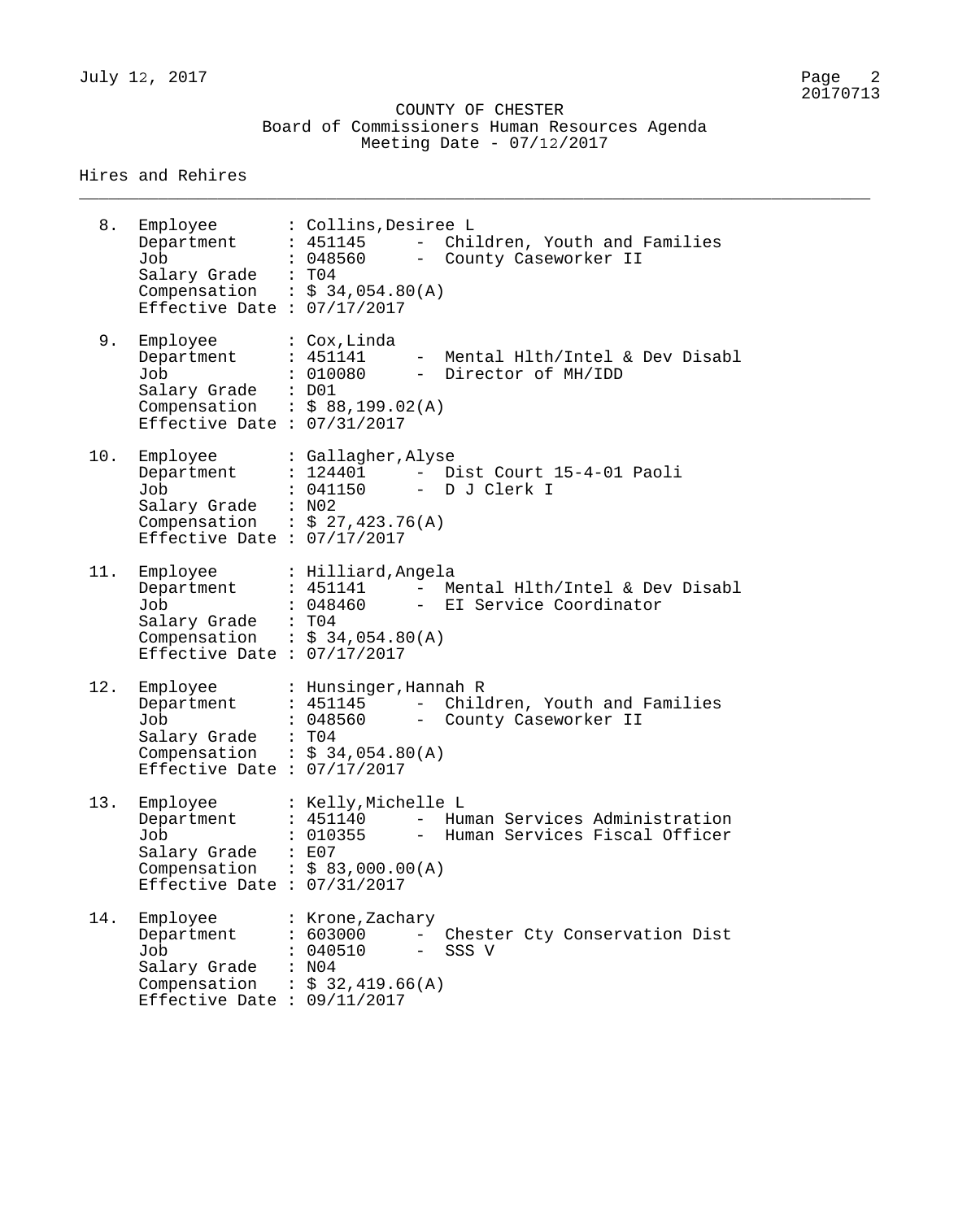|  | COUNTY OF CHESTER                             |  |  |
|--|-----------------------------------------------|--|--|
|  | Board of Commissioners Human Resources Agenda |  |  |
|  | Meeting Date - $07/12/2017$                   |  |  |

\_\_\_\_\_\_\_\_\_\_\_\_\_\_\_\_\_\_\_\_\_\_\_\_\_\_\_\_\_\_\_\_\_\_\_\_\_\_\_\_\_\_\_\_\_\_\_\_\_\_\_\_\_\_\_\_\_\_\_\_\_\_\_\_\_\_\_\_\_\_\_\_\_\_\_\_\_\_\_\_

Hires and Rehires

| 15. | Employee : Martinez, Kiana G<br>Department<br>Job<br>Salary Grade : N01<br>Compensation : $\frac{5.26}{9}$ , 055.90(A)<br>Effective Date : 07/24/2017 | : 461210<br>: 041420                                                                                                              | - Pocopson Nursing Care<br>- Nurse Aide                                 |
|-----|-------------------------------------------------------------------------------------------------------------------------------------------------------|-----------------------------------------------------------------------------------------------------------------------------------|-------------------------------------------------------------------------|
| 16. | Employee<br>Department<br>Job<br>Salary Grade<br>Compensation : $\frac{1}{2}$ 13.36(H)<br>Effective Date : $07/24/2017$                               | : Michaels, Brandon A                                                                                                             | : 466100 - Pocopson Operations & Maint<br>: 351560 - Bldg & Sec Offcr I |
| 17. | Employee<br>Department<br>Job<br>Salary Grade<br>Compensation : $\frac{1}{2}$ 10.00(H)<br>Effective Date : $07/17/2017$                               | : Montgomery, Jean E<br>: 589000                                                                                                  | - Libraries P/T<br>: 805100 - Library Assistant                         |
| 18. | Employee<br>Department<br>Job<br>Salary Grade : T04<br>Compensation : $$34,054.80(A)$<br>Effective Date : $07/24/2017$                                | : Orner, Tyler A<br>: 451145                                                                                                      | - Children, Youth and Families<br>: 048560 - County Caseworker II       |
| 19. | Employee<br>Department<br>Job<br>Salary Grade : T04<br>Compensation : $$34,054.80(A)$<br>Effective Date : $07/24/2017$                                | : Panico, Ashley M<br>: 451143                                                                                                    | - Office of Aging Services<br>: 048933 - Aging Care Manager             |
| 20. | Employee<br>Department<br>Job<br>Salary Grade<br>Compensation : $$41,368.60(A)$<br>Effective Date : $07/24/2017$                                      | : Propsner, Joanne<br>: 014000<br>$ \,$<br>: 040161<br>: N08                                                                      | Human Resources<br>Admin Assistant/Strategic Plng                       |
| 21. | Employee<br>Department<br>Job<br>Salary Grade<br>Compensation<br>Effective Date : $07/24/2017$                                                        | : Remaley, Lauren K<br>: 129000<br>$\frac{1}{2}$ and $\frac{1}{2}$<br>: 041120<br>$\qquad \qquad -$<br>: N02<br>: $$27,423.76(A)$ | District Attorney<br>SSS III                                            |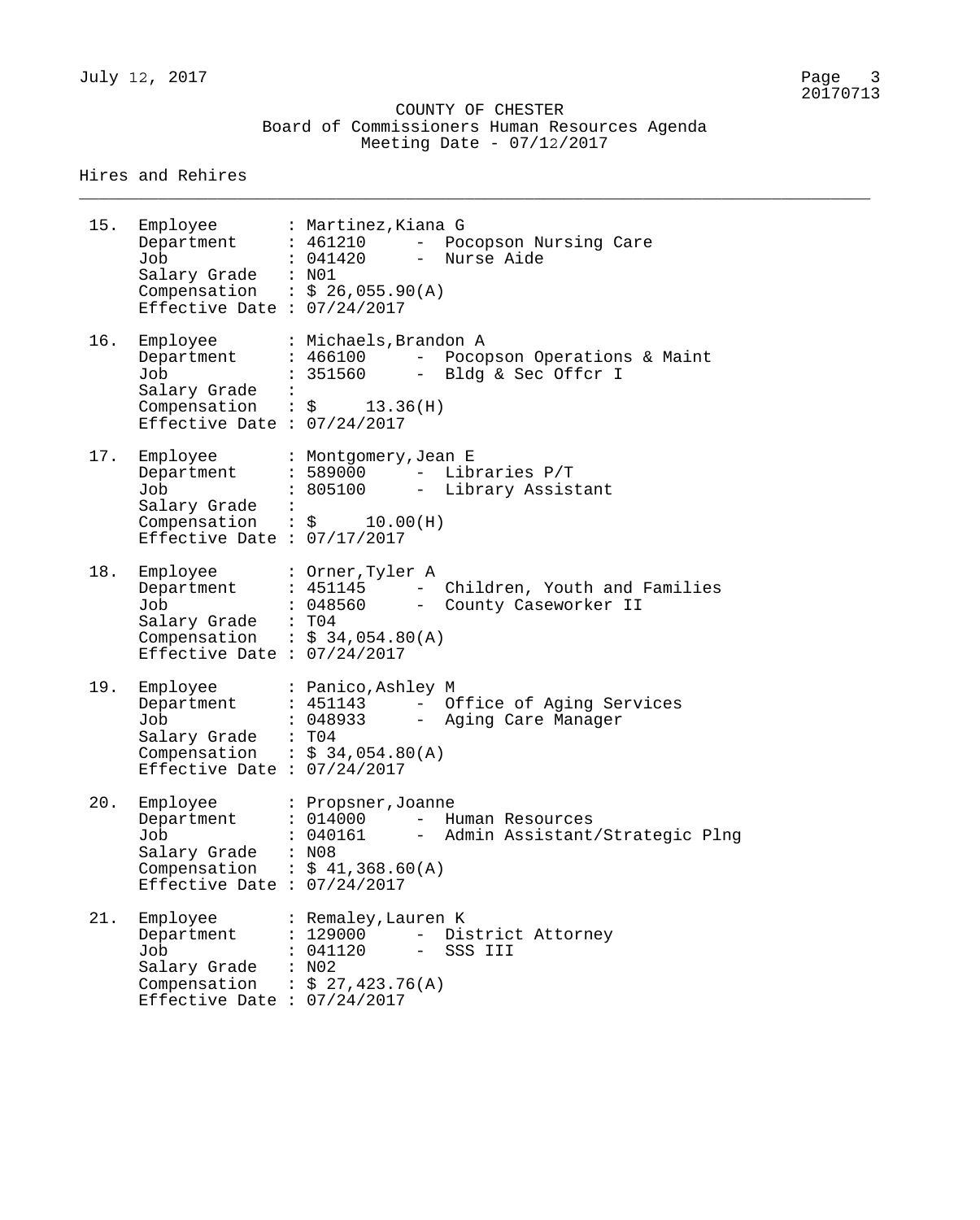\_\_\_\_\_\_\_\_\_\_\_\_\_\_\_\_\_\_\_\_\_\_\_\_\_\_\_\_\_\_\_\_\_\_\_\_\_\_\_\_\_\_\_\_\_\_\_\_\_\_\_\_\_\_\_\_\_\_\_\_\_\_\_\_\_\_\_\_\_\_\_\_\_\_\_\_\_\_\_\_

#### Hires and Rehires

| 22. | Employee<br>Department<br>Job<br>Salary Grade<br>Compensation : \$<br>Effective Date : $07/24/2017$ | : Rivera,Micaela<br>: 461210<br>$\equiv$<br>Pocopson Nursing Care<br>Nurse Aide<br>: 351420<br>$\equiv$<br>$\ddot{\phantom{1}}$<br>13.36(H)        |
|-----|-----------------------------------------------------------------------------------------------------|----------------------------------------------------------------------------------------------------------------------------------------------------|
| 23. | Employee<br>Department<br>Job<br>Salary Grade : N05<br>Effective Date : $07/17/2017$                | : Selin,Laura M<br>: 478210<br>$ \,$<br>Nursing<br>: 030651<br>$\frac{1}{2}$<br>Nutritionist<br>Compensation : $$33,953.92(A)$                     |
| 24. | Employee<br>Department<br>Job<br>Salary Grade : N02<br>Effective Date : $07/17/2017$                | : Smith, Danielle E<br>: 015000<br>- Procurement & General Services<br>: 041120<br>- SSS III<br>Compensation : $$28,794.95(A)$                     |
| 25. | Employee<br>Department<br>Job<br>Salary Grade : T06<br>Effective Date : $07/24/2017$                | : Suber,Asia M<br>$\equiv$ .<br>: 451145<br>Children, Youth and Families<br>: 048563<br>- Casework Specialist<br>Compensation : $$38,177.10(A)$    |
| 26. | Employee<br>Department<br>Job<br>Salary Grade<br>Effective Date : $07/24/2017$                      | : Taylor, Courtney A<br>: 461210<br>- Pocopson Nursing Care<br>: 351420<br>- Nurse Aide<br>$\ddot{\cdot}$<br>Compensation : $\frac{1}{2}$ 13.36(H) |
| 27. | Employee<br>Department<br>Job<br>Salary Grade : E02<br>Effective Date : 07/17/2017                  | : Weikel, Stephanie<br>$: 451141 -$<br>Mental Hlth/Intel & Dev Disabl<br>: 030129 - Operations Coordinator<br>Compensation : $$41,293.20(A)$       |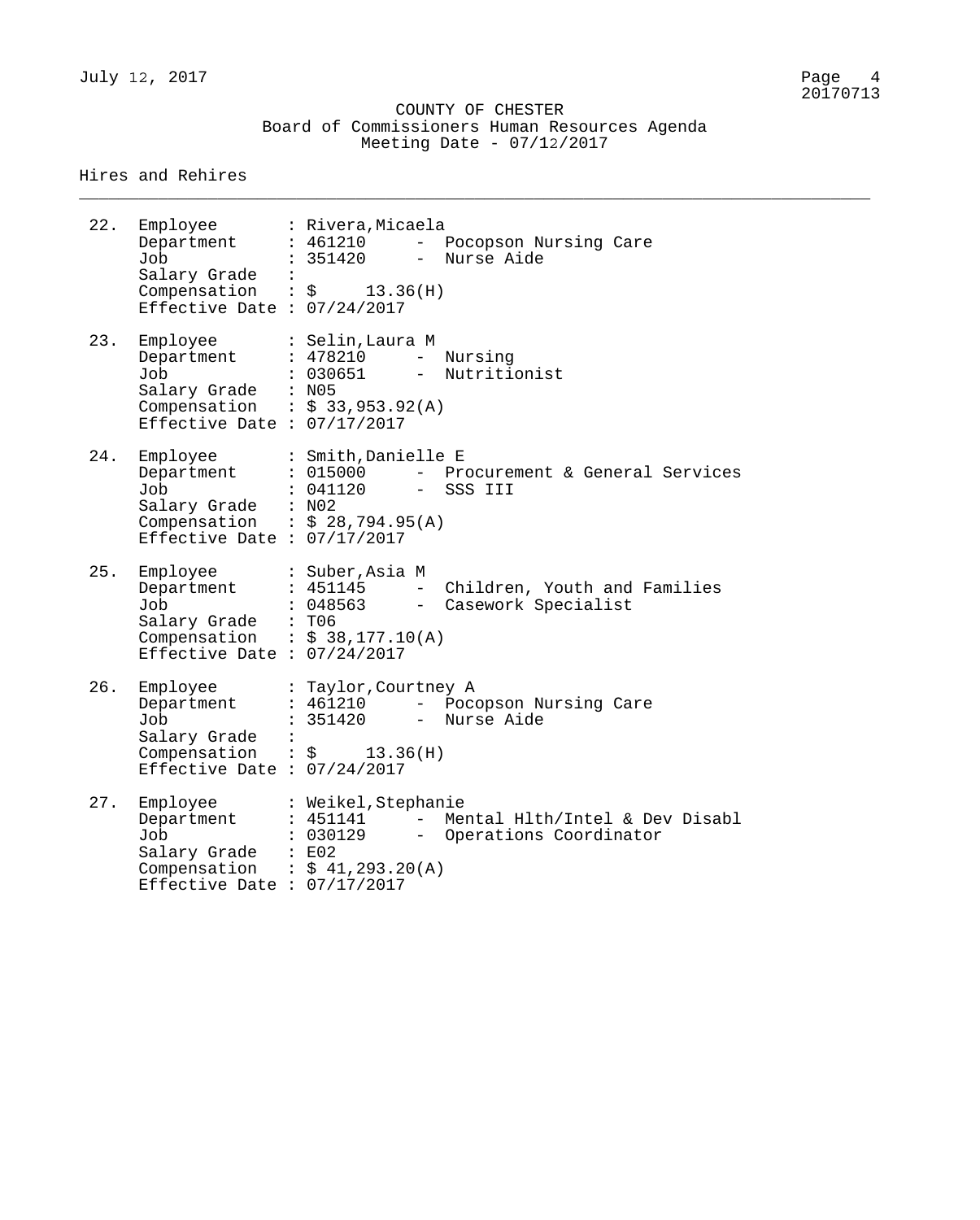### COUNTY OF CHESTER Board of Commissioners Human Resources Agenda Meeting Date - 07/12/2017

\_\_\_\_\_\_\_\_\_\_\_\_\_\_\_\_\_\_\_\_\_\_\_\_\_\_\_\_\_\_\_\_\_\_\_\_\_\_\_\_\_\_\_\_\_\_\_\_\_\_\_\_\_\_\_\_\_\_\_\_\_\_\_\_\_\_\_\_\_\_\_\_\_\_\_\_\_\_\_\_

### Transfers

| 28. | Employee                                                                                                   | : Bonsu, Elizabeth Akua Pokua                                                                                                          |                                                                 |  |
|-----|------------------------------------------------------------------------------------------------------------|----------------------------------------------------------------------------------------------------------------------------------------|-----------------------------------------------------------------|--|
|     |                                                                                                            | Proposed                                                                                                                               | Current                                                         |  |
|     | Department<br>Job<br>Salary Grade : N04<br>Compensation : $$37,051.04(A)$<br>Effective Date : $07/22/2017$ | : 453205<br>- Chester County Youth Center<br>Youth Center Officer I<br>: 040650<br>$\frac{1}{2}$ and $\frac{1}{2}$ . The $\frac{1}{2}$ | 453205<br>806210<br>$\uparrow$<br>16.00(H)<br>04/15/2017        |  |
| 29. | Employee                                                                                                   | : McDowell, Kristine N<br>Proposed                                                                                                     | Current                                                         |  |
|     | Department<br>Job<br>Salary Grade : T04<br>Compensation : $$34,054.80(A)$<br>Effective Date : $08/05/2017$ | - Office of Aging Services<br>: 451143<br>: 048933<br>Aging Care Manager<br>$\frac{1}{2}$ and $\frac{1}{2}$                            | 461212<br>351420<br>117<br>$\ddot{S}$<br>15.00(H)<br>01/21/2015 |  |
| 30. | Employee                                                                                                   | : Sullivan, Frank J<br>Proposed                                                                                                        | Current                                                         |  |
|     | Department<br>Job<br>Salary Grade<br>Compensation<br>Effective Date : $07/22/2017$                         | Emerg Svcs - HAZMAT Admin<br>: 251400<br>: 030425<br>Hazardous Matrl Coord<br>: N06<br>: \$48,137.73(A)                                | \$<br>251400<br>241345<br>26.56(H)<br>04/01/2017                |  |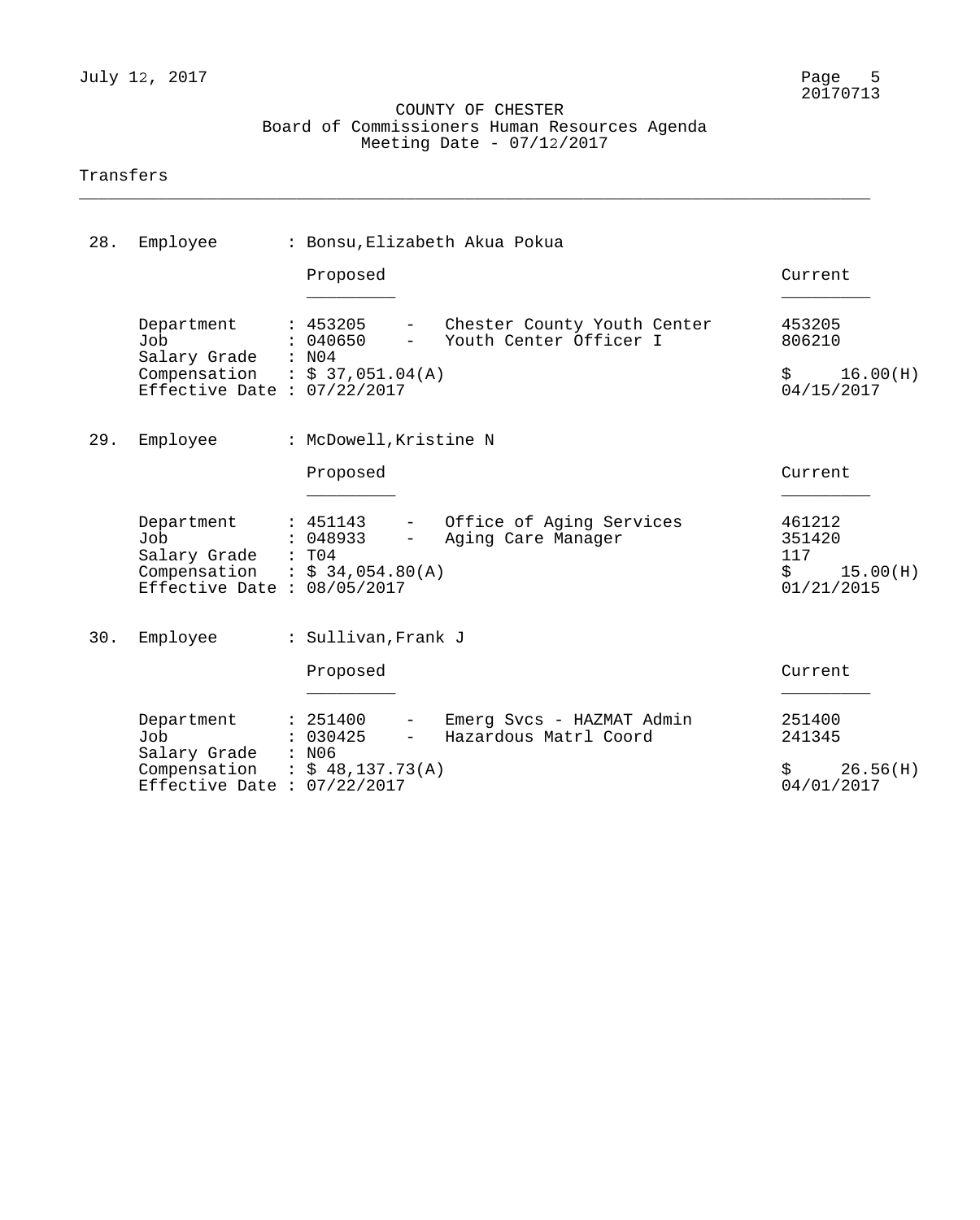### COUNTY OF CHESTER Board of Commissioners Human Resources Agenda Meeting Date - 07/12/2017

\_\_\_\_\_\_\_\_\_\_\_\_\_\_\_\_\_\_\_\_\_\_\_\_\_\_\_\_\_\_\_\_\_\_\_\_\_\_\_\_\_\_\_\_\_\_\_\_\_\_\_\_\_\_\_\_\_\_\_\_\_\_\_\_\_\_\_\_\_\_\_\_\_\_\_\_\_\_\_\_

#### Promotions

| 31. | Employee                                                                                             | : Bennett, Ashley                                                                                                               |                                                                     |
|-----|------------------------------------------------------------------------------------------------------|---------------------------------------------------------------------------------------------------------------------------------|---------------------------------------------------------------------|
|     |                                                                                                      | Proposed                                                                                                                        | Current                                                             |
|     | Department<br>Job<br>Salary Grade<br>Compensation : $$62,076.71(A)$<br>Effective Date : $07/22/2017$ | : 461222<br>Pocopson Staff Development<br>: 030370<br>Stff Dvlpmnt Coord<br>$-$<br>: E05                                        | 461222<br>030676<br>E05<br>\$62,076.71(A)<br>06/10/2017             |
| 32. | Employee                                                                                             | : Hargreaves, Harold Barclay                                                                                                    |                                                                     |
|     |                                                                                                      | Proposed                                                                                                                        | Current                                                             |
|     | Department<br>Job<br>Salary Grade<br>Compensation<br>Effective Date : $08/19/2017$                   | : 251300<br>ES Emergency Management<br>$-$<br>: 030146<br>ProgMgr Homeland SecurityGrant<br>$ -$<br>: E03<br>: $$65,404.49(A)$  | 251300<br>040328<br>N07<br>\$63,499.50(A)<br>04/01/2017             |
| 33. | Employee                                                                                             | : Maglio, Michael                                                                                                               |                                                                     |
|     |                                                                                                      | Proposed                                                                                                                        | Current                                                             |
|     | Department<br>Job<br>Salary Grade<br>Compensation<br>Effective Date : $07/22/2017$                   | : 478210<br>Nursing<br>$\qquad \qquad -$<br>: 030583<br>Population Health Coordinator<br>$-$<br>: E04<br>$\div$ \$ 45,938.62(A) | 478210<br>020439<br>N08<br>\$41,368.60(A)<br>06/19/2017             |
|     | 34. Employee                                                                                         | : Mulrooney, Timothy S                                                                                                          |                                                                     |
|     |                                                                                                      | Proposed                                                                                                                        | Current                                                             |
|     | Department<br>Job<br>Salary Grade<br>Compensation<br>Effective Date : $07/22/2017$                   | 210000<br>Chester County Prison<br>020530<br>Manager Correctional Ctr<br>CO <sub>6</sub><br>: \$67,385.90(A)                    | 210000<br>040690<br>CO <sub>4</sub><br>\$65,423.21(A)<br>04/01/2017 |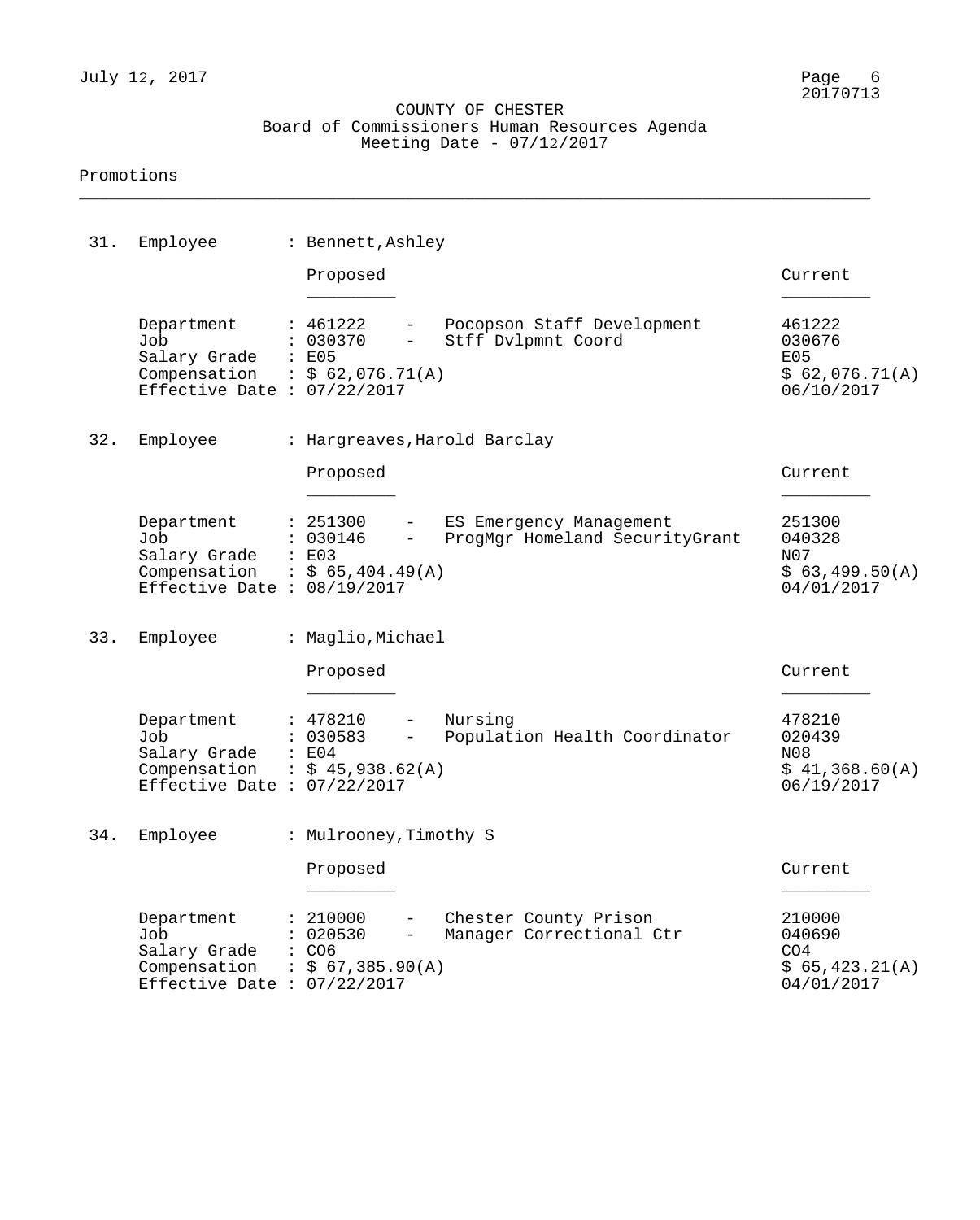### COUNTY OF CHESTER Board of Commissioners Human Resources Agenda Meeting Date - 07/12/2017

\_\_\_\_\_\_\_\_\_\_\_\_\_\_\_\_\_\_\_\_\_\_\_\_\_\_\_\_\_\_\_\_\_\_\_\_\_\_\_\_\_\_\_\_\_\_\_\_\_\_\_\_\_\_\_\_\_\_\_\_\_\_\_\_\_\_\_\_\_\_\_\_\_\_\_\_\_\_\_\_

### Promotions

| 35. | Employee                                                                                                   | : Pollinger, Debra Lynn |                                                                                 |                                                         |  |  |  |
|-----|------------------------------------------------------------------------------------------------------------|-------------------------|---------------------------------------------------------------------------------|---------------------------------------------------------|--|--|--|
|     |                                                                                                            |                         | Proposed                                                                        | Current                                                 |  |  |  |
|     | Department<br>Job<br>Salary Grade : N04<br>Compensation : $$33,796.12(A)$<br>Effective Date : $07/22/2017$ |                         | : 124301<br>Dist Court 15-3-01 Coventry<br>$ \,$<br>: 040590<br>D J Clerk II    | 124201<br>041150<br>N02<br>\$32,811.77(A)<br>04/01/2017 |  |  |  |
| 36. | Employee                                                                                                   |                         | : Troop, Ruth A                                                                 |                                                         |  |  |  |
|     |                                                                                                            |                         | Proposed                                                                        | Current                                                 |  |  |  |
|     | Department<br>Job<br>Salary Grade<br>Compensation : $$41,368.60(A)$<br>Effective Date : $07/22/2017$       |                         | : 035100<br>Assessment<br>: 040345<br>Real Estate Appraiser III<br>$-$<br>: N08 | 035100<br>040610<br>N06<br>\$37,710.19(A)<br>04/01/2017 |  |  |  |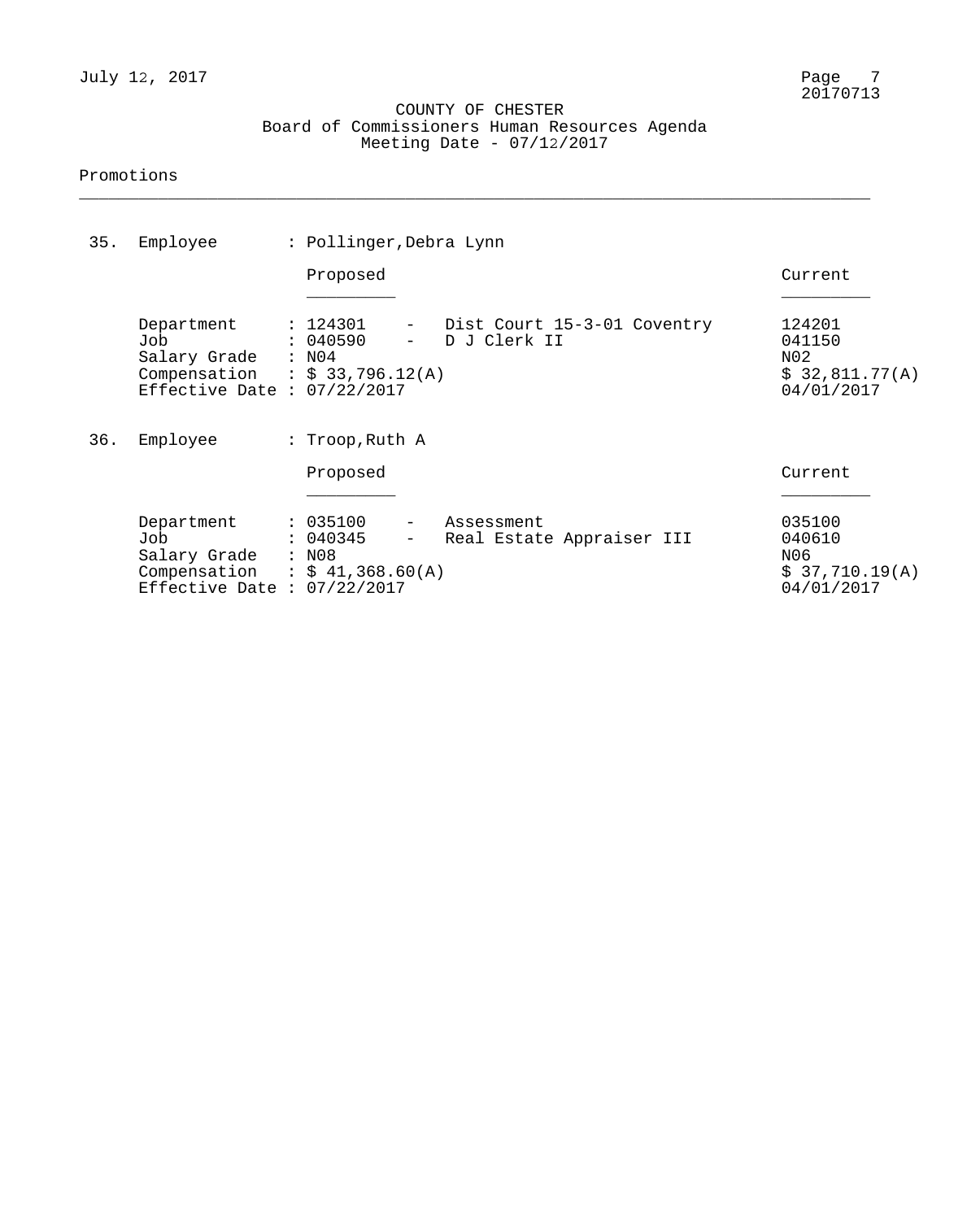\_\_\_\_\_\_\_\_\_\_\_\_\_\_\_\_\_\_\_\_\_\_\_\_\_\_\_\_\_\_\_\_\_\_\_\_\_\_\_\_\_\_\_\_\_\_\_\_\_\_\_\_\_\_\_\_\_\_\_\_\_\_\_\_\_\_\_\_\_\_\_\_\_\_\_\_\_\_\_\_

End of Employment

37. Employee : Desiderio,Courtney Department : 128000 - Coroner Job : 220342 - Coroner's Investigator-PT Effective Date : 07/15/2017 38. Employee : Drushler,Catherine A Department : 478210 - Nursing Job : 801060 - General Clerk Effective Date : 06/29/2017 39. Employee : Fitzpatrick,Colleen E Department : 465100 - Pocopson Food & Dietary Job : 351670 - Dietary Aide Effective Date : 06/28/2017 40. Employee : Gallo,Sarah E Department : 461210 - Pocopson Nursing Care Job : 041420 - Nurse Aide Effective Date : 06/15/2017 41. Employee : Grigson,Cara E Department : 589000 - Libraries P/T Job : 805100 - Library Assistant Effective Date : 07/13/2017 42. Employee : Herring,April S Department : 451145 - Children, Youth and Families Job : 048560 - County Caseworker II Effective Date : 06/23/2017 43. Employee : Hickman,Charles K Department : 131000 - Prothonotary Job : 803760 - Court Clerk Effective Date : 07/20/2017 44. Employee : Iverson,Tracey Department : 133000 - Sheriff Job : 041120 - SSS III Effective Date : 07/05/2017 45. Employee : Kennedy-Warner,Brianna L Department : 461212 - Pocopson Casual P/T Pool Job : 351650 - Resident Services Technician Effective Date : 06/27/2017 46. Employee : Ketrick, Allysa N Department : 135000 - Domestic Relations Job : 040780 - SSS IV Effective Date : 07/10/2017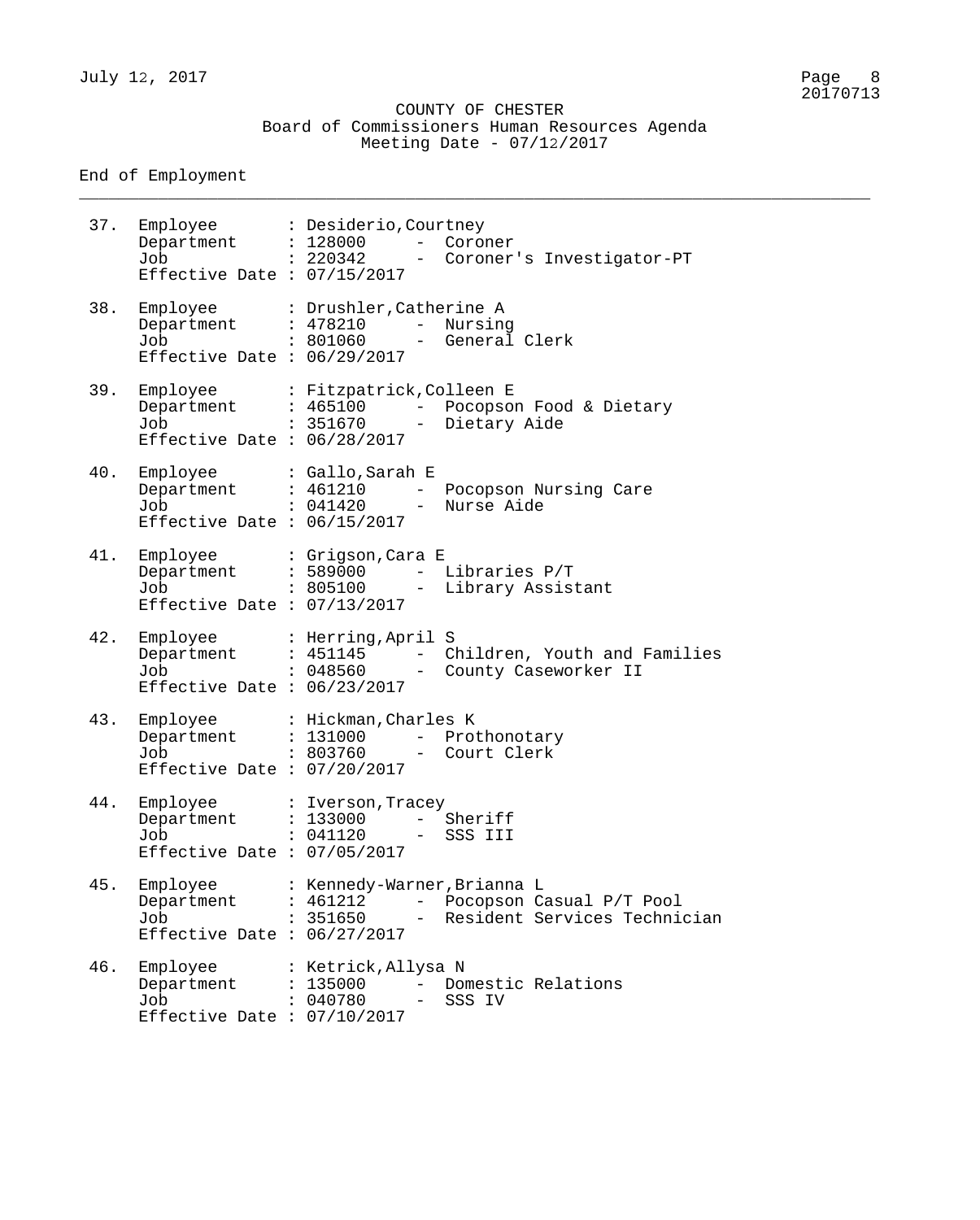\_\_\_\_\_\_\_\_\_\_\_\_\_\_\_\_\_\_\_\_\_\_\_\_\_\_\_\_\_\_\_\_\_\_\_\_\_\_\_\_\_\_\_\_\_\_\_\_\_\_\_\_\_\_\_\_\_\_\_\_\_\_\_\_\_\_\_\_\_\_\_\_\_\_\_\_\_\_\_\_

## End of Employment

| 47. | Employee : Luzi, Alyssa M<br>Department : 461210 -<br>Job<br>Effective Date : $06/26/2017$                                        | : 041420 - Nurse Aide    | Pocopson Nursing Care                                                                     |
|-----|-----------------------------------------------------------------------------------------------------------------------------------|--------------------------|-------------------------------------------------------------------------------------------|
| 48. | Employee : Palumbo, John A<br>Department : 221000<br>Job<br>Effective Date : $07/08/2017$                                         | : 048251                 | - Adult Probation<br>- Probation Offcr Specialist                                         |
| 49. | Employee : Parker, Tearsha M<br>Job<br>Effective Date : $06/20/2017$                                                              |                          | Department : 461212 - Pocopson Casual P/T Pool<br>: 351650 - Resident Services Technician |
| 50. | Employee : Patterson, Jean E<br>Department : 131000 - Prothonotary<br>Job : 803760 - Court Clerk<br>Effective Date : $06/08/2017$ |                          |                                                                                           |
| 51. | Employee : Reinert, Alec M<br>Job<br>Effective Date : $07/15/2017$                                                                |                          | Department : 222000 - Juvenile Probation<br>: 048780 - Probation Officer I - JP           |
| 52. | Employee : Ritzheimer, Rebecca Jordan<br>Department : 124104<br>Job<br>Effective Date : $07/22/2017$                              | : 041150                 | - Dist Court 15-1-04 WC W Market<br>- D J Clerk I                                         |
| 53. | Employee<br>Job<br>Effective Date : $07/17/2017$                                                                                  | : Simononis, Samantha M  | Department : 451145 - Children, Youth and Families<br>: 048563 - Casework Specialist      |
| 54. | Employee<br>Job<br>Effective Date : $06/21/2017$                                                                                  | : Smith-Griffin, Lovee D | Department : 210000 - Chester County Prison<br>: 040920 - Correctional Officer I          |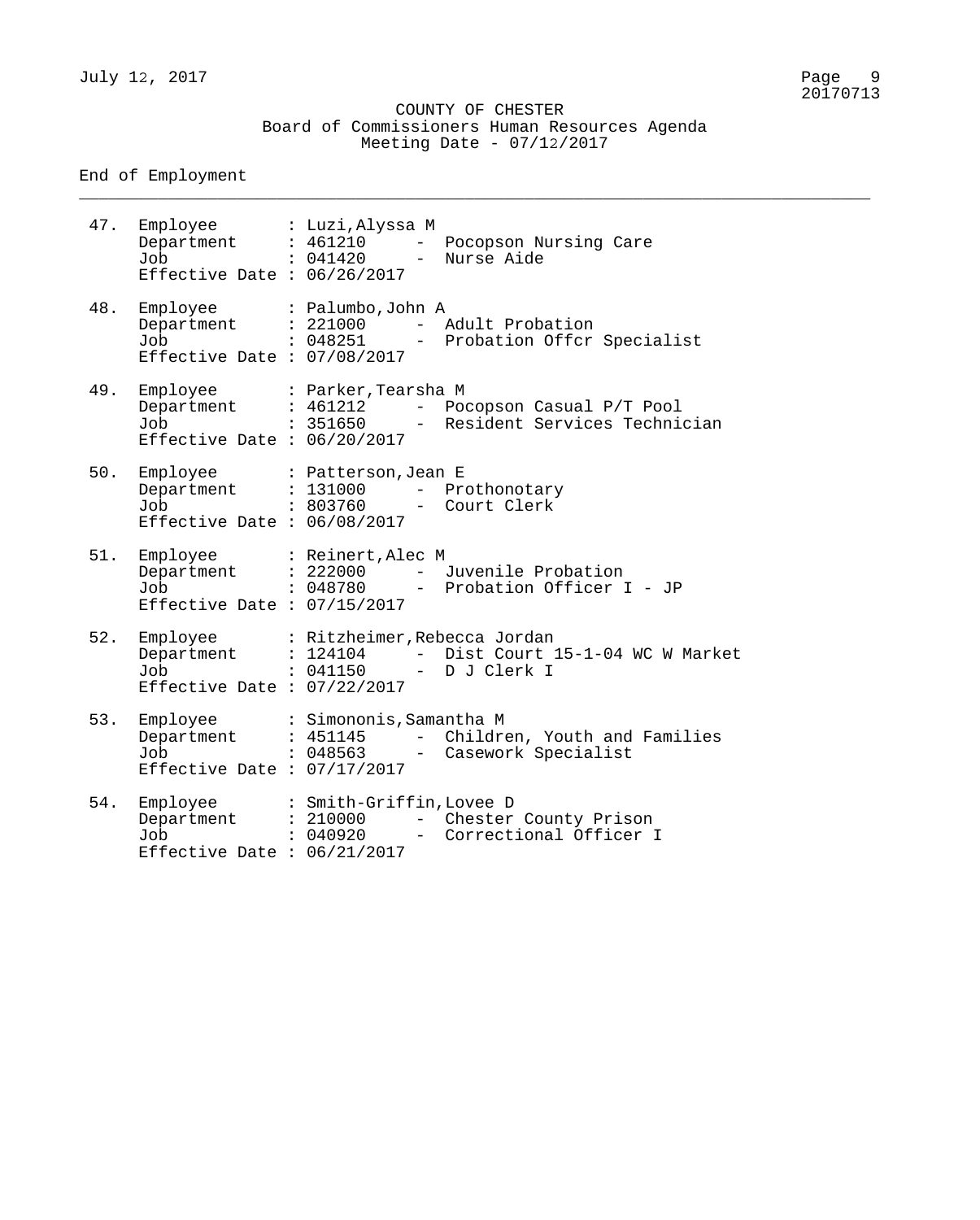COUNTY OF CHESTER Board of Commissioners Human Resources Agenda Meeting Date - 07/12/2017

\_\_\_\_\_\_\_\_\_\_\_\_\_\_\_\_\_\_\_\_\_\_\_\_\_\_\_\_\_\_\_\_\_\_\_\_\_\_\_\_\_\_\_\_\_\_\_\_\_\_\_\_\_\_\_\_\_\_\_\_\_\_\_\_\_\_\_\_\_\_\_\_\_\_\_\_\_\_\_\_

Retirements

| 55. | Employee<br>Department : 090000<br>Job<br>Effective Date : $07/05/2017$ | : Fooks, Thomas H<br>- Dept of Computing Info Service<br>: 030344<br>- Sr. Analyst / Programmer I |  |
|-----|-------------------------------------------------------------------------|---------------------------------------------------------------------------------------------------|--|
| 56. | Employee<br>Department<br>Job<br>Effective Date : $09/02/2017$          | : McCall, Debra J<br>- Libraries P/T<br>: 589000<br>- Library Page<br>: 805010                    |  |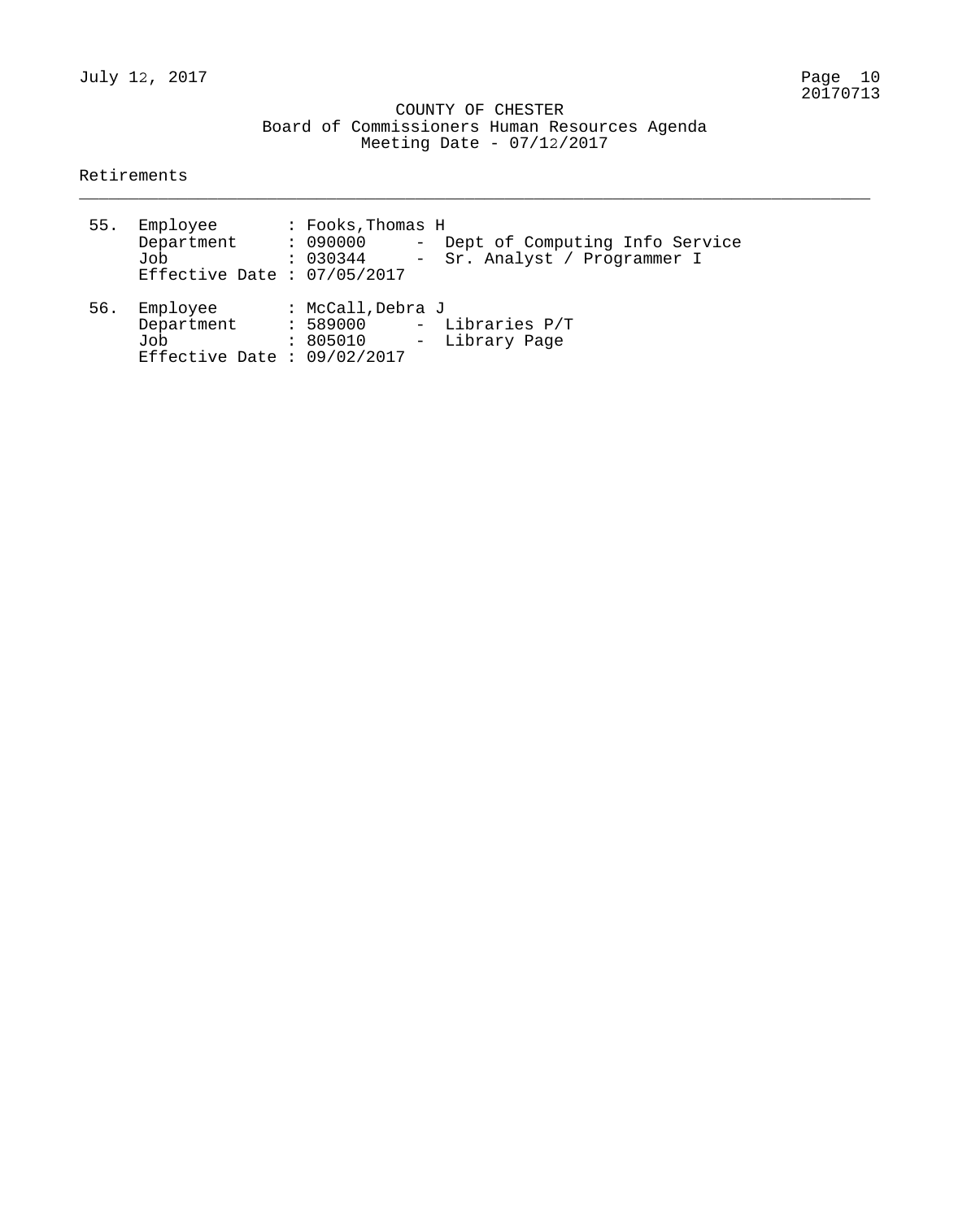# **COUNTY OF CHESTER Finance Agenda**

# **Commissioners' Meeting, July 12, 2017**

- 1. Budget Change 10-17
- 2. Vouchers as submitted by the Controller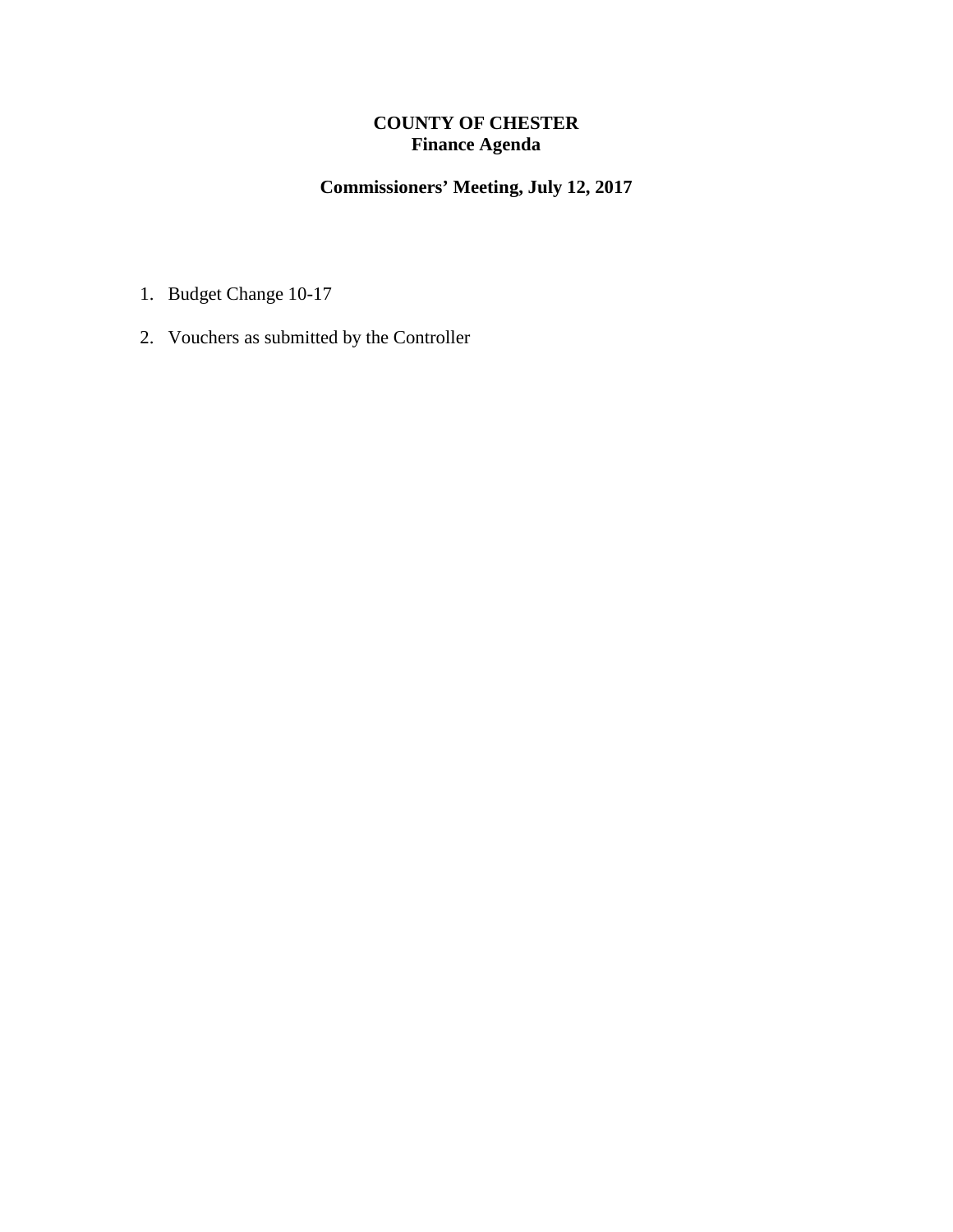#### Amendment BC - 10 July 13, 2017

| Department Name              | Fund | Org                                                         | Acct                                                                      | Proj.                                                                                                                           | Activity           | <b>Bud Ref</b> | Amount       | <b>Account Description</b>                                        | Justification Loaded in PS                | Change to Budget     |
|------------------------------|------|-------------------------------------------------------------|---------------------------------------------------------------------------|---------------------------------------------------------------------------------------------------------------------------------|--------------------|----------------|--------------|-------------------------------------------------------------------|-------------------------------------------|----------------------|
|                              |      |                                                             |                                                                           |                                                                                                                                 |                    |                |              |                                                                   |                                           |                      |
| <b>Emergency Services</b>    | 001  | 251500                                                      | 411120                                                                    | 14300000                                                                                                                        | 2510005            | FY2017         | 34,708.00    | <b>Regular Salaries</b>                                           | To Budget ES Department of                | Net Change $+91,355$ |
|                              | 001  | 251500                                                      | 411120                                                                    | 00000000                                                                                                                        | 2510005            |                | $-11,030.00$ | <b>Regular Salaries</b>                                           | Health Grant for 2017                     |                      |
|                              | 001  | 251500                                                      | 411120                                                                    | 96000200                                                                                                                        | 2510005            |                | $-23,678.00$ | <b>Regular Salaries</b>                                           |                                           |                      |
|                              | 001  | 251500                                                      | 411200                                                                    | 14300000                                                                                                                        | 2510005            | FY2017         | 5,919.00     | Wages                                                             |                                           |                      |
|                              | 001  | 251500                                                      | 411200                                                                    | 96000200                                                                                                                        | 2510005            |                | $-5,919.00$  | Wages                                                             |                                           |                      |
|                              | 001  | 251500                                                      | 412001                                                                    | 14300000                                                                                                                        | 2510005            | FY2017         | 3,765.00     | <b>FICA</b>                                                       |                                           |                      |
|                              | 001  | 251500                                                      | 412001                                                                    | 00000000                                                                                                                        | 2510005            |                | $-858.00$    | <b>FICA</b>                                                       |                                           |                      |
|                              | 001  | 251500                                                      | 412001                                                                    | 96000200                                                                                                                        | 2510005            |                | $-2,907.00$  | <b>FICA</b>                                                       |                                           |                      |
|                              | 001  | 251500                                                      | 412100                                                                    | 14300000                                                                                                                        | 2510005            | FY2017         | 6,938.00     | <b>Standard Fringe Benefits</b>                                   |                                           |                      |
|                              | 001  | 251500                                                      | 412100                                                                    | 00000000                                                                                                                        | 2510005            |                | $-1,878.00$  | <b>Standard Fringe Benefits</b>                                   |                                           |                      |
|                              | 001  | 251500                                                      | 412100                                                                    | 96000200                                                                                                                        | 2510005            |                | $-5,060.00$  | <b>Standard Fringe Benefits</b>                                   |                                           |                      |
|                              | 001  | 251500                                                      | 412200                                                                    | 14300000                                                                                                                        | 2510005            | FY2017         | 2,430.00     | <b>County Retirement</b>                                          |                                           |                      |
|                              | 001  | 251500                                                      | 412200                                                                    | 00000000                                                                                                                        | 2510005            |                | $-973.00$    | <b>County Retirement</b>                                          |                                           |                      |
|                              | 001  | 251500                                                      | 412200                                                                    | 96000200                                                                                                                        | 2510005            |                | $-1,457.00$  | <b>County Retirement</b>                                          |                                           |                      |
|                              | 001  | 251500                                                      | 425000                                                                    | 14300000                                                                                                                        | 2510005            | FY2017         | 27,595.00    | <b>Materials and Services</b>                                     |                                           |                      |
|                              | 001  | 251500                                                      | 442000                                                                    | 14300000                                                                                                                        | 2510005            | FY2017         | 10,000.00    | <b>Materials and Services</b>                                     |                                           |                      |
| Non Departmental             | 001  | 902100                                                      | 499999                                                                    | 00000000                                                                                                                        | 9021001            |                | 53,760.00    | Unappropriated                                                    |                                           |                      |
| <b>Emergency Services</b>    | 001  | 251500                                                      | 332207                                                                    | 14300000                                                                                                                        | 2510005            | FY2017         | 91,355.00    | State Health                                                      |                                           |                      |
|                              |      |                                                             | To budget Emergency Services 2017 Department of Health Grant.             |                                                                                                                                 |                    |                |              |                                                                   |                                           |                      |
|                              |      |                                                             |                                                                           |                                                                                                                                 |                    |                |              |                                                                   |                                           |                      |
| <b>Emergency Services</b>    | 001  | 251300<br>251300                                            | 431700                                                                    | 96000114                                                                                                                        | 2510003<br>2510003 |                | 14,000.00    | <b>Other Professional Services</b><br><b>Other Reimbursements</b> | <b>PEMA Direct Procurement</b>            | Net Change +14,000   |
|                              | 001  |                                                             | 331231                                                                    | 96000114                                                                                                                        |                    |                | 14,000.00    |                                                                   | Expense - Metro Alert                     |                      |
|                              |      |                                                             |                                                                           | To adjust Emergency Services Budget as part of the Southeastern Regional Task Force to fund Metro Alert Records Management      |                    |                |              |                                                                   |                                           |                      |
| <b>Emergency Services</b>    | 001  | 251300                                                      | 431700                                                                    | 96000114                                                                                                                        | 2510003            |                | 92,805.00    | <b>Other Professional Services</b>                                | <b>PEMA Direct Procurement</b>            | Net Change +92,805   |
|                              | 001  | 251300                                                      | 331231                                                                    | 96000114                                                                                                                        | 2510003            |                | 92,805.00    | <b>Other Reimbursements</b>                                       | Expense - Cody Proposal                   |                      |
|                              |      |                                                             |                                                                           |                                                                                                                                 |                    |                |              |                                                                   |                                           |                      |
|                              |      |                                                             |                                                                           | To adjust Emergency Services Budget as part of the Southeastern Regional Task Force to fund annual Support for Cobra net system |                    |                |              |                                                                   |                                           |                      |
|                              |      |                                                             |                                                                           |                                                                                                                                 |                    |                |              |                                                                   |                                           |                      |
| <b>Emergency Services</b>    | 001  | 251300                                                      | 425000                                                                    | 14000000                                                                                                                        | 2510003            | FY 2017        | 10,000.00    | Grant Rollup - Material &                                         | To budget ES Radiation                    | Net Change +10,000   |
|                              | 001  | 251300                                                      | 332231                                                                    | 14000000                                                                                                                        | 2510003            | FY 2017        | 10,000.00    | Services Revenue                                                  | <b>Emergency Response</b>                 |                      |
|                              |      |                                                             | To Budget 2017 Emergency Service Radiation Emergency Response Fund Grant. |                                                                                                                                 |                    |                |              |                                                                   |                                           |                      |
|                              |      |                                                             |                                                                           |                                                                                                                                 |                    |                |              |                                                                   |                                           |                      |
|                              |      |                                                             |                                                                           |                                                                                                                                 |                    |                |              |                                                                   |                                           |                      |
| Public Health                | 001  | 478210                                                      | 420000                                                                    | 16100000                                                                                                                        | 4780003            | FY2016         | 36,825.00    | <b>Materials &amp; Services</b>                                   | To adjust budget to reflect               | Net Change +36,825   |
|                              | 001  | 478000                                                      | 331207                                                                    | 16100000                                                                                                                        | 4780003            | FY2016         | 36,825.00    | Federal-Health                                                    | additional funds received                 |                      |
|                              |      | To budget additional funds for Zika outreach and materials. |                                                                           |                                                                                                                                 |                    |                |              |                                                                   |                                           |                      |
|                              |      |                                                             |                                                                           |                                                                                                                                 |                    |                |              |                                                                   |                                           |                      |
| <b>Community Development</b> | 116  | 490000                                                      | 331212                                                                    | 48200004                                                                                                                        | 49000005           | FY2017         | 67,600.00    | State Labor and Industry                                          | To add \$67,600 to the                    | Net Change +67,600   |
|                              | 116  | 492200                                                      | 420000                                                                    | 48200004                                                                                                                        | 49000005           | FY2017         | 67,600.00    | <b>Material and Services</b>                                      | New American Apprenticeship<br>Initiative |                      |

To add funds for the American Apprenticeship Initiative program.